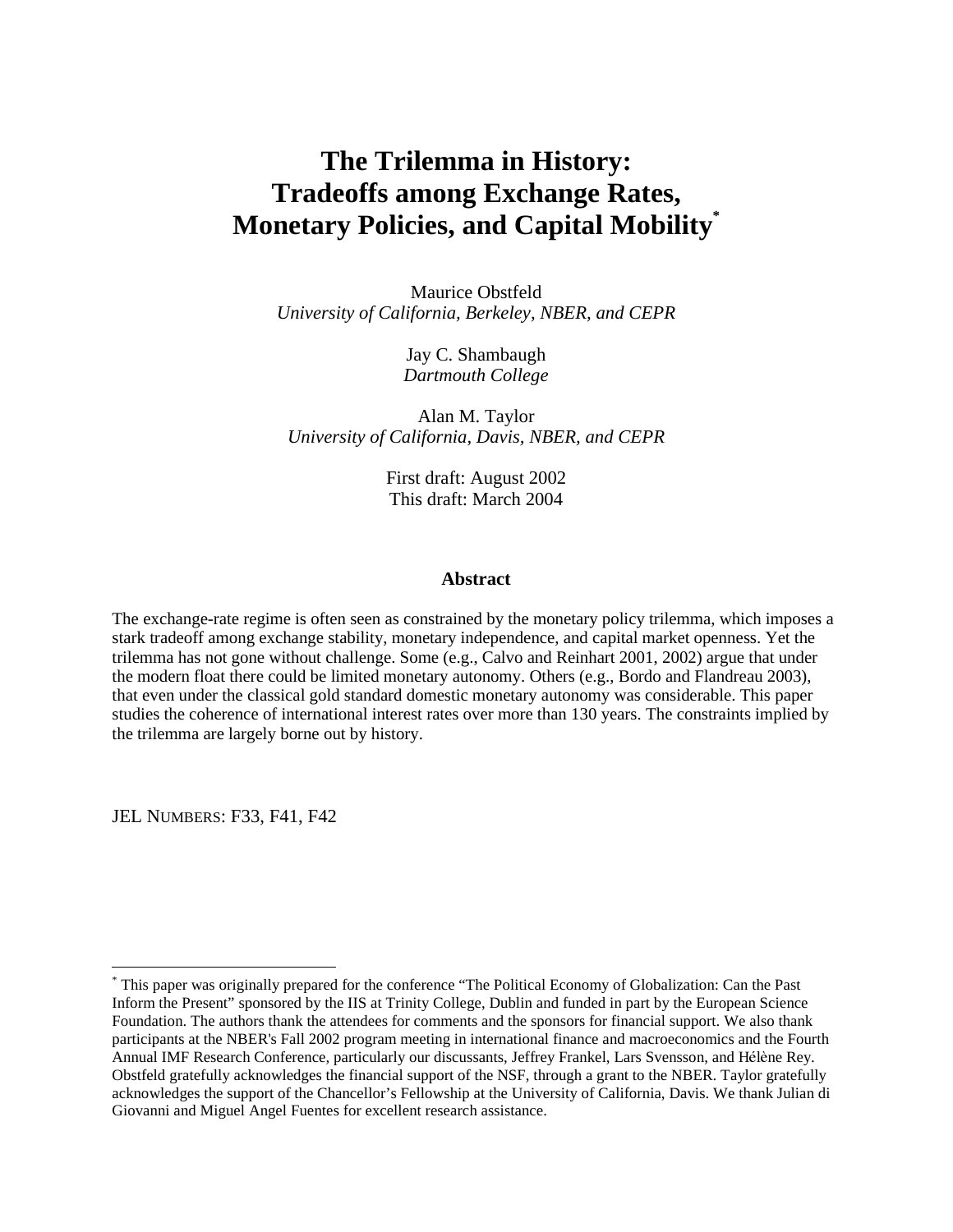The characterization of economic globalization as a "golden straitjacket" evokes two distinct sets of questions.<sup>1</sup> One can ask how golden the jacket is, or else how strait it is. The former question has occupied many applied economists, who have studied the relationship of openness to growth and so forth. The latter question has been much less studied, yet it appears equally important for any overall assessment of the costs and benefits of economic openness. The goal of this paper is to examine the constraints that financial globalization places on macroeconomic policies.

At the most general level, policymakers in open economies face a macroeconomic *trilemma*. Typically they are confronted with three typically desirable, yet contradictory, objectives:

- 1. to stabilize the exchange rate;
- 2. to enjoy free international capital mobility,;
- 3. to engage in a monetary policy oriented toward domestic goals.

Because only two out of the three objectives can be mutually consistent, policymakers must decide which one to give up. This is the trilemma. If monetary policy activism (3) is taken to mean the ability to drive local interest rates away from the world rate—the criterion we shall employ here—then arbitrage in open capital markets (2) and simple interest parity under a credibly fixed exchange rate (1) clearly defeat the objective. Despite the clarity and simplicity of this prediction, one is surprised by the frequency with which the lessons of the trilemma seem to be disregarded by policymakers, even today. This might reflect the lack of empirical studies showing how tight the constraints of the trilemma really are.

Major empirical challenges confront anyone seeking empirical measures of the three economic objectives underlying the trilemma. The first element, the exchange rate, is perhaps the simplest to measure. One might use the volatility of the exchange rate, or a simple binary indicator of pegging or not pegging. However, even here some disputes arise. Should one employ unconditional or conditional volatility measures? If using an indicator variable, should the exchange rate regime be classified by its *de jure* or *de facto* status? A country's actual exchange rate regime choice often departs from its self-reported status, as published by the International Monetary Fund (IMF). The preferred approach is therefore to examine what countries do, not what they say (Obstfeld and Rogoff 1995; Calvo and Reinhart 2001, 2002; Levy-Yeyati and Sturzenegger 2002; Reinhart and Rogoff 2004).

<sup>&</sup>lt;sup>1</sup> The quotation is from Friedman (1999).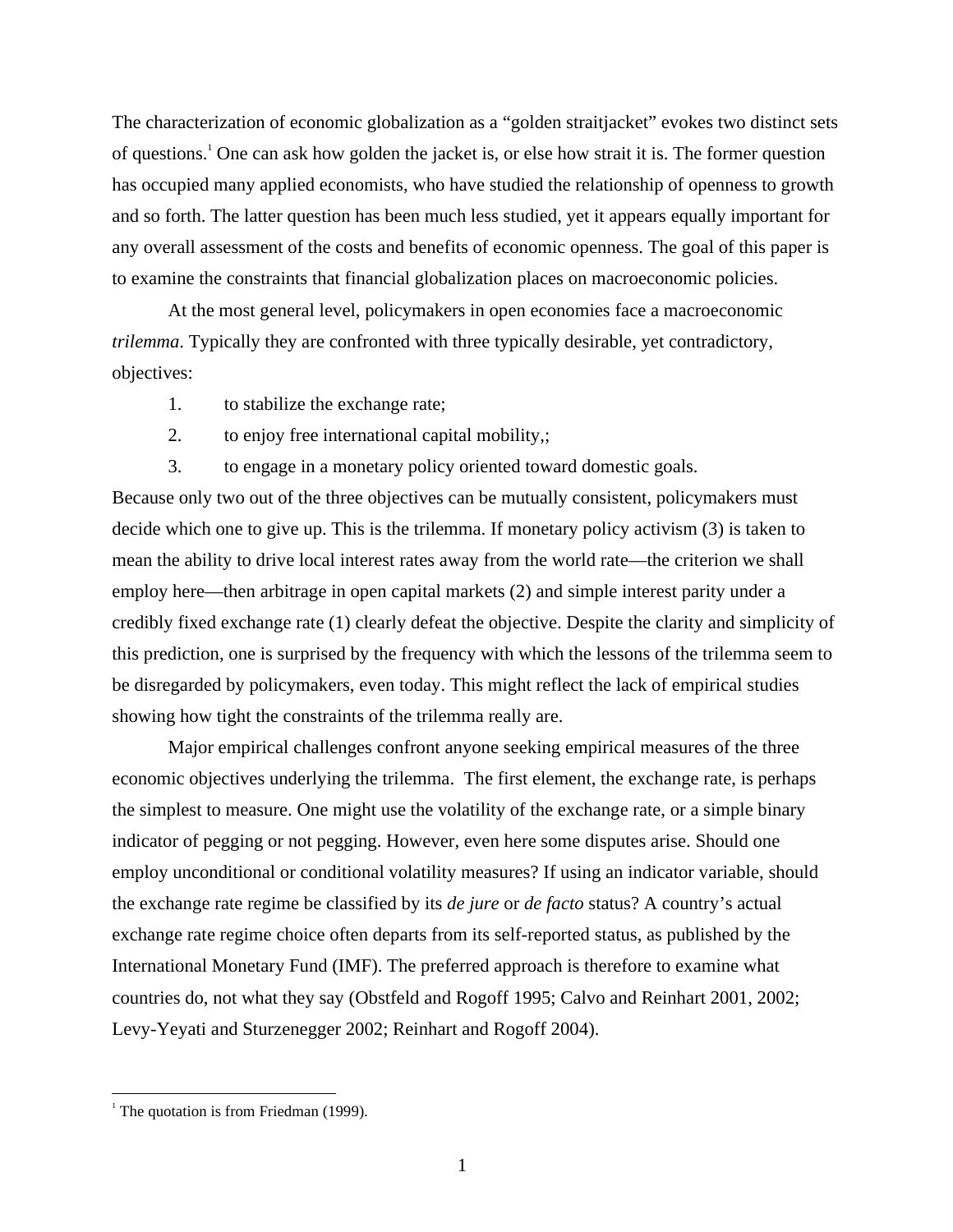The second element of the trilemma, capital mobility, is even harder to measure. Postwar empirical analysis has tended to rely on the IMF's classifications of capital mobility restrictions, which only have broad coverage in recent decades. These are general qualitative indices and, as with the *de jure* exchange rate reports, questions have been raised about their *de facto* accuracy. For an historical study like ours, we face the further obstacle that there exist no comparable sources on pre-1945 capital controls.

The third element, measuring the activism of monetary policy, is also problematic. The approach taken by Rose (1996), for example, uses a simple monetary model of exchange in which the exchange rate responds to "fundamentals" such as money, output, and interest rates. Rose tests how well the model fits the data (in the second moments) to see how exchange rate flexibility is related to "monetary divergence" in two countries, as well as to various controls based on capital mobility indices. His results were "somewhat favorable but surprisingly weak" (p. 926). Still, as many papers have pointed out, we are poorly equipped to identify monetary policy shocks. Using monetary aggregates is unattractive when one cannot easily distinguish between demand and supply shocks to money, and also when the stability of velocity has to be assumed. An older and distinct approach, based on trying to measure the capital-account offset to domestic credit expansion, suffers from similar problems in empirically identifying exogenous credit shocks.

Here we take a different approach. First, our measure of monetary independence will be based not on quantity aggregates, but on observed short-term nominal market interest rates. This approach has intuitive appeal because monetary policy (a few experiments aside) has almost always taken the form of interest-rate targeting or manipulation, with little meaningful reference to money-supply quantity targets. Even if the interest rate is not the primary instrument of monetary policy, it should be directly affected by monetary-policy changes and thus would still serve as a measure of the stance of policy. $^2$  If the interest rate is insulated from market

 $2^2$  Goodhart (1989) notes that "monetary policy operations of the Central Banks" can be viewed as "quantity, or rate setting actions (though, of course, one is the dual of the other). " Generally, central banks have long viewed a shortterm interest rate as their preferred policy instrument. Occasionally a central bank (such as the German Bundesbank starting in the 1970s) has focused on monetary aggregates, a practice that still survives in the European Central Bank's much-debated (but basically irrelevant) "second pillar" of monetary policy. In the process of disinflation beginning in the late 1970s, other central banks, such as the Federal Reserve and the Bank of England, briefly paid attention to quantity targets. In recent decades, financial innovation and instability in money demand has led to a widespread acceptance that quantity targets are impracticable. As Goodhart puts it, "it became generally accepted that adjustments to the general level of short-term interest rates formed just about the only effective monetary instrument."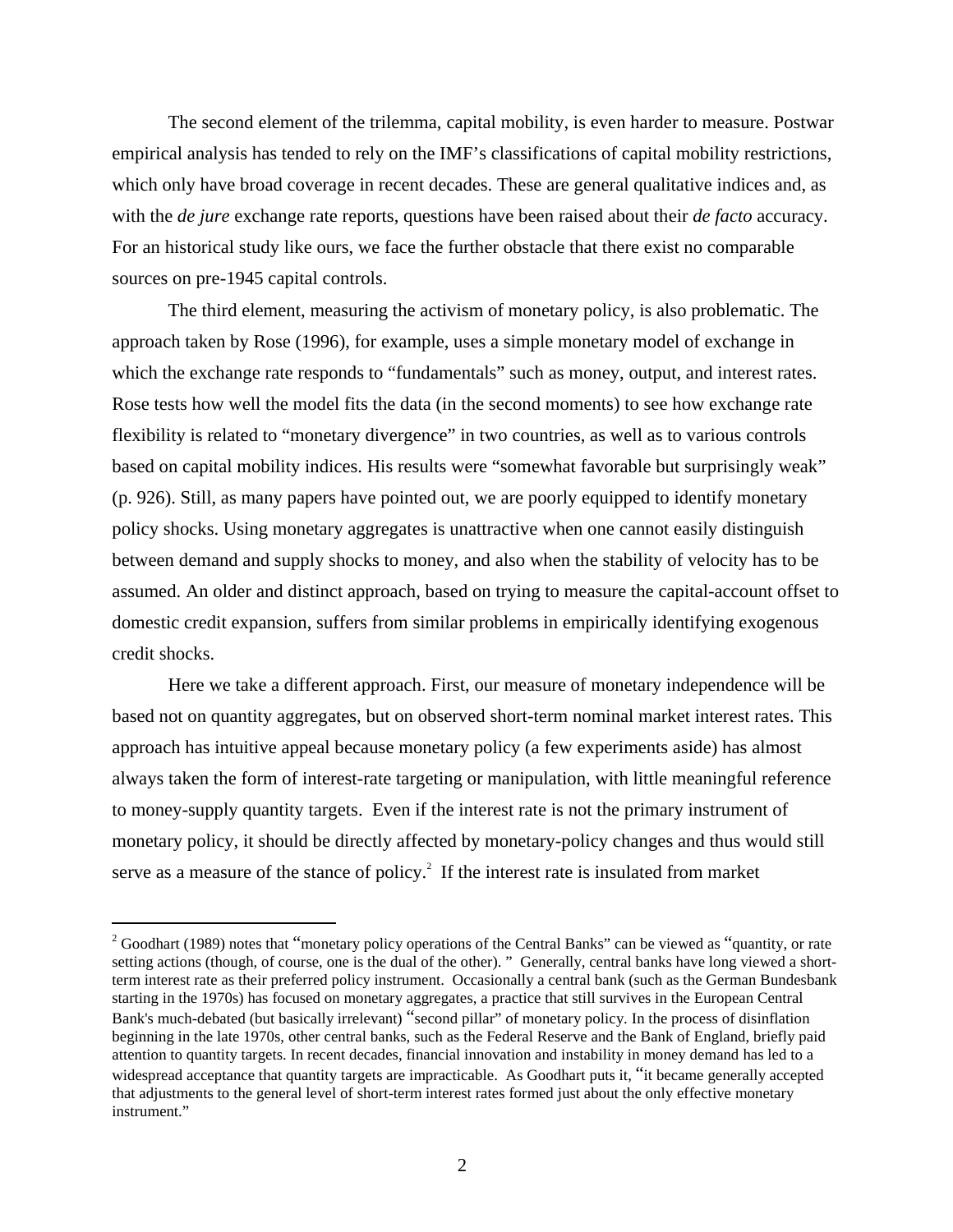conditions by capital controls, this is of interest as well in that it demonstrates how capital controls can allow monetary autonomy and a fixed exchange rate to exist simultaneously. That is, it demonstrates the power of the third leg of the trilemma. The question we pose is whether the exchange-rate and capital-control regimes influence the extent to which local interest rates diverge from the "world" interest rate (in some well-defined base-country market).<sup>3</sup>

We focus on the nominal, not real, interest rate for two reasons. The first is that the nominal rate generally is the instrument of the central bank. In addition, though, under free international capital mobility, credibly fixed exchange rates imply that the nominal interest rate in the local country must equal that in the center or base country. On the other hand, international *real* rates of interest need not be equalized under these conditions. For example, expected changes in real exchange rates can generate international real interest differences even when there is no monetary policy autonomy. As a result, there is no strong theoretical prediction that pegs and nonpegs will look different with regards to real interest rate movements against a base country.

Our approach vastly expands the sample range of experience studied. In particular, our study of international interest rate transmission will encompass historical episodes as far back as 1870.<sup>4</sup> An enlargement of the data universe is attractive on a number of grounds. First, we can see whether the trilemma has endured over a long period as a useful characterization of policy choice. The more durable it can be shown to have been over the long course of history, the more seriously should its constraints be taken by policymakers. Second, the larger historical adds useful additional variance to the data and reveals useful benchmarks for exactly how tightly the straitjacket of globalization fits in different times and places. Across the different historical eras, very different attitudes toward policy activism and toward capital controls prevailed. Thus, crossera as well as within-era comparisons are important in reaching our conclusions.

Finally, our findings can be compared with historical narratives (e.g., Eichengreen 1996; Obstfeld and Taylor 2004). The classical gold standard was a highly globalized period of mostly

<sup>&</sup>lt;sup>3</sup> As noted below, our approach follows that of Shambaugh (2004) and is closely related to the work of Frankel (1999) and Frankel et al. (2000, 2002). A delicate question arises, of course, over whether an observed nondivergence of such interest rates can be seen as evidence of a tight market exchange-rate constraint, rather than a deliberate policy choice to follow the base country's interest rates for other reasons. We consider this question below.

<sup>&</sup>lt;sup>4</sup> Specifically, we will try to assess the potency of the trilemma as an overarching explanation of policy constraints in both the pre-World War One gold standard period (1870–1913), the convertible Bretton Woods period (1959–73), and in the post-Bretton Woods era (1974–present). In comparison, Rose (1996) studied the period 1967–92, and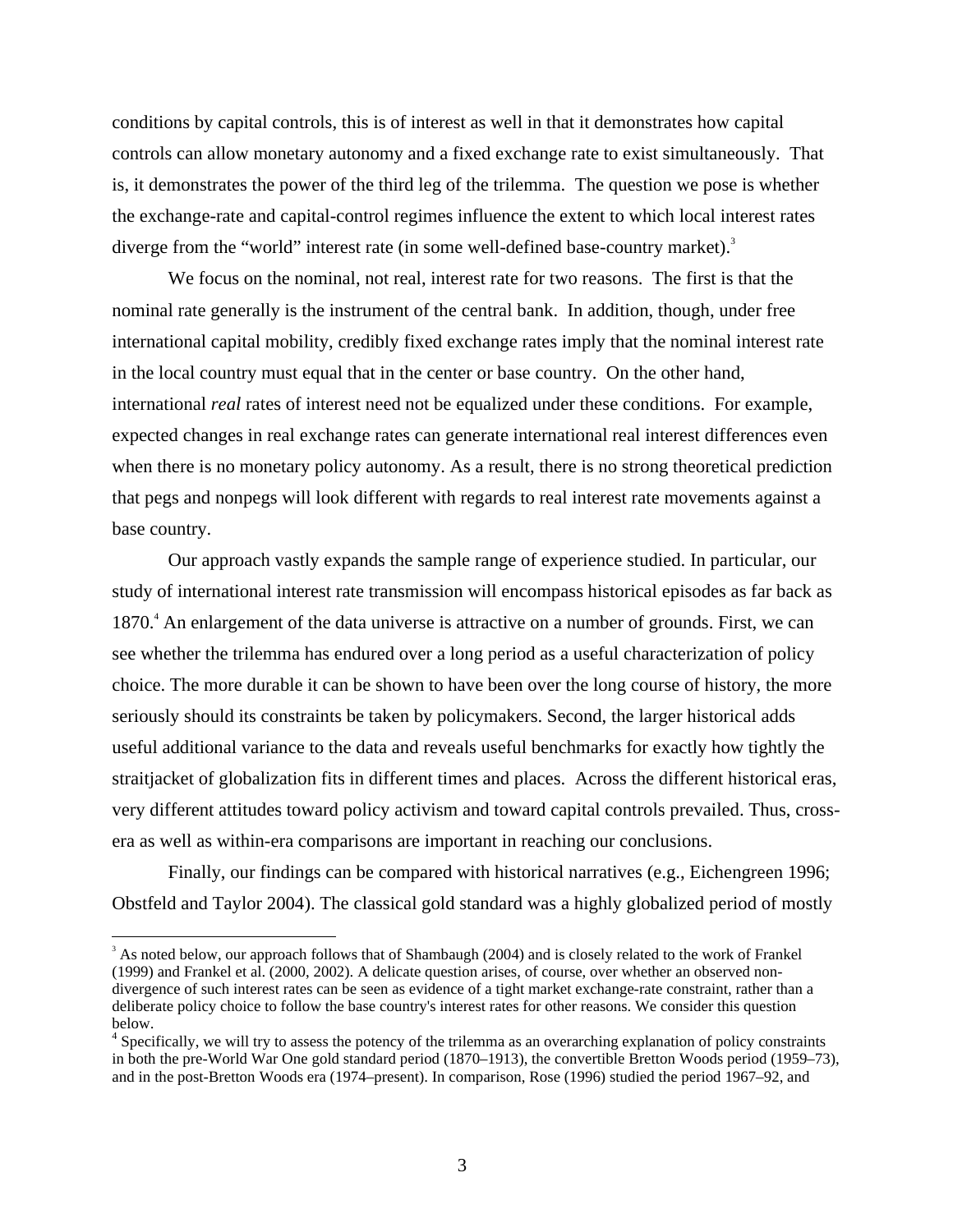fixed rates, unfettered capital mobility, and, hence, limited monetary independence. The architecture of the post-World War Two Bretton Woods system provided monetary autonomy with relatively stable fixed-but-adjustable exchange rates, necessitating strict limits on capital mobility. These eras offer a clean contrast with the recent era, when countries to greater or lesser degree have dismantled their postwar systems of capital controls. Today, some countries have adopted flexible exchange rates as a route to monetary independence, some have fixed and tied their hands, while others have endured crises and confusion in vacillating between these two "corner solutions."

Are such narratives supported by the data? We think so. In this study we find pronounced and rapid transmission of interest-rate shocks during fixed-rate episodes under the classical gold standard period. In marked contrast, during the Bretton Woods era fixed exchange rates did not provide much of a constraint on domestic interest rates, a clear by-product of widespread capital controls. Now, in the contemporary post-Bretton Woods era, there are signs of reversion to the more globalized pattern, with increased interest rate transmission among fixed-rate countries. Still, an alternative solution of the trilemma is also clearly present in our contemporary findings: nonpegs, both before 1914 and in the present, have enjoyed considerably more monetary independence than pegs. This relative difference in independence provides another important benchmark in showing how to judge the lack of independence under a peg. Overall, as witnessed in the systematic variation in policymakers' room for maneuver, we find strong evidence in support of the trilemma, which emerges in the data as a long enduring and still very relevant constraint on the political policy equilibrium.

## **Data**

## *Data Sources*

Our core data are all monthly.

Short-term interest rate data for the *gold standard era* reflect the arduous collection efforts of Neal and Weidenmier (2003), whom we thank for sharing the resource they have assembled. The Neal-Weidenmier data are available for 15 countries plus the United Kingdom. Before World War One, the UK interest rate is used as the central or base rate with which other

Shambaugh (2004) and Frankel et al. (2000, 2002), the modern post-1970 period through the end of the twentieth century.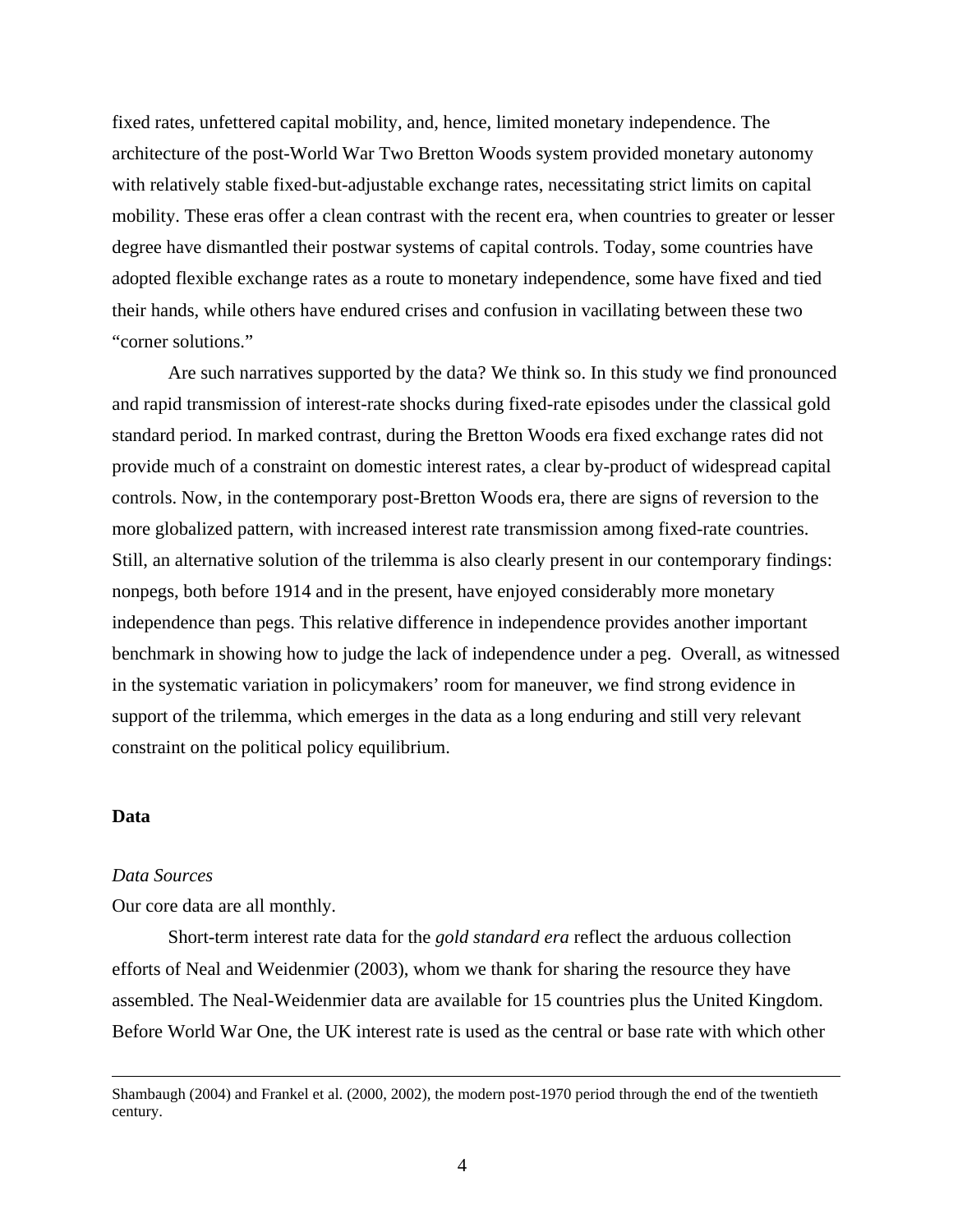countries' rates are compared. The gold standard interest-rate series start in 1870 for many countries and later for others. All series end in 1914.

Interest rates data for the *Bretton Woods era* consist of both short-term money market rates (interbank and call money rates) and short term treasury bill rates (generally three-month rates), all average monthly values taken from the IFS CD-ROM and Global Financial Data.<sup>5</sup> Availability determines which data we use. While the maturity on different types of rate differ slightly, rates for the same country, when available, are in practice extremely highly correlated. Data for 21 countries in addition to the United States are available. The base interest rate under Bretton Woods is the US interest rate (money market or treasury bill) that matches the interest rate used for each local country. Due to a lack of monthly data before 1957, and the expansion of convertibility that took place in 1959, the Bretton Woods data that we examine are limited to the years 1959–70. We stop in 1970 due to the increasing speculation on exchange parity changes that characterized the early 1970s.

For the *post-Bretton Woods era* (1973-2000), the interest rates are once again average monthly values of short-term money market and short-term treasury bill rates from the IFS CD-ROM. Those data are augmented on the basis of Datastream and Global Financial Data. In all, data for 103 countries are available. Given diverse pegging patterns in the modern period, we allow base to differ across countries, as described in Shambaugh (2004). For many countries the United States is the natural base, but the base is Germany for much of Europe, the base is France for some of Africa, and the base is the UK, South Africa, Australia, or India for others. For pegs, the interest rate is obviously the country to which the local country pegs. For pegged countries that are not pegged, the base country is the one to which the local country would most likely follow if it were pegging. This choice is determined by previous pegging history, which is relevant in almost all cases, but otherwise by the dominant currency in the region (the one to which neighboring countries peg). Information from the IMF's *Annual Report on Exchange Arrangements and Exchange Restrictions* and from B. Taylor (2000) is used as well. Because almost all countries peg at some point in the sample, and those that switch bases usually switch from one peg to another, the assignment of a base currency is generally quite simple. Once again, the base interest rate used is always of the same type (money market or treasury bill) as the one available for the local country.

<sup>&</sup>lt;sup>5</sup> Data for the US are extended back in time using information from FRED on the St. Louis Federal Reserve website.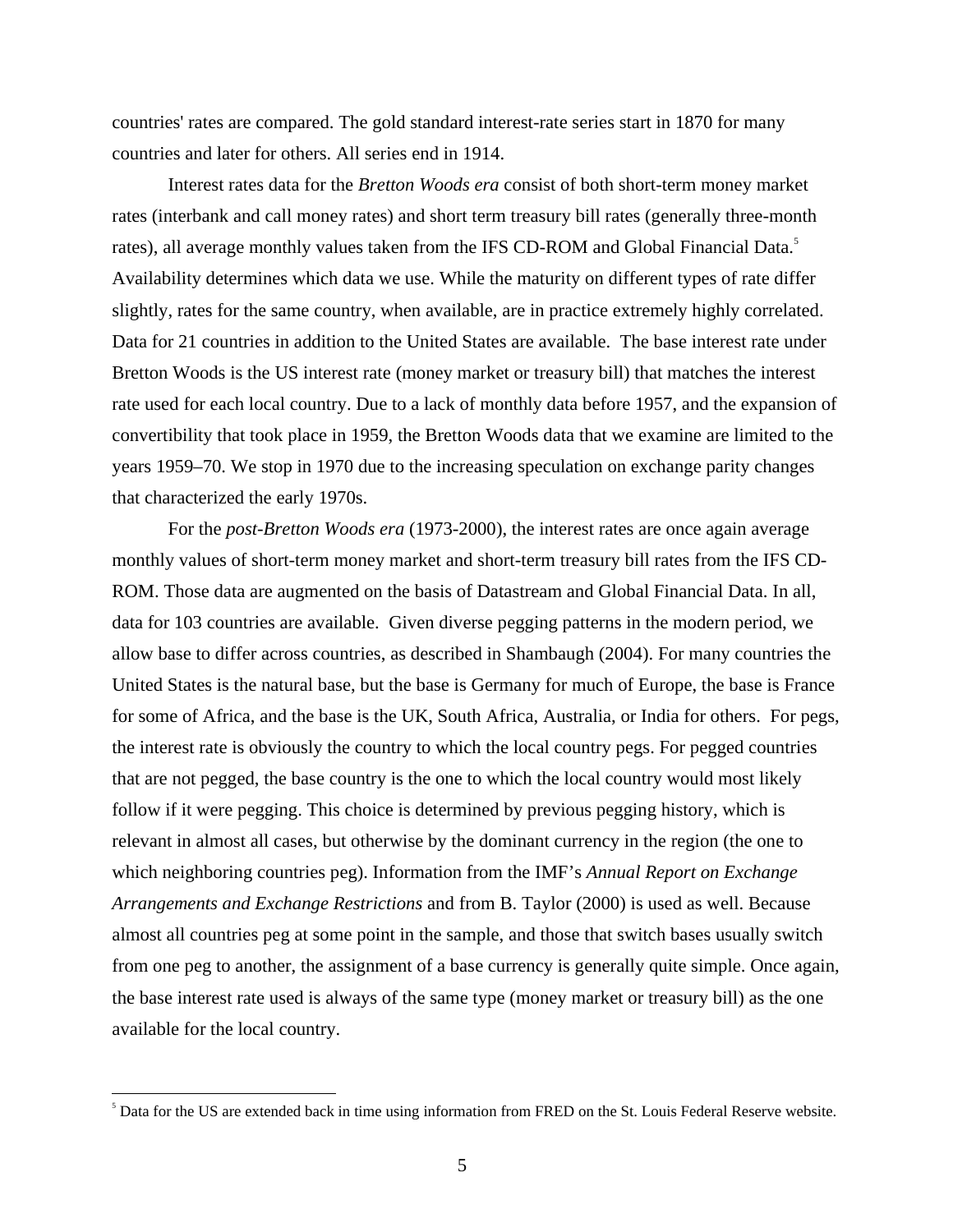All interest rates are expressed in the form  $\ln(1+R)$ . While this has a trivial effect at low to moderate interest rates, it does reduce the impact of outliers. In addition, hyperinflations are excluded from the post-Bretton Woods sample due to the excessive weight they would carry in the regression results.

### *Exchange-Rate Regime Coding*

 $\overline{a}$ 

Exchange-rate regimes under the gold standard can be determined in two alternative ways: based on the legal commitment of countries to gold (the *de jure* status) or on the observed behavior of the exchange rate (the *de facto* status). *De jure* Gold Standard coding is based on Meissner (2001), Eichengreen (1996), Global Financial Data, and Hawtrey (1947).<sup>6</sup> *De facto* classification follows the coding methodology for the post-Bretton Woods era developed in Shambaugh (2004). In applying it under the gold standard, we check whether the end-of-month month exchange rate against the pound sterling stays within  $\pm 2\%$  bands over the course of a year. In addition, single realignments are not considered breaks in the regime as long as the transition is immediate from one peg to another. Finally, single-year pegs are dropped as they quite possibly reflect simply an absence of volatility. In such cases, it seems unlikely that there exists either commitment on the government's part or confidence in the market that the rate will not change.<sup>7</sup> The *de jure* and *de facto* criteria are in broad agreement, although many countries begin to peg *de facto* a number of years before they officially adopt the gold standard. We apply the same *de facto* test (with respect to the appropriate base currency) to the two other epochs.

For our segment of the Bretton Woods period (1959-70), all countries are pegged both *de jure* and *de facto* with the exception of Canada in 1960–61 and 1970, Brazil in the early and late 1960's, the UK in 1967, and Germany beginning in 1969. This lack of diversity is not a result of our sample, but the era. Looking at all 145 countries with exchange rate data from 1960-66, 2.5 per year, on average, are not pegged. In 1967 and 1969, there are some realignments, but all quickly return to pegging. Thus, we will not use the Bretton Woods era to provide a within-era contrast in regimes. Instead, data from the Bretton Woods years yield estimates for an era in which pegs coexisted with capital controls, in contrast to the pegs without capital controls characterizing the gold standard.

<sup>&</sup>lt;sup>6</sup> Bimetallic regimes are treated as pegs. We recognize that this convention is somewhat arbitrary, but it affects only a small number of observations.<br><sup>7</sup> When pursuing differences regressions, we also drop the first year of a peg to ensure we are not differencing the

interest rate data across nonpegged and pegged observations.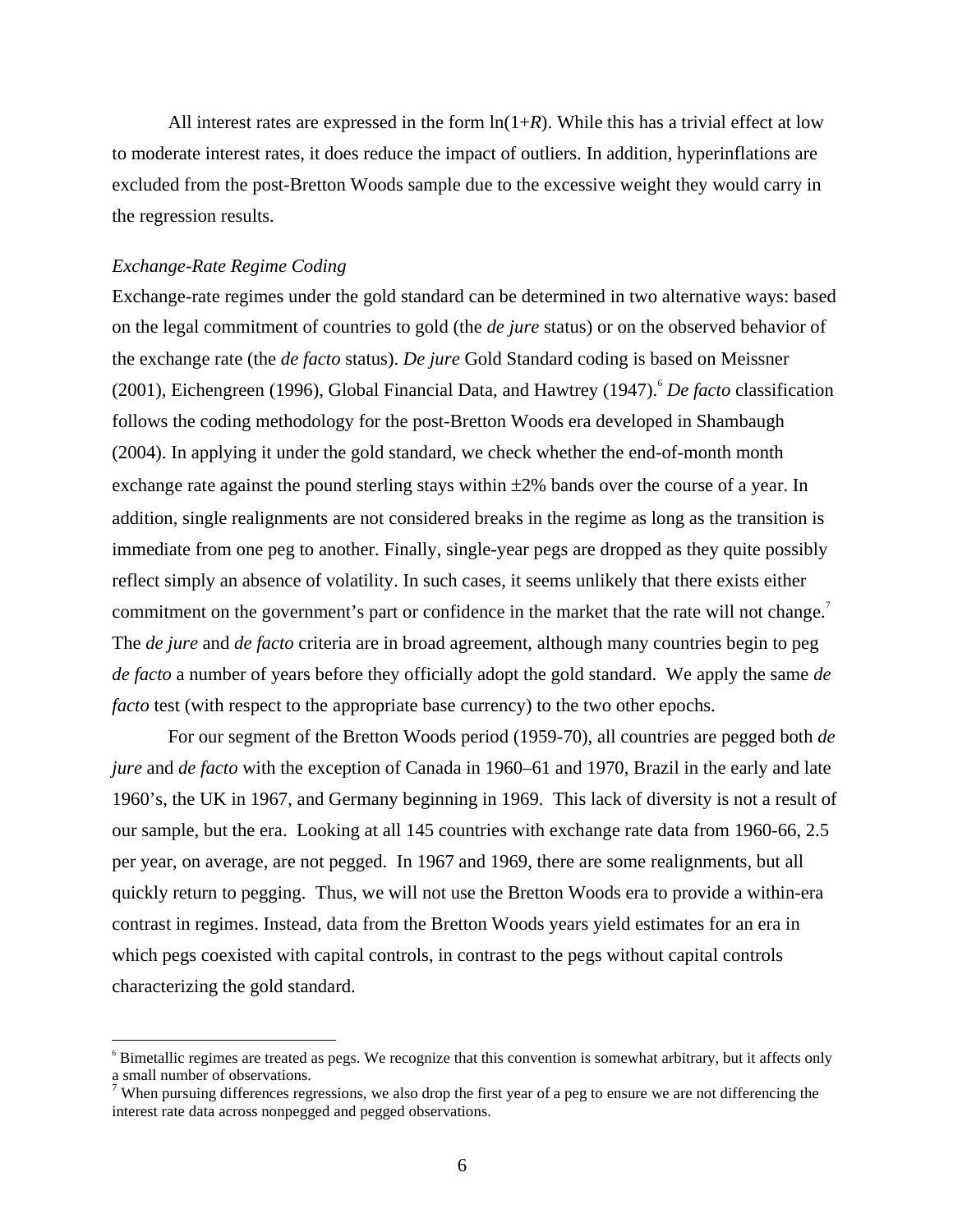Finally, the post-Bretton Woods era coding uses the *de facto* classification from Shambaugh (2004), as described above.<sup>8</sup> We have adopted the terms "peg" and "nonpeg" to describe countries' regimes to emphasize that the countries without pegged rates may not be pure floats; instead, the government may conduct some deliberate exchange-rate management. Roughly half the observations are pegs and half are not, providing plentiful within-era variation.

#### *Individual Country Episodes*

For the PSS analysis, individual country/regime episodes are examined using monthly data*. De facto* coding of the exchange-rate regime coding follows much the same pattern as for annual data: we ask if the exchange rate has stayed within ±2% bands over at least 12 months. Episodes for the gold standard and Bretton Woods eras are listed in Appendix 1. Short episodes of less than three years are excluded as such data series are of insufficient length for reliable time-series estimation. There are 13 defined peg episodes and 7 nonpeg episodes based on *de jure* status under the gold standard, and 20 pegs and 5 nonpegs based on *de facto* status. Under Bretton Woods, there are 19 pegs and only one nonpeg (Brazil). The other nonpegs in that era are too brief to include. In addition, in the post-Bretton Woods era, there is a considerable amount of flipping back and forth from peg to nonpeg for many countries. For this era, a separate category of "occasional peg" is created. Occasional pegs have at least 3 short pegs lasting less than three years, and the episode is defined from the start of the pegging until the last peg period ends. To prevent short nonpeg episodes that are really simply the middle of these occasional pegs from being counted as nonpegs, nonpegs must last at least 10 years in the post-Bretton Woods era. There are 70 pegs, 25 occasional pegs, and 32 nonpegs during that era.

## *Capital Control Status*

 $\overline{a}$ 

For part of the empirical analysis we will want to code countries as either having or not having capital controls. This determination is not straightforward. *De facto* classifications are difficult to use for a number of reasons. Most are available for a limited number of countries and a limited amount of time. Some rely on interest rate differentials (the phenomenon we study) and thus are not appropriate. While *de jure* codes are available for many countries, they are available only

<sup>&</sup>lt;sup>8</sup> Shambaugh (2004) provides an extensive discussion of different options from IMF coding to other de facto classifications. Recent work by Reinhart and Rogoff (2004) uses data on parallel market exchange rates to classify the currency regime, and thus is not directly relevant for the present inquiry. Regimes with parallel rates rely on capital controls to ensure exchange-market separation, so the exchange rate's behavior need not constrain monetary policy. Interestingly, however, our basic results still hold even if we use the Reinhart-Rogoff coding.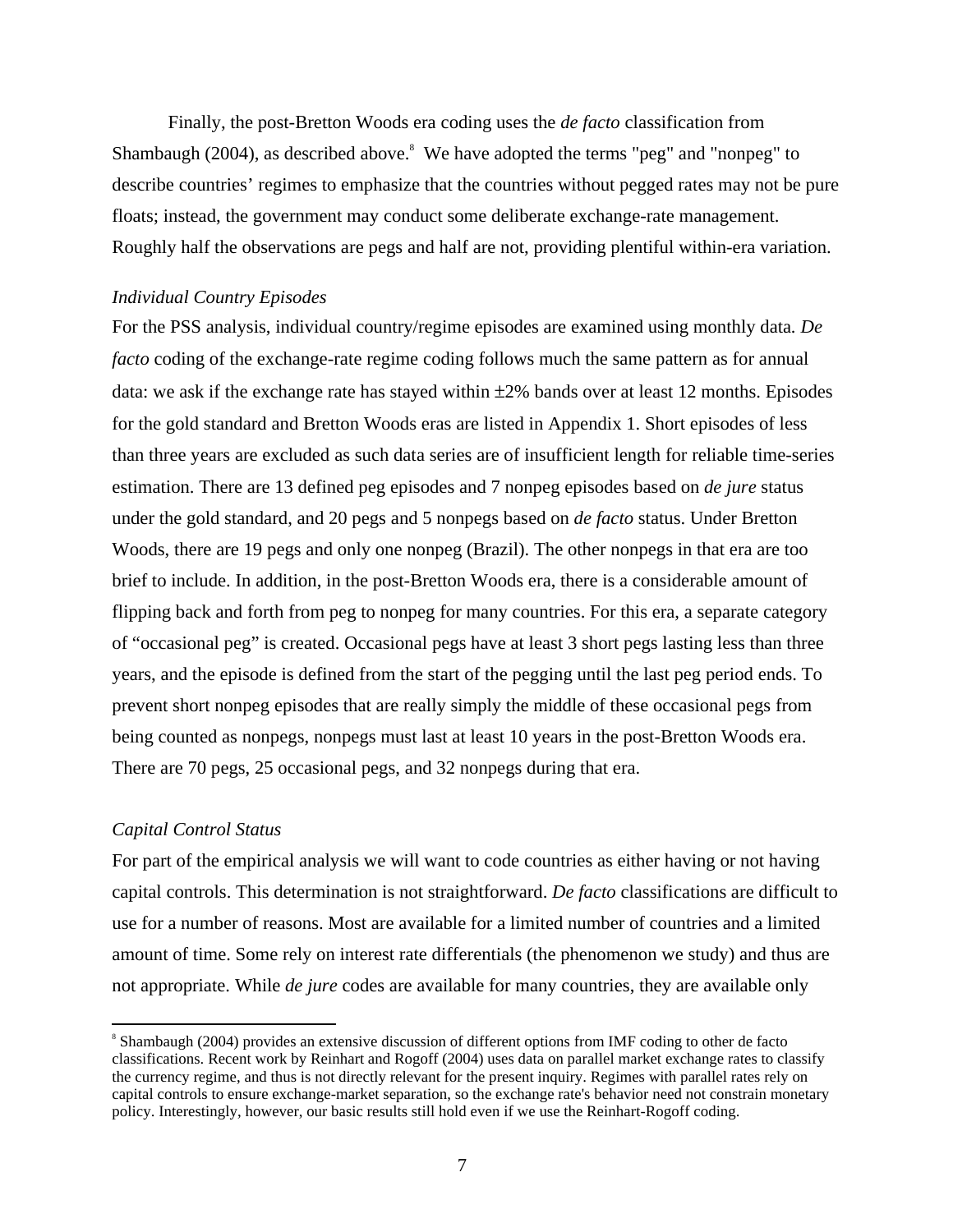after 1973. We proceed by assuming that all countries have open capital markets during the gold standard era, that none do during Bretton Woods, and that the official IMF coding from the *Exchange Rate Arrangements* yearbooks is a reasonable approximation for measuring the use of capital controls during the post-Bretton Woods era.<sup>9</sup>

### *Persistence in Interest Rates*

 $\overline{a}$ 

Figures 1a, 1b, and 1c display base interest rates during the three eras that we study. On visual inspection, the gold-standard UK interest rate appears to be far more stationary than the US postwar interest rates, as expected. Simple statistical tests back up the ocular evidence: firstorder autocorrelations are much lower under the gold standard, as the table below shows.

|                                                | Gold Standard | Bretton Woods | Post-Bretton Woods |
|------------------------------------------------|---------------|---------------|--------------------|
| Autocorrelation coefficient for local<br>rates | 0.82          | 0.94          | 0.92               |
| Autocorrelation coefficient for base<br>rates  | 0.80          | 0.98          | 0.96               |

Proceeding more rigorously, we applied the unit root tests of Elliot, Rothenberg and Stock (1996), using the modified AIC of Ng and Perron (2001). Only over certain subsamples do these tests reject a unit root. Over the full gold standard period we reject a unit root in the UK interest rate (at the 95% confidence level). For the US Treasury bill rate, one rejects the unit root null for the full 1948–73 sample, but not based on the 1959–70 sample that we use in our regressions. Over the full post-Bretton Woods era, in only 1.6% of the episodes can a unit root be rejected for the base interest rate. Local rates follow a similar pattern. In 8 of the 25 goldstandard episodes, one rejects a unit root in the local interest rate (including rejections for all of the long series). But one cannot reject a unit root in any of the 21 Bretton Woods episodes at the 95% confidence level, and one can reject a unit root in only 5 of 127 post-Bretton Woods episodes. $10$ 

 $9$  After 1995, the IMF switches from a binary coding (line E2) to a disaggregated coding. Following Shambaugh (2004) we use changes in the disaggregated coding and descriptions in the yearbooks to determine changes in the binary codes. The IMF coding is very similar to the disaggregated coding of Quinn (1997) when data are available for both.

 $10$  Use of an ADF unit root test generates a similar pattern as those above with a slightly higher number of rejections. Likewise, using the Ng-Perron sequential *t*-test rather than the MAIC allows a few more rejections in the gold standard era. The post Bretton Woods era are generally so far from rejecting a unit root that lag length is irrelevant.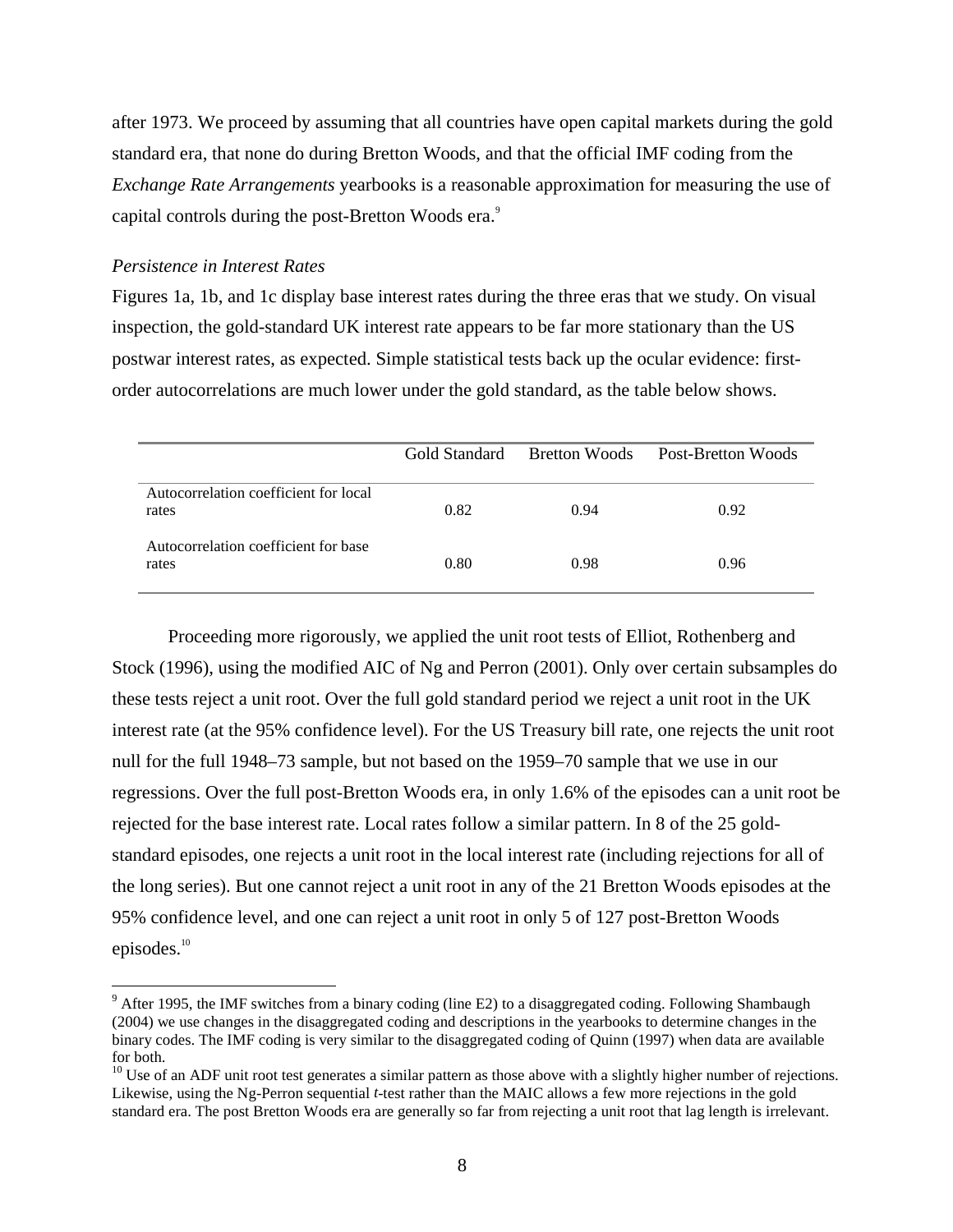These observations motivate our discussion of econometric methodology below.

## **Methodology**

 $\overline{a}$ 

Alternative specifications could be used to test the degree to which a local country's interest rate follows a canonical base country's interest rate. The time series properties of the data are quite important in assessing these alternatives. Nominal interest rates tend to be statistically indistinguishable from unit-root processes in limited data samples. They are not literally unitroot processes. If they were, some series would wander into negative territory and others would rise unboundedly, behavior that we do not observe in practice.<sup>11</sup> Given the low power of most unit root tests<sup>12</sup> and the need to use relatively short time series in some cases to isolate individual currency episodes, we cannot posit unambiguously the stationarity properties of the data. Thus, we pursue alternative modes of analysis under different assumptions.

If the data are nonstationary or nearly so, any simple regression of the levels of one series on another leaves open the possibility of spurious regression (Granger and Newbold 1974; Phillips 1988). An appropriate approach would then be to difference the data and examine a simple equation such as:

$$
\Delta R_{it} = \alpha + \beta \Delta R_{bit} + u_{it},\tag{1}
$$

where  $R_i$  is the local interest rate at time *t*,  $R_{bi}$  is the base rate at time *t*, and  $\Delta$  is the difference operator. This is also a useful specification when the interest rate data are highly persistent and have a long run relationship. For example, suppose that uncovered interest parity holds, with the nominal international interest differential the sum of a statistically stationary expected depreciation rate and a stationary risk premium. Then a regression in interest-rate levels must yield a slope coefficient approaching unity as the sample size rises, regardless of the extent to which the nonbase country exercises its short-run interest-rate independence. A regression in differences such as (1), however, will measure that exercise of independence even in a large sample.

 $<sup>11</sup>$  As Stanton (1997) observes, nominal rates seem to behave like nonstationary processes until they reach very high</sup> or very low levels, at which point there is some mean reversion. See also Wu and Zhang (1997).

 $12$  Caner and Kilian (2001) show that tests with stationarity as the null are likely to entail spurious rejections when the data are stationary but highly persistent.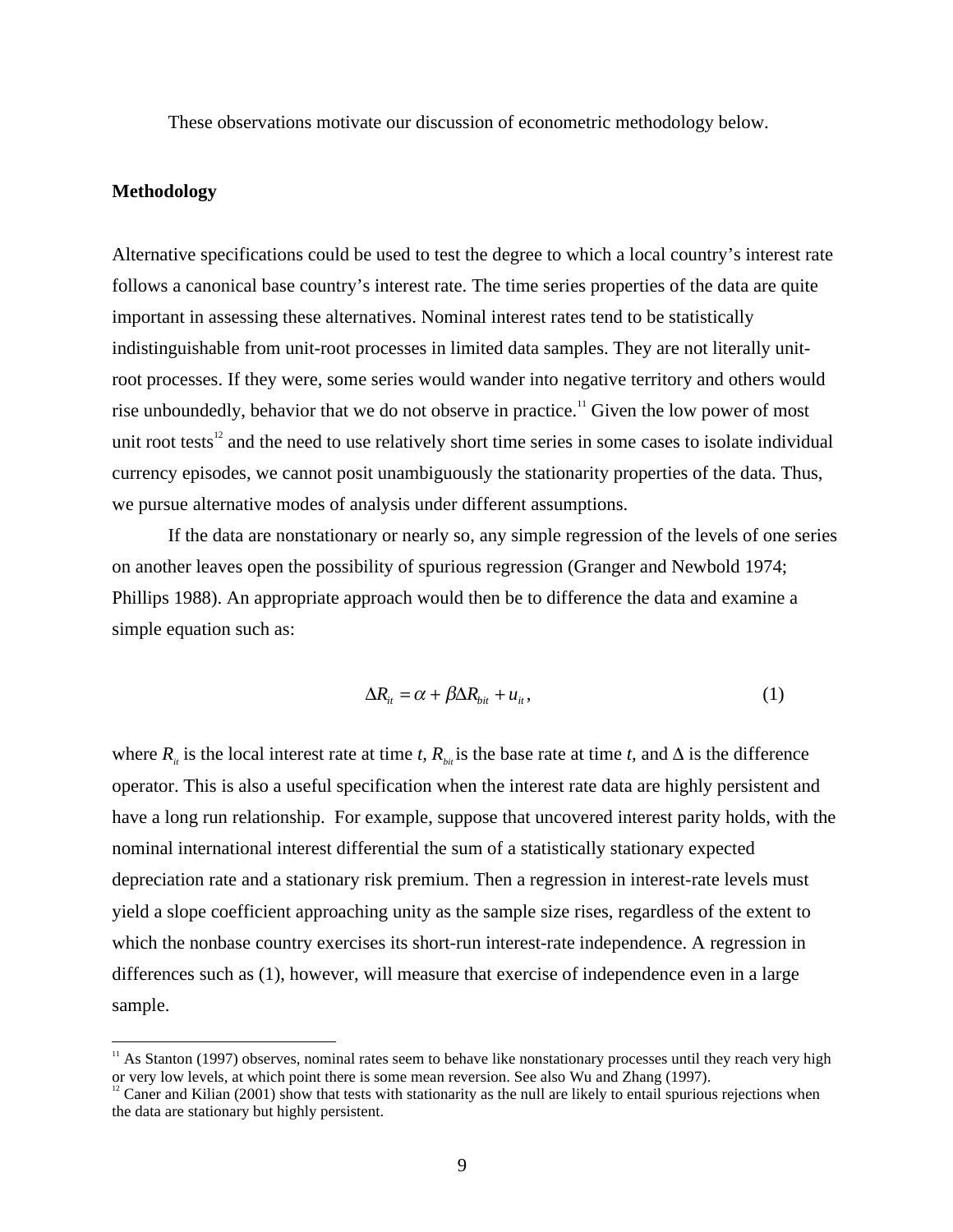With perfect capital mobility and an exchange rate permanently and credibly pegged within a band that is literally of zero width, we would expect to find  $\beta = 1$  above: home and base-country interest rates would always move one-for-one, and the pegging country's monetary independence would be nil. Otherwise, we would find  $\beta$  < 1 if the home monetary authority uses its monetary independence to offset base interest-rate shocks but  $\beta$  > 1 if it reinforces them.

The data are in panel form, but fixed country effects are not employed in applying (1) because such an effect would assume a constant rate of change in the interest rate for an individual country, a highly unlikely scenario.<sup>13</sup> The response to a change in the base rate may not be immediate and may vary across countries, so the results of estimating (1) on the pooled sample using high-frequency (monthly) data are quite unclear. At an annual frequency, though, there appears to be sufficient similarity across the countries to allow for the pooling of year averages of monthly data.<sup>14</sup> We therefore adopt that approach. While this basic specification cannot tell us much about the dynamics of the relationships nor about individual country episodes, it can at least inform us about general patterns across the different eras and across exchange rate regime types.<sup>15</sup>

#### *Dynamic Specification*

 $\overline{a}$ 

We also examine the dynamics of individual country/exchange rate regime episodes and test for the presence of significant levels relationships between domestic and base interest rates. One approach might be to estimate an error-correction model, assuming that the two interest rates are I(1) and cointegrated. Given uncertainty over the order of integration of the interest rates, however, the technique developed by Pesaran, Shin, and Smith (2001), henceforth PSS, and also used in Frankel, Schmukler, and Serven (2002), is quite helpful. The main advantage of the PSS approach is their provision of the different critical values that apply in the I(0) and I(1) cases.

 $13$  Likewise one could question the need for any constant term in equation (1). In practice, however, the estimated constant for this equation was very close to zero.

 $14$  This also means that if some of the series are cointegrated with the base rate, the differences specification is less problematic for annual data as the dynamic adjustments are likely to have settled down to a large extent after a year. In practice, the differences regressions do not show autocorrelation (as one might fear if the series are cointegrated) only pooled OLS levels regressions do (not reported).

<sup>&</sup>lt;sup>15</sup> There are, of course, many other factors one could expect to affect the degree to which a country follows the base country interest rate. Common shocks, world or regional trade shares, capital controls, level of industrialization, level of debt, etc. could all have some impact. Shambaugh (2004) considers the impact of these factors in studying the post-Bretton Woods era. With the exception of capital controls, which are quite important, the exchange-rate regime tends to be the major determinant of how closely a country follows the base interest rate. This relationship is robust to adding controls for time, trade share, world interest rates, debt exposure, and level of industrialization.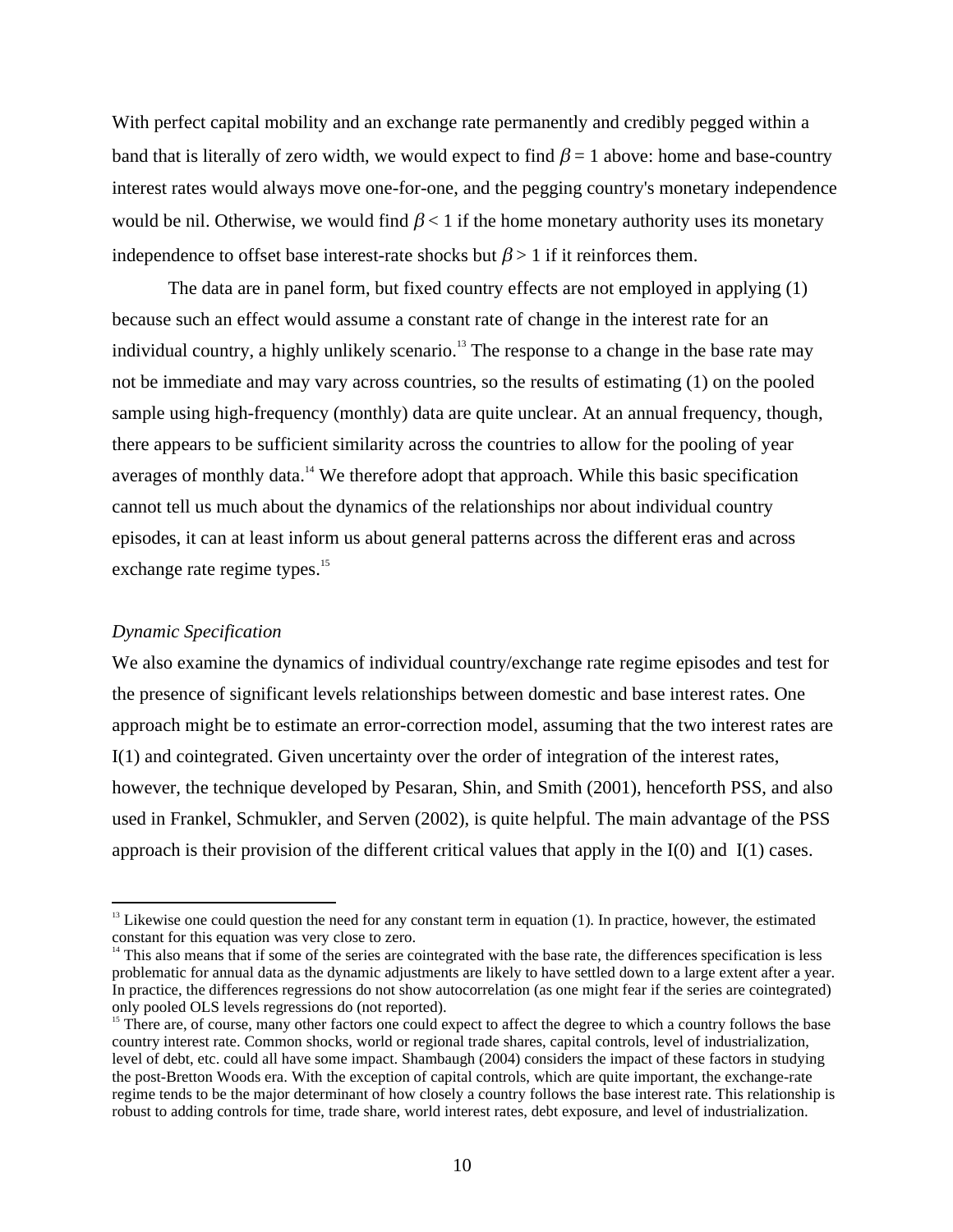Using the PSS methodology, one can test a specification like the error correction form, but consult the critical values provided by PSS to test the significance of a levels relationship between interest rates without necessarily assuming their order of integration. Thus, if the test statistic either surpasses both critical values or falls short of both critical values, we can either reject the null (of no long-run levels relationship between interest rates) or not without having to take a stand on the order of integration. Only when the test statistic is in the intermediate range must we know the order of integration to make judgments about the data.<sup>16</sup>

To employ the PSS test, we adopt the specification

$$
\Delta R_{it} = \alpha + \beta \Delta R_{bit} + \theta (c + R_{i,t-1} - \gamma R_{bi,t-1}) + u_{it},
$$
\n(2)

where we can include lags of ∆*R<sub>hit</sub>* and ∆*R<sub>it</sub>* as necessary. Above, γ is a cointegrating coefficient in the I(1) case; in general, we refer to it as the *levels relationship*. Following PSS, we test the significance of the *adjustment speed*  $\theta$  to determine whether there is a significant long-run levels relationship. If the local interest rate adjusts to restore the equilibrium relationship after shocks to the base interest rate, we would find  $\theta < 0$ . The size of the coefficient shows the speed of adjustment, with  $\theta = -0.5$  in equation (2) implying a half-life of one month.<sup>17</sup>

### **Effects of Exchange-Rate Bands: What Should We Expect to Find?**

 $\overline{a}$ 

In practice, "fixed" exchange rates are fixed only up to a possibly narrow fluctuation band; our methodology for selecting *de facto* pegs has allowed for this. As a result, even under a perfectly credible peg,  $\beta$  could conceivably be below or above 1. How big could the divergence from 1 be? We have experimented with simulations of an extension of Krugman's (1991) target zone model, using Svensson's (1991) term-structure model to derive interest rates for noninfinitesimal maturities when the fluctuation band is quite narrow  $(\pm 1\%)$ . These simulated rates can then be used to carry out regressions of the form given by equation (1). Appendix 2 describes our simulation methodology in detail. Even under the gold standard, the gold import and export

 $16$  It is difficult to try to analyze the pooled sample with PSS or EC techniques as the data are quite unbalanced with certain countries pegging at certain times and not others. Furthermore, the short-run dynamics appear to differ widely across countries, making pooling questionable.

<sup>&</sup>lt;sup>17</sup> We also report the adjustment speeds obtained if one estimates an error correction form simply imposing a cointegration coefficient or levels relationship of  $\gamma=1$  (which it should be asymptotically if the series are I(1) and cointegrated).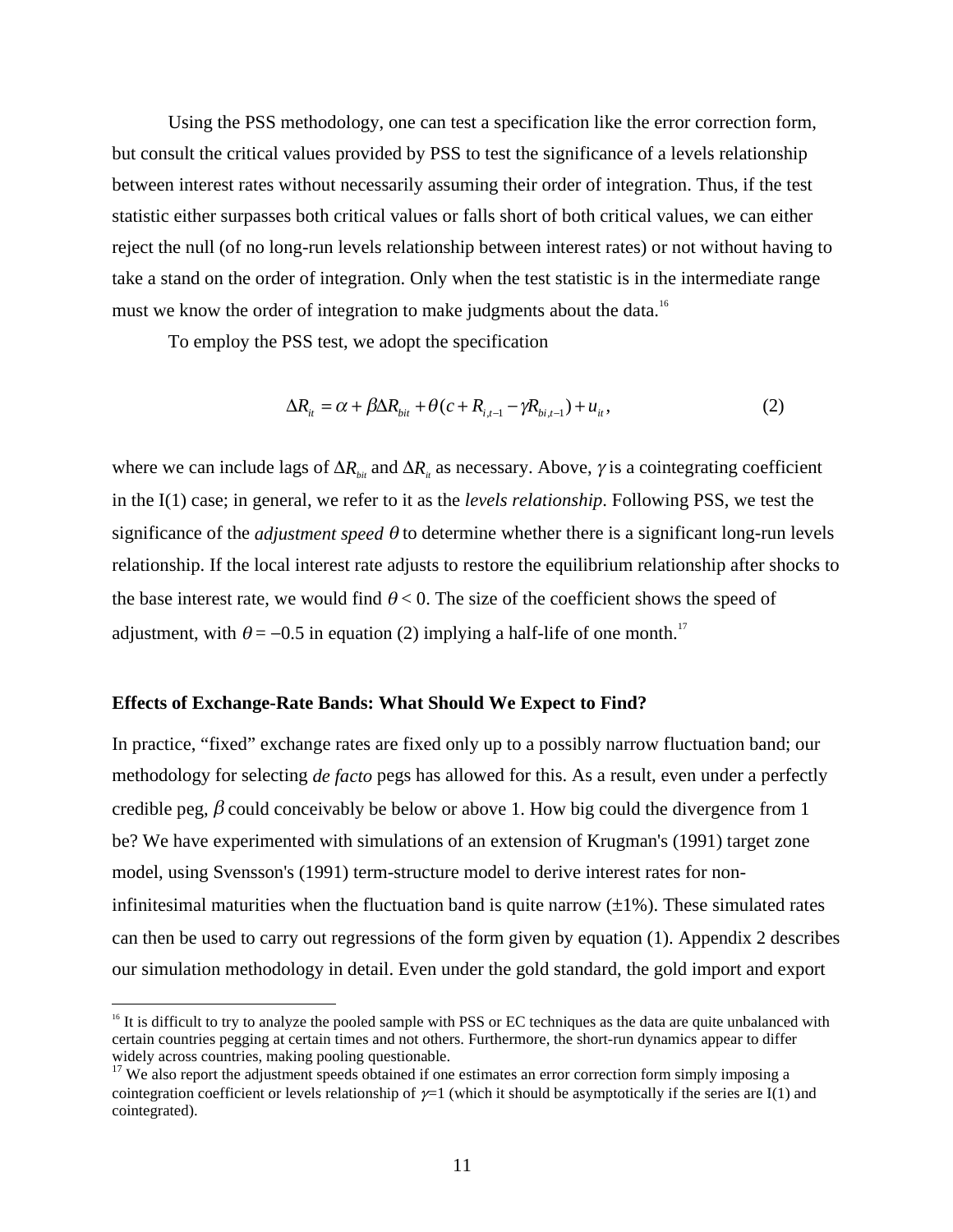points defined narrow fluctuation bands for exchange rates. In using the gold standard period as a benchmark for across-era comparisons of interest-rate independence, we will have greater confidence in interpreting the findings if the empirical interest-rate relationships line up with the predictions of a basic theoretical model.

For this application, we approximate Krugman's continuous-time model by assuming a first-order autoregression (with no deterministic drift) for the stochastic "fundamentals" process determining the exchange rate. As in Krugman (1991), the fundamentals for the domestic currency price of foreign exchange would include the relative (domestic less foreign) money supply and other variables, with a rise in the relative domestic money supply raising the relative domestic-currency price of foreign currency (a domestic depreciation). The reason for assuming a mean-reverting fundamentals process, rather than the random walk assumed by Krugman (1991), is to allow a meaningful comparison of interest relationships under a target zone with those under a freely floating exchange rate. (Under a driftless random-walk fundamentals process, domestic and base interest rates would always be equal in a float.) Parameters assumed are described in Appendix 2. As in Svensson (1991), we calculate the domestic interest rate for maturity *m* and current fundamentals *x* by adding to the foreign interest rate the expected depreciation rate over the term of the loan.

A key parameter is in the simulations is  $\rho(\Delta z, \Delta R_k)$ , the correlation between innovations  $\Delta z$  in the domestic fundamentals process and innovations in the base foreign interest rate. For example, let  $x = m - m_b$ , the difference between domestic and foreign money supplies. In that case, a positive value for  $\rho(\Delta z, \Delta R_b)$  implies a tendency for the domestic central bank to increase the relative domestic money supply whenever foreign interest rates rise. That response implies a smaller increase in the domestic interest rate than the point-for-point rise that would occur were  $m - m_b$  held constant (the latter outcome being the mean tendency in the case  $\rho(\Delta z, \Delta R_b) = 0$ ). In the simulations that we illustrate below, we alternatively assume that  $\rho(\Delta z, \Delta R_k) = 0.5$ , which we interpret as partial interest rate smoothing, and  $\rho(\Delta z, \Delta R_b) = 0.8$ , aggressive interest rate smoothing.<sup>18</sup> The simulations are for overnight interest rates; we have also carried out simulations on three-month rates, which tend to be more tightly linked.

<sup>&</sup>lt;sup>18</sup> Conversely, a negative ρ would imply that domestic monetary policy reinforces the foreign interest rate shock, as under the supposed "rules of the game" of the classical gold standard. The results we find below are consistent with the modern view that these classical rules were not always followed in practice, even before 1914; see Bloomfield (1959) for a pioneering study.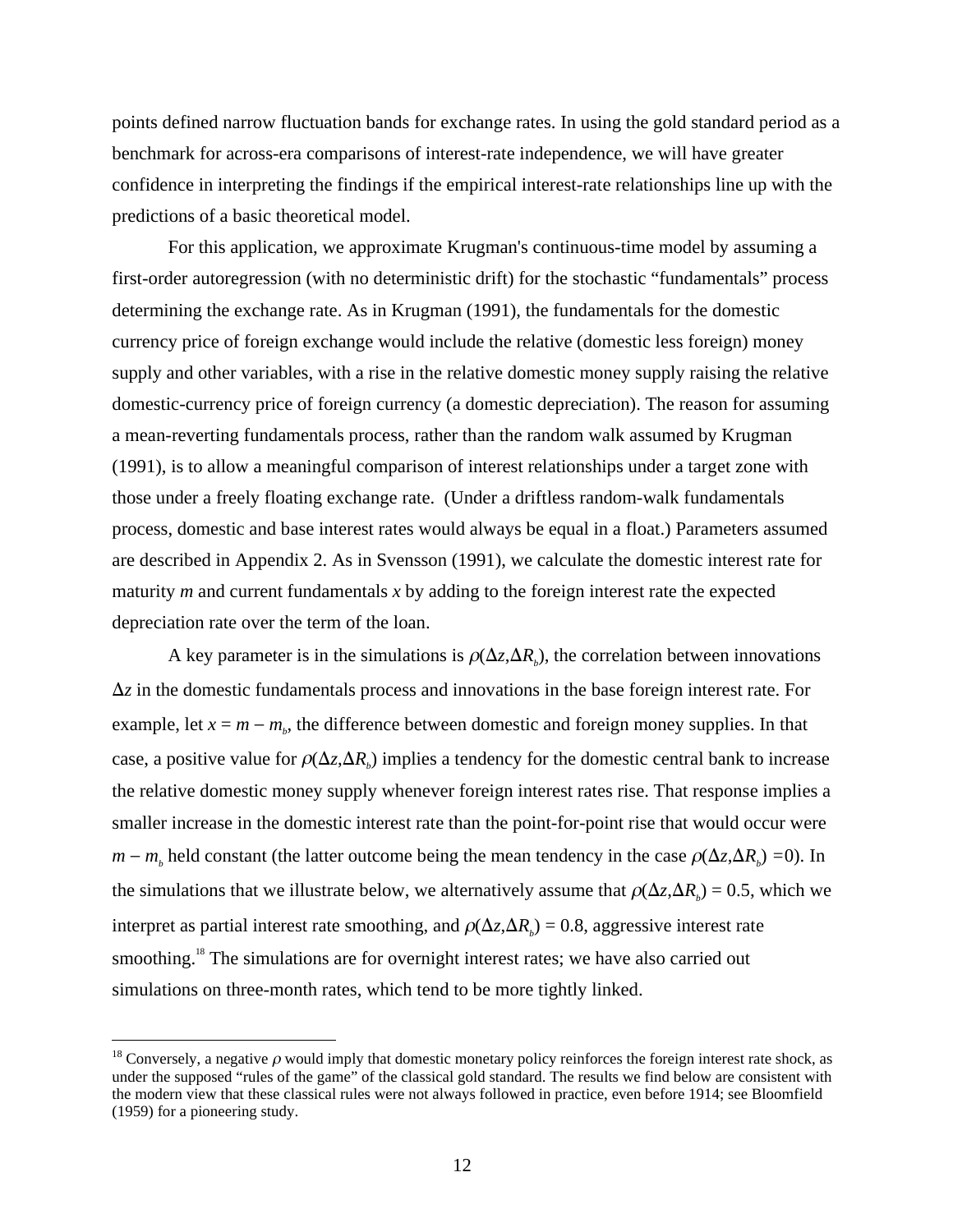| Overnight interest<br>rates          | Target<br>zone<br>mean est. $\beta$ | Target zone<br>median est.<br>$R^2$ | Free float<br>mean est. $\beta$ | Free float<br>median est.<br>$R^2$ | Target<br>zone mean<br>est. $\theta$ | Free float<br>mean est.<br>$\theta$ |
|--------------------------------------|-------------------------------------|-------------------------------------|---------------------------------|------------------------------------|--------------------------------------|-------------------------------------|
| $\rho(\Delta z, \Delta R_{h}) = 0.5$ | 0.56<br>(0.12)                      | 0.12                                | 0.37<br>(0.09)                  | 0.05                               | $-0.21$<br>(0.07)                    | $-0.08$<br>(0.03)                   |
| $\rho(\Delta z, \Delta R_{h}) = 0.8$ | 0.34<br>(0.15)                      | 0.05                                | 0.00<br>(0.08)                  | 0.00                               | $-0.22$<br>(0.08)                    | $-0.08$<br>(0.04)                   |

We see that  $\beta$  coefficients well below 1 are likely to arise when domestic authorities partially smooth short-term domestic interest rates, notwithstanding the enforcement of a narrow target zone for the exchange rate.<sup>19</sup> Interestingly, though, for the same value of  $\rho(\Delta z, \Delta R_b)$ , the  $\beta$ can remain quite high even under a free float (albeit lower than under the target zone). Thus, moving from a target zone to a float reduces  $\beta$  from 0.56 to 0.37 in the simulations for  $\rho(\Delta z, \Delta R_b)$ = 0.5. As we would expect, a higher value of  $\rho(\Delta z, \Delta R_b)$  can reduce  $\beta$  substantially under any currency regime.<sup>20</sup> The simulation results underscore the importance of having the classical gold standard (itself a target zone system because of gold points) as a quantitative benchmark for results from later periods. Because the gold standard is widely acknowledged to be an era in which the exercise of monetary independence was limited, results that look similar to those found in pre-1914 data, even if they entail a  $\beta$  below 1, can be construed as supporting the hypothesis that pegs greatly limit monetary autonomy.<sup>21</sup>

<sup>&</sup>lt;sup>19</sup> Of course, Krugman's model assumes effectively infinite foreign reserves, a factor that may exaggerate the ability of some countries to smooth the path of domestic interest rates. On the other hand, exchange rate bands introduce the possibility of risk premia in interest rates (deviations from uncovered interest parity), although these are likely to be small for narrow bands and we do not model them.

<sup>&</sup>lt;sup>20</sup> For  $\rho(\Delta z, \Delta R_k) = 0$ , the mean  $\beta$  is essentially 1 under the target zone or the float, as expected. For  $\rho(\Delta z, \Delta R_k) < 0$ , the mean  $\beta$  exceeds 1 and is relatively higher under the float.

<sup>&</sup>lt;sup>21</sup> Thus, a  $\beta$  below 1 is not sufficient for substantive monetary independence. We caution the reader that it is not strictly necessary either. An economy buffeted by permanent real shocks, for example, will be stabilized by a floating exchange rate even if its interest rate never deviates from the foreign rate. An important (and unanswered) question is whether independence at the short end of the term structure but not at the long end, as in a fairly narrow target zone, confers on a central bank much leverage over the economy. Some scholars of the gold standard argue that the gold points allowed considerable monetary independence, a contention that, if true, would make the gold standard an unacceptable benchmark for judging the degree to which a pegged exchange rate binds monetary policy.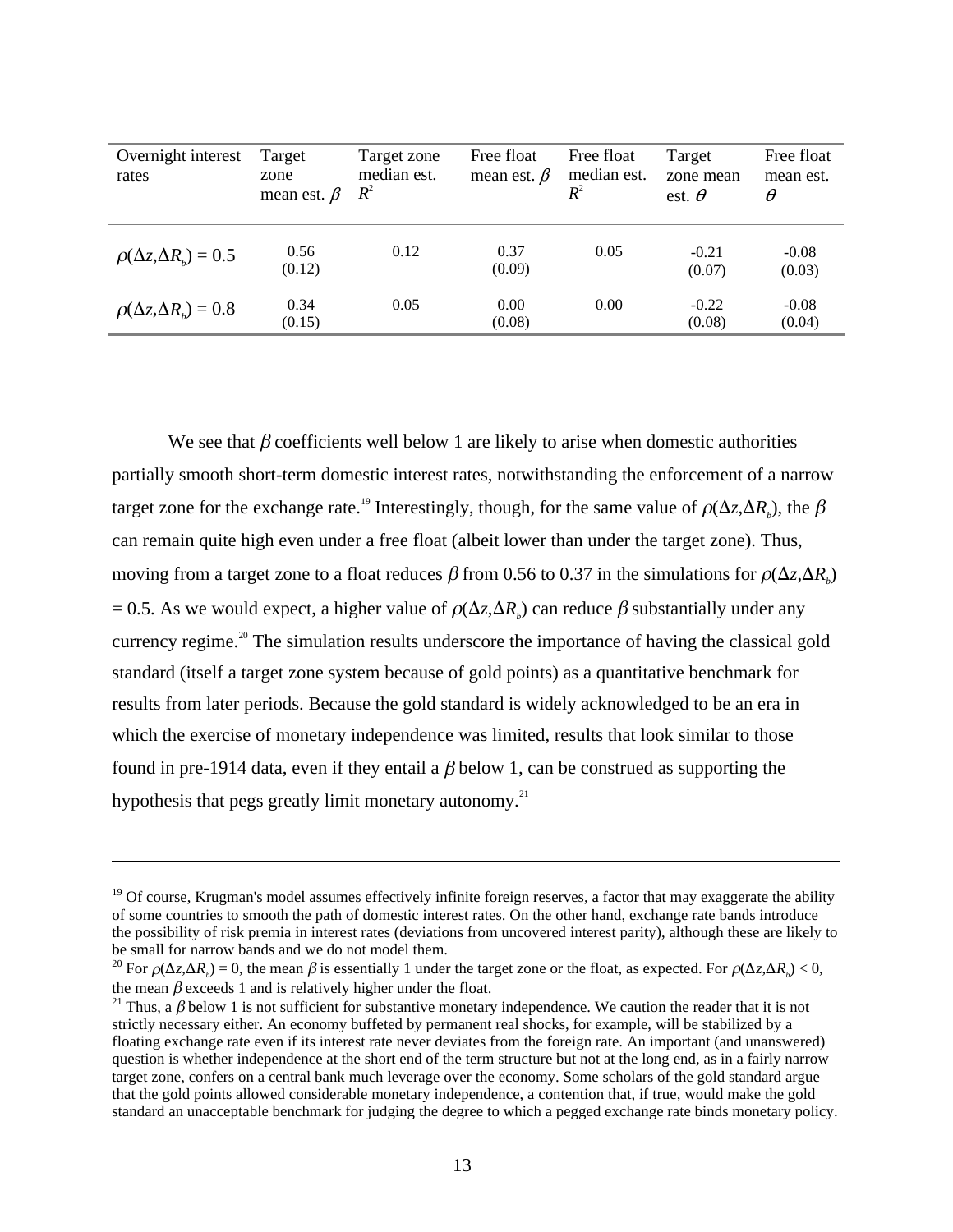We have also estimated the equation in interest-rate *levels* corresponding to (1) using the simulated data. In all cases, mean estimates of  $\beta$  are substantially closer to 1, as econometric theory would lead us to expect, and they move closer to 1 as we increase the length of the simulated data series. These latter findings suggest that, due to the high persistence of nominal interest rates and their tendency to trend together, levels regressions contain less information about monetary independence than do regressions in differences.

The final two columns of the preceding table report simulated mean estimates of the PSS adjustment-speed parameter,  $\theta$ . The estimate under a target zone is about 20% per month, significantly faster than the estimated 8% per month under a float. The mean values seem insensitive to the underlying value of the short-run policy response parameter  $\rho(\Delta z, \Delta R_b)$ .

### **Discussion of Findings**

The broadest characterization of the data comes from pooling nonoverlapping annual differences of year-averaged monthly interest rates. This specification measures the extent to which, on average across countries, a change in the base interest rate is followed abroad in the same year.

The results of estimating equation (1) are shown in Table 1, which reveals striking differences across the time periods. If we simply pool data within periods, with no distinction across exchange-rate regimes, we see that the gold standard and post-Bretton Woods eras have fairly similar slope coefficients  $\beta$  (0.42 and 0.36, respectively), especially when compared to the Bretton Woods era  $(-0.20)$ .<sup>22</sup> The big difference between the gold standard and the current era appears in the  $R^2$ , where gold standard base-rate changes can explain a comparatively large fraction of local-rate changes, but modern base rate changes cannot ( $R^2 = 0.26$  versus 0.03, respectively). For the Bretton Woods era the  $\beta$  coefficient is indistinguishable from zero and the  $R<sup>2</sup>$  is only 0.02, showing that the capital controls of the era seem to have essentially shut down the mechanism by which local countries are forced to follow the base country. In many cases, of course, those controls allowed governments to administer domestic interest rates.

While there are not enough nonpeg episodes under Bretton Woods to examine the nonpegs separately, the pegs and nonpegs do appear to behave quite differently in both the gold standard and modern eras. The coefficients (and associated standard errors) on the base rate are

The dynamic cointegration results we report below throw doubt, however, on the hypothesis of substantial monetary independence under gold.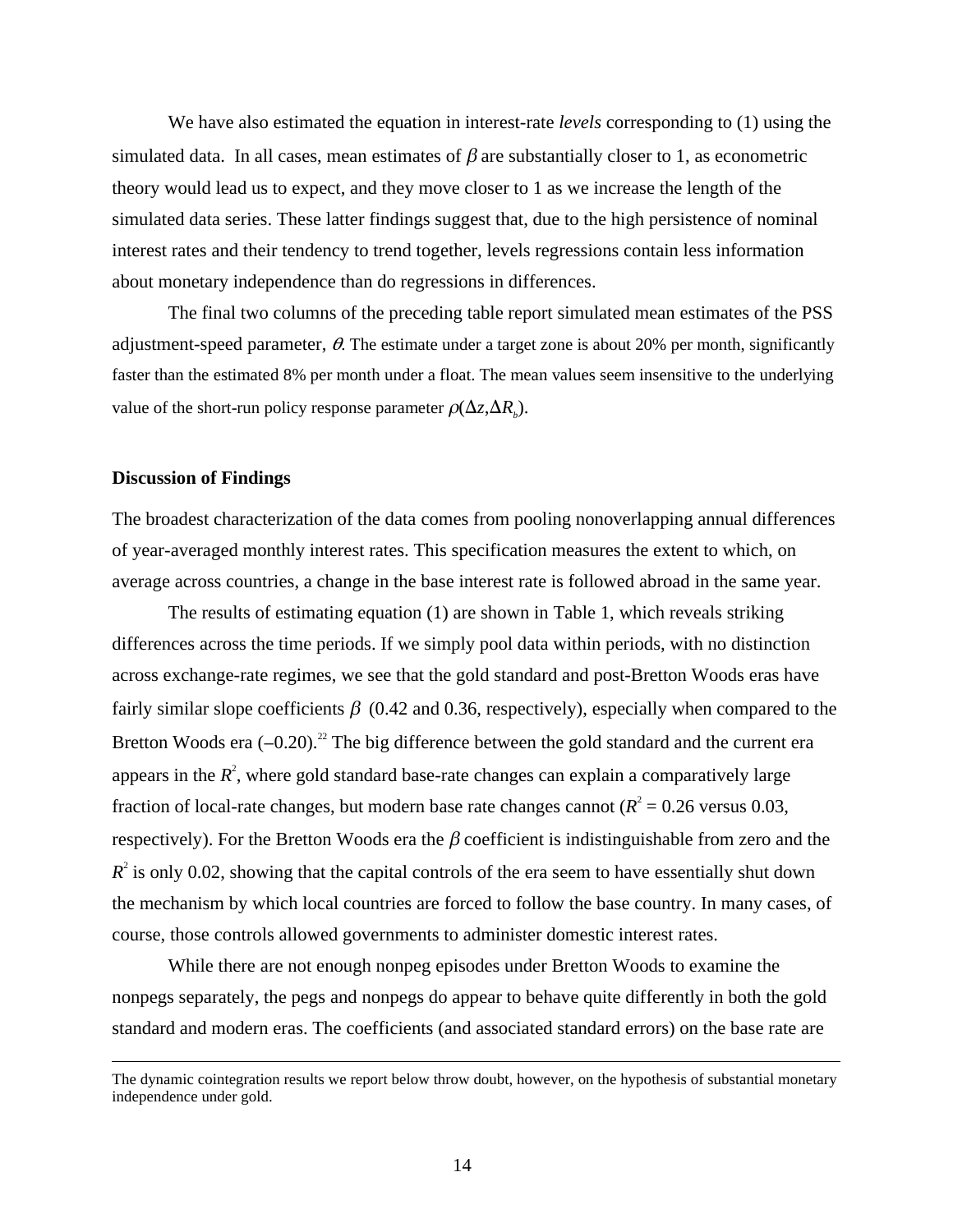similar for pegs in the two eras, both are similar to the simulation results reported earlier, and both are significantly higher than the nonpegs. More notably, the  $R^2$  for the pegs is 0.41 in the gold standard and 0.19 for the modern era compared to 0.00 and 0.01, respectively, for the nonpegs. This sharp contrast indicates a large difference in the extent the base rate can explain the behavior of local rates. The much higher  $R^2$  under gold standard pegs is striking, and greatly exceeds the median simulated value for a narrow target zone. The empirical estimate, reflecting fewer interest rate changes for reasons other than following the base rate, could reflect a lower variance of fundamentals under the gold standard, or less use of the independence conferred by bands. It could also reflect the relatively greater credibility of gold standard exchange rate commitments or the more frequent presence of capital controls in the modern era, although we can draw no firm conclusions without further investigation.

In neither era do we see slope coefficients or  $R^2$ s close to 1, which a model with no exchange rate bands, costless arbitrage, and perfect regime credibility would imply. Instead we see results more consistent with a tight target zone. The simulation provides a benchmark and shows that a  $\beta$  of 0.5 to 0.6 and  $R^2$ s of around 0.1 to 0.2 are consistent with a target zone with little exchange-rate variation. Looking at the gold standard results and simulation, we should not be surprised by the somewhat low slope coefficients and  $R^2$ s that we find for pegs in the current era. As we have noted, even in the essentially capital-control free era of the gold standard, pegged countries' interest rates did not show a perfect correlation with the base interest rate due to exchange rate movements within the gold points, which gives latitude for short-term interestrate divergence (Svensson 1994). Now as then, most exchange rates that we consider to be pegged actually do move within specified narrow bands.

A second contrast between the gold standard and modern eras appears in examining the nonpegs. Gold-standard *de facto* nonpegs on average show almost no connection to the base rate  $(\beta = 0.05$ , standard error = 0.09,  $R^2 = 0$ ), while the slope coefficient for the modern era is much closer to that for the pegs ( $\beta$  = 0.27). The modern (post-Bretton Woods) nonpeg  $R^2$  is still quite low (0.01), implying substantial variation independent of the base rate, but the gap between the peg and nonpeg slope coefficients is not nearly as large for the modern era as under the gold standard. $^{23}$ 

<sup>&</sup>lt;sup>22</sup> We refer in the text to the *de facto* results, though *de jure* results are always reasonably close.

 $23$  It should be noted that some interest rate series in the modern era are entirely flat (see Shambaugh 2004). When these rates are excluded, the results for modern pegs become  $\beta$  = 0.59, standard error = 0.04,  $R^2$  = 0.26, and for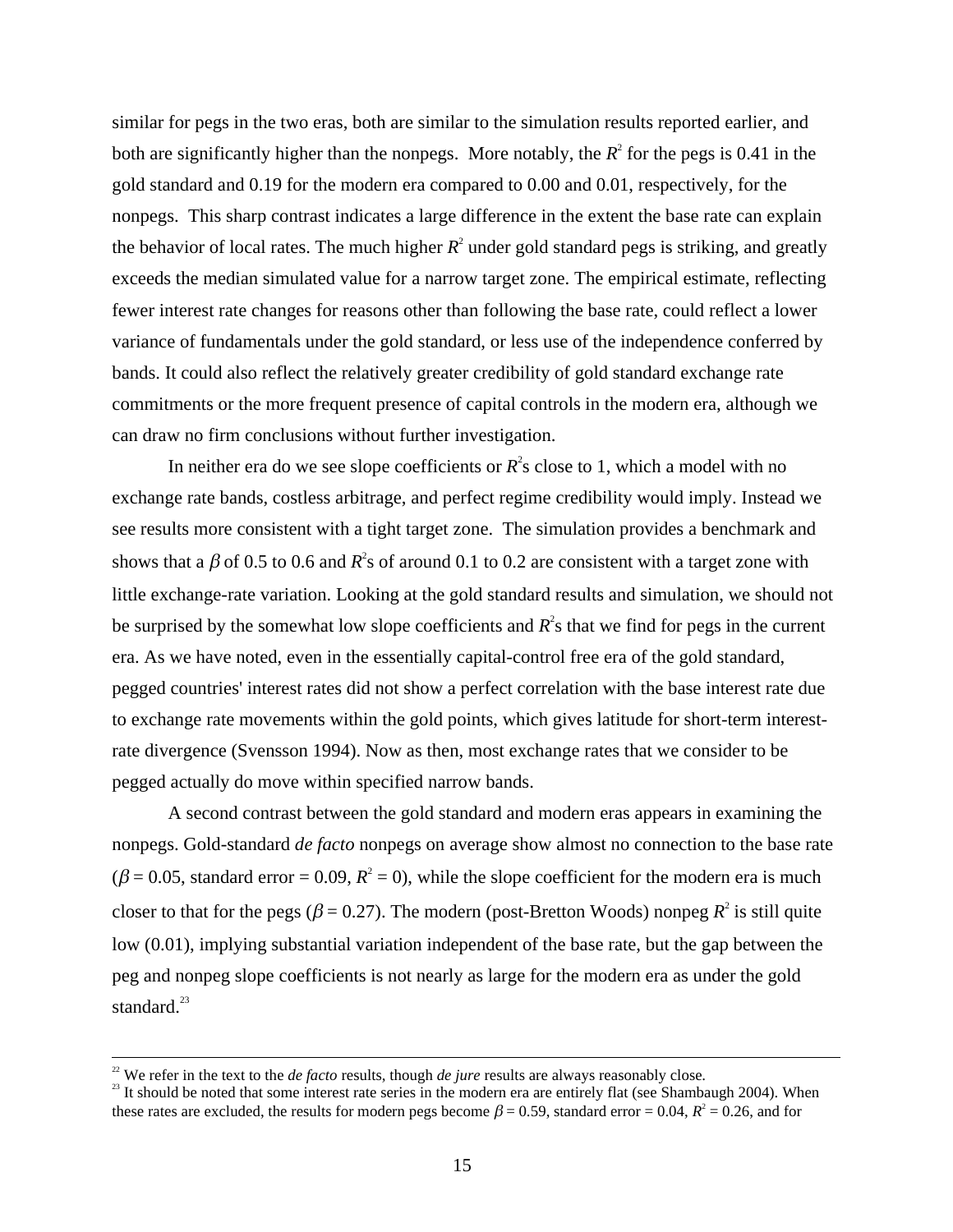This point is seen more sharply when one pools the data and includes and interaction term for pegging times the base interest rate:

$$
\Delta R_{it} = \alpha + \beta \Delta R_{bit} + \beta_2 P E G_{it} \Delta R_{bit} + u_{it}. \tag{3}
$$

While under the *de facto* gold standard,  $\beta$  is close to zero (0.05) and does not differ statistically from zero (standard error = 0.10), the coefficient on  $\beta_2$  in equation (3) is 0.47 (0.09). With post-Bretton Woods data,  $\beta$  is estimated as 0.26 (0.08) and  $\beta$ , as 0.19 (0.09).<sup>24, 25</sup>

The general message from these tests is that the exchange rate regime does affect the extent to which a country follows the base, but that the capital controls of the Bretton Woods era seemed to significantly slow or even stop those reactions. The results from the gold standard shed some light on the modern findings. They show that we should not be surprised to find a slope coefficient  $\beta$  or an  $R^2$  that is distant from 1. Our comparison with the gold standard also shows, however, that the nonpegs of the post-Bretton Woods era to respond more strongly to changes in the base than was true of nonpegs before 1914. No doubt this finding results from policies meant to limit exchange-rate induced redistributions -- a matter of less government concern before 1914.

In general, the within-era information points to a significant influence of the exchangerate regime on the extent to which a country shadows the base interest rate. Conversely, the across-era comparisons help show the role of capital controls and of different attitudes toward macro-management. As a final check, we pool the eras and test directly the importance of the exchange rate regime and capital control status. These results are reported in Table 2.

First, we divide the sample into pegs and nonpegs, and then capital controls and no capital controls. Looking first at the exchange rate regime, we still see a stark difference between pegs and nonpegs with coefficients of 0.43 vs. 0.26 and  $R^2$ s of 0.17 vs. 0.01. Similarly, we see an

modern floats,  $\beta$  = 0.28, standard error = 0.08,  $R^2$  = 0.01. Thus, removing these mostly small Caribbean countries increases the gap between the two and raises the  $R^2$  on the pegs.

<sup>&</sup>lt;sup>24</sup> Again, excluding the interest rates which are constant over the entire modern sample generates  $\beta_1 = 0.31$  (0.08),  $\beta_2$  $= 0.27$  (0.09).

<sup>&</sup>lt;sup>25</sup> While one obviously cannot compare  $R^2$  across regime when the data is pooled, we can regress the estimated errors on the dummy for peg status to see if the errors vary with exchange rate regime. As expected, the errors are in fact larger for nonpegs as a model using the base interest rate simply does not predict changes in the nonpegged countries' interest rates very well. In the pooled regressions for the *de facto* gold standard regime and *de facto* post Bretton Woods era, when the errors are regressed on the peg status, the coefficient is negative and significantly different from zero at 99% the confidence level.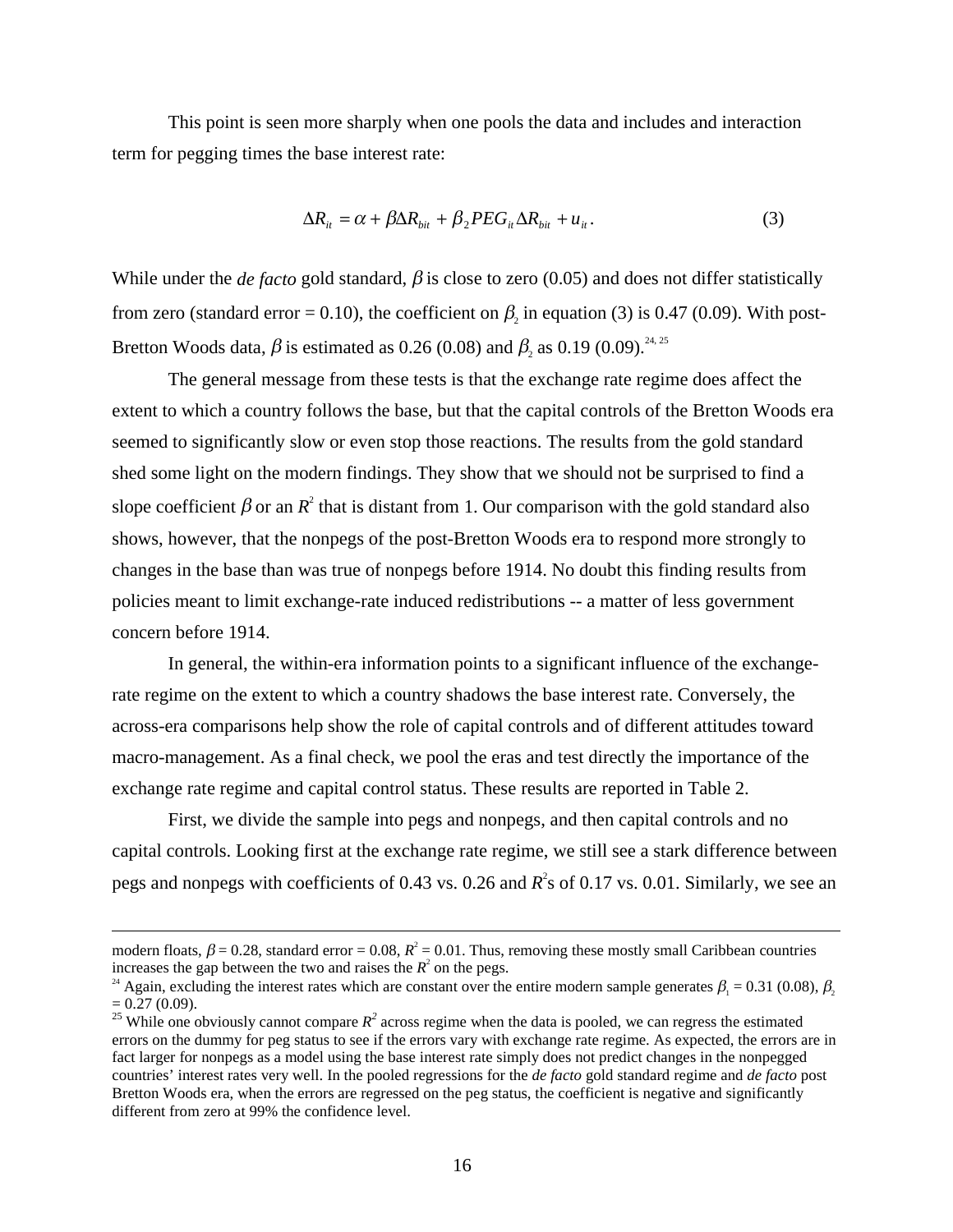impact of capital controls with non-capital control countries showing a coefficient of 0.56 and  $R^2$ of 0.10 and capital control countries showing a coefficient of 0.26 and  $R^2$  of 0.01. Thus, both legs of the trilemma appear to be validated. Tables 2b and 2c test more carefully the interaction of these two sides.

While, as expected, pegs with open capital markets have the highest coefficient and  $R^2$ , there is some evidence of what today has been called "fear of floating" (Calvo and Reinhart 2002), because open capital market nonpegs have a coefficient of 0.53 compared to the pegs' 0.61. On the other hand, the  $R^2$  still shows a considerable gap with pegs having  $R^2 = 0.30$  and floats  $R^2 = 0.06$ . Thus, despite moving with the base country to some extent, only a small portion of the changes in the floats' interest rates can be explained by changes in the base rate. In addition, we do not find that capital controls are completely isolating. Pegs with capital controls have higher slope coefficients and  $R^2$ s than the nonpegs with closed markets.

The pooled data show that both the exchange rate regime and capital controls matter (Table 2c), though in columns 1 and 2, capital controls appear to be more important. Once again, removing the countries in the modern era for whom interest rates never change (and thus appear to be purely administered nonmarket rates) increases the importance of the peg variable (columns 3 and 4). <sup>26</sup> We also see in columns 2 and 4 that the impact of capital controls and exchange rate regimes are not purely additive as the coefficient on the interaction of the two is estimated to be negative. Either policy will provide a degree of independence and adding the second increases the independence, but not by as much as the policy on its own.

Overall, this evidence supports a modified view of the trilemma for the modern era. Both the exchange rate regime and capital controls clearly affect autonomy, but the combination of floating with capital controls seems to provide unfettered autonomy and removing either limits autonomy to some degree. Nonpegs with open markets and pegs with closed retain some interest-rate autonomy, and, as expected, pegs with open markets have the least of all.

### *Levels Analysis*

 $\overline{a}$ 

Finally, we can learn considerably more about the relationships of local to base countries by examining specific individual country relationships and estimating testing both the levels

 $^{26}$  Again, regressing the errors on the exchange rate and capital control regime dummies confirms the findings on explanatory power seen in the  $R^2$  differences in the divided sample regressions. In all four columns, observations with pegs and open capital markets are associated with smaller errors as they can be better explained by the base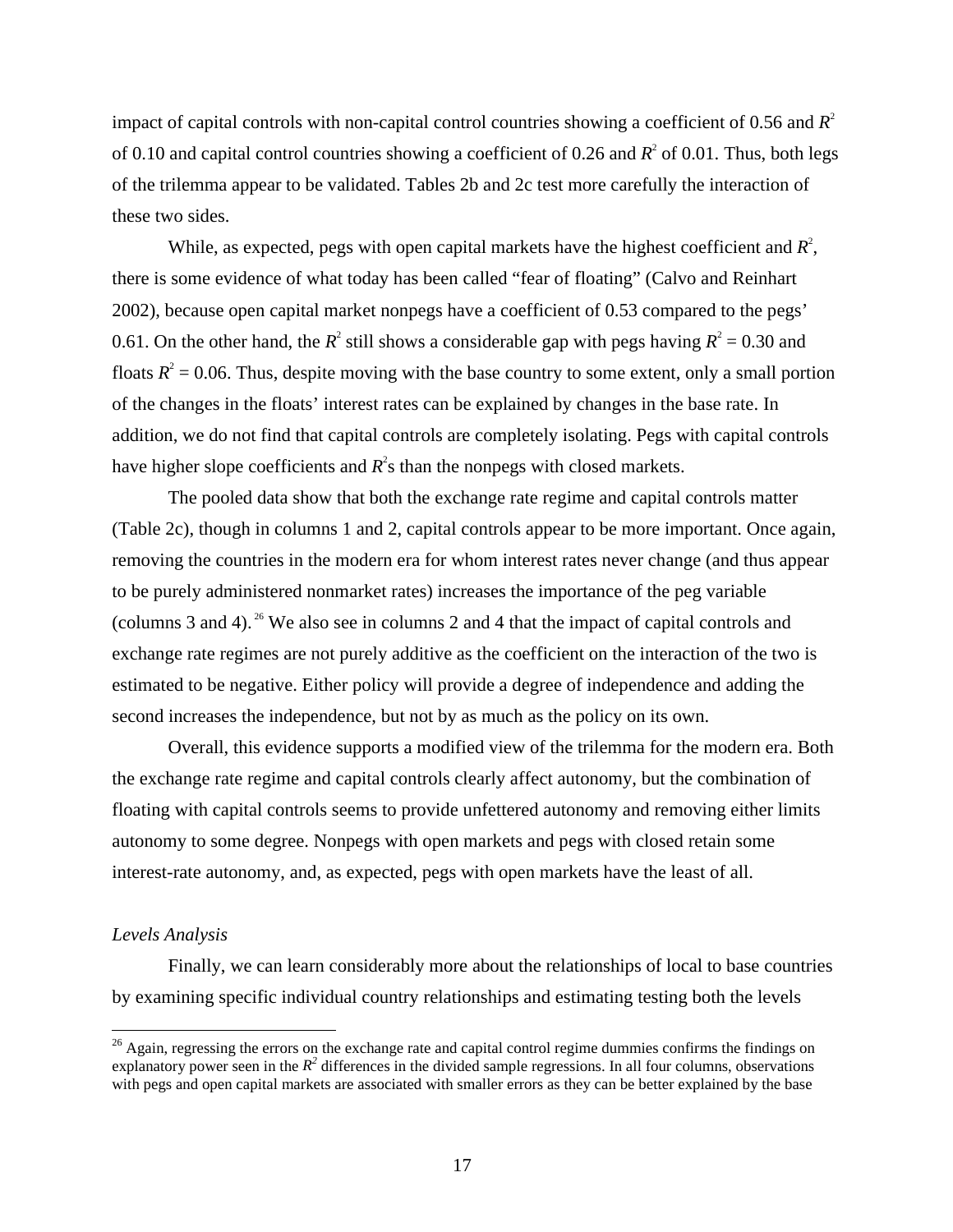relationships between interest rates ( $\gamma$  in equation (2)) and the dynamic adjustment speed ( $\theta$ ). Rather than assuming a levels relationship exists and estimating it, we test for the presence of level relationships and examine the dynamics of the system. Table 3 shows the results for individual-country regime episodes as well as averages across pegs and nonpegs by era.

In the case of the gold standard, we see that in only two cases are we forced to assume the order of integration as in all others the test statistic for  $\theta$  either passes both critical values or fails to do so. Looking at both the *de jure* and *de facto* gold standard classifications, we see that there were nonpeg episodes that demonstrate considerable independence. Perhaps the clearest evidence comes from the fact that the levels relationships  $\gamma$  have negative signs, implying that rates moved opposite one another over the long run, for two of the seven nonpegs in the *de jure* classification and all five under the *de facto* classification. These backwards levels relationships make the average half lives problematic as an indicator of how closely these countries followed the base: many of the nonpegs moved away from the base. The nonpegs of Portugal, Russia, and Spain (all *de facto* and *de jure*) show considerable independence from the UK interest rate before 1914.

At the same time, there certainly were some countries that exhibited "fear of floating." Despite not being on the gold standard *de jure* and thus officially being a nonpeg, some countries followed the base interest rate quite closely. In the case of the Netherlands, 1870–75, the exchange rate is in fact pegged despite no announcement, so it is unsurprising to see the interest rate move so tightly with the base. Austria *de facto* pegged on and off during its official nonpeg period (1870-92), and it too shows a reasonably tight relationship with the base.<sup>27</sup>

In general, the pegs show little independence. With the exception of India's early pegging experience, all episodes show the expected sign for  $\gamma$ , and adjustment, measured by  $-\theta$ , tends to be quick. The only episodes with very slow adjustment (Spain's early *de facto* peg and Portugal's early *de facto* peg) are short ones. Long-time gold standard members show levels relationships ranging from 0.4 to 0.6 and adjustment half-lives between two and five months.

interest rate. Coefficients on the peg dummy or the capital control dummy (or a combination) are always negative and significantly different from zero at better than the 99% confidence level.

<sup>&</sup>lt;sup>27</sup> Readers may notice a large difference between the estimates of  $\gamma$  for India's *de facto* and *de jure* nonpegs despite a difference of only 18 observations. Early in India's *de jure* float, there were some large changes in the interest rate that affect the results. India was in a *de facto* peg at the time and thus these observations are not in the *de facto* nonpeg. In addition, this episode is quite sensitive to the lag length chosen. While the standard deviation of the levels estimate across different lag specifications is no more than 0.02-0.05 for most episodes, it is quite large (over 1) for the Indian float.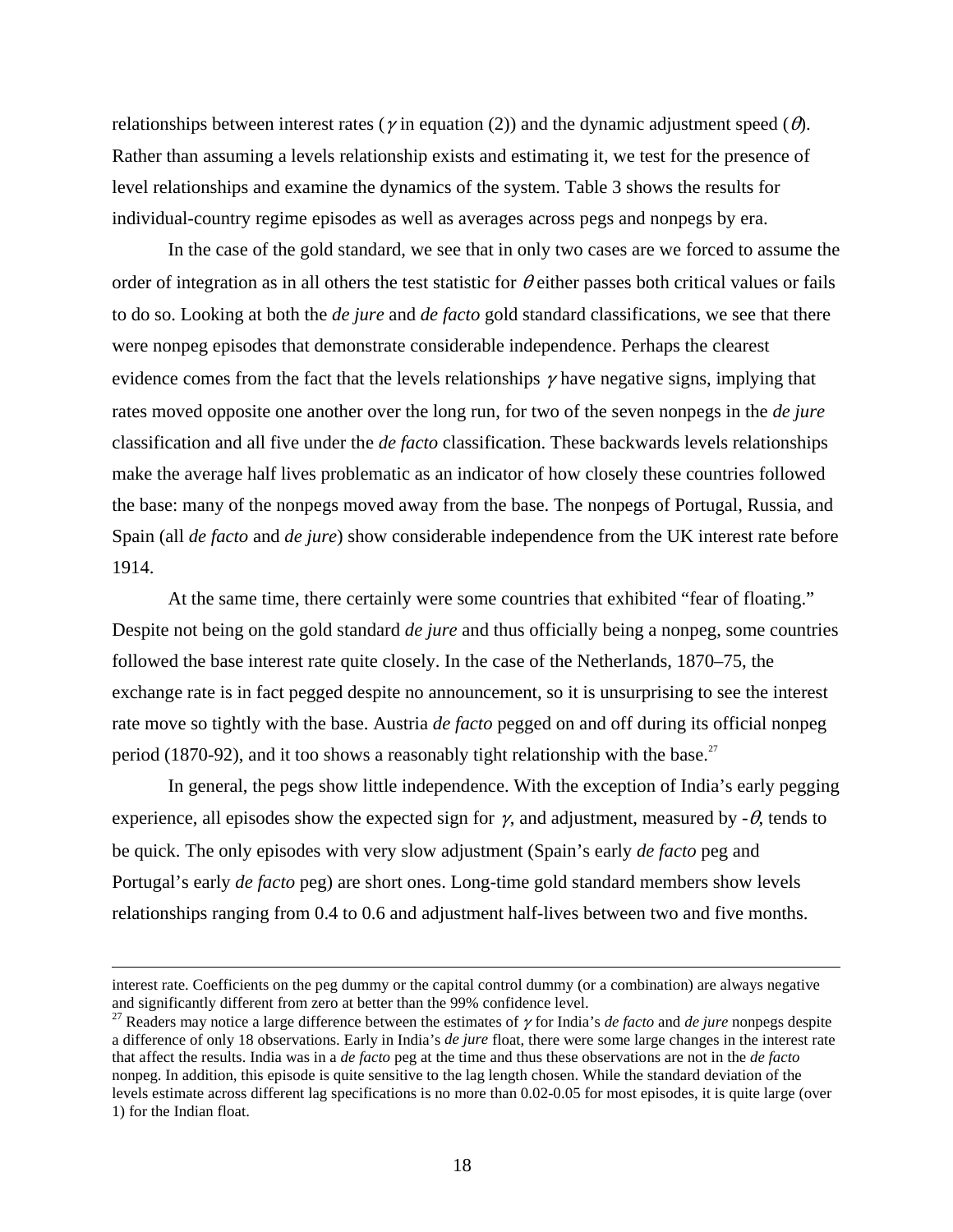The fact that the levels relationship is far less than unity in most cases may seem odd until one considers the era. Because the UK interest rate always resided within reasonably small bands, countries could partially adjust to the UK rate change and use the margin afforded by the gold points and arbitrage costs to cover the rest. If the UK rate continued long in one direction, a foreign country would eventually have to adjust fully, but because the UK rate reverted toward its mean, the estimated level relationship can be less than one. This reflects the constrained interest-rate independence in exchange-rate target zones of the kind described by Svensson (1994). At the same time, though, countries had to move quite quickly to carry out at least some adjustment to any change. Should one consider a levels coefficient of 0.6 and a half-life to shocks of under three months to be evidence of monetary independence under the gold standard? Given the insignificant levels relationships and/or half-lives of over a year that are found in some nonpegs, we would judge that pegs did not have extensive independence under the gold standard, consistent with the prediction of the trilemma.

If one imposes a long-run levels coefficient  $\gamma$  of unity, then the adjustment speeds appear to slow down because in truth, the rates never did fully adjust. Thus, Bordo and MacDonald's (1997) depiction of monetary independence under the gold standard due to slow adjustment speeds may require re-examination. (Their study covered only the UK, France, and Germany, with a data set starting in 1880.) By assuming nonstationarity in the gold standard interest-rate data and imposing a unit cointegration coefficient between national rates (consistent with their estimates), the Bordo-MacDonald study may give an exaggerated impression of how slow adjustment speeds actually were. In our gold-standard data, most levels coefficients are significantly below 1, and allowing for this apparently raises estimated adjustment speeds. There was some room for independence under the gold standard, but it appears more obviously for countries that were not pegged. Some nonpegs followed the UK rate anyway, but some did not and exhibited their potential for monetary independence.

The Bretton Woods era provides little room for comparison across regime types, since only Brazil is a nonpeg country according to our criteria. Brazil pegged sporadically in 1965-7, so one could either examine just 1968-70 or include the entire period (both results are reported). Brazil certainly shows independence, given an insignificant estimated levels relationship  $\gamma$  and a very slow adjustment speed  $\theta$  (half-life of over 17 months) over the full period. (The levels relationship is negative over the later period.) At the same time, capital controls appear to have isolated some of the pegs. Jamaica, Japan, Pakistan, and Zimbabwe all have negative levels

19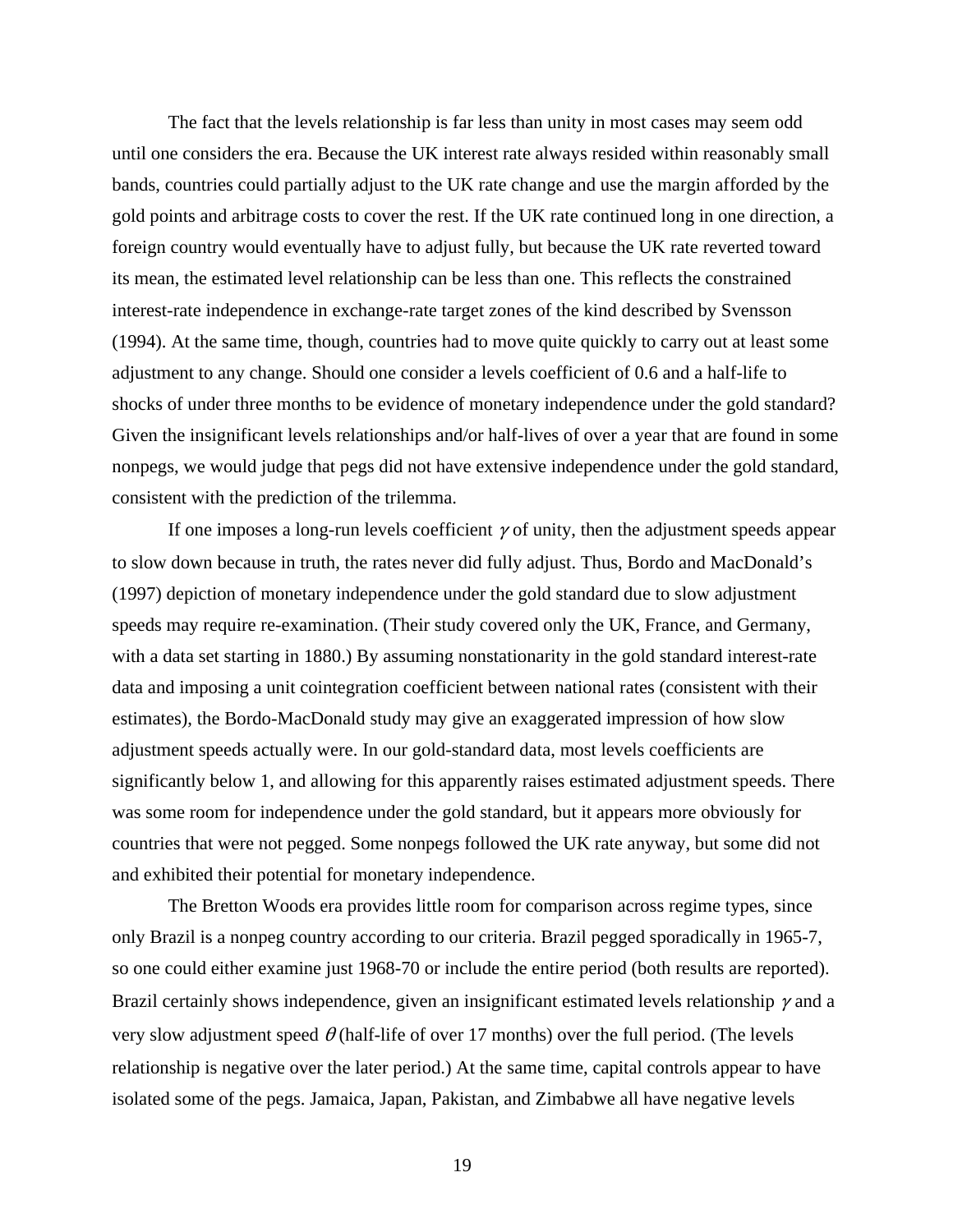relationships ( $\gamma$  < 0) and three more countries have insignificantly positive relationships with half lives exceeding a year. Even in some countries where the levels relationship is close to 1 (e.g., Canada and the Netherlands), the adjustment speed implied by  $\theta$  is slow enough that the levels relationship is not clearly significant. Barbados, Germany, Sweden, and the UK have levels relationships above 0.5 and half-lives from 3 to 7 months, implying a tighter relationship than even many gold standard pegs. Thus, not all countries were isolated from the US interest rate during Bretton Woods, and it is likely that over time, the insulation weakened (as seen in the eventual collapse of the system). On average, though, for only 20% of the pegs can we reject the hypothesis that there is no levels relationship. The average adjustment speed for pegs is over nine months, demonstrating far more flexibility than under the gold standard. It was precisely the desire for such added flexibility, of course, that inspired the design of the Bretton Woods system.

There are too many post-Bretton Woods episodes to consider individually, so we report only averages across the three currency regimes. For pegs and occasional pegs, there are very few instances of negative levels relationships; as a result, we would view the averages as more reliable. Interestingly, the estimated values of  $\theta$  for the post-Bretton Woods pegs and nonpegs, respectively, are of similar magnitudes to those in the simulations described earlier.

Compared to the other eras, we notice three striking features. The first is that far fewer of the episodes are statistically significant. Not only are fewer significant when assuming I(0) interest rates, but because the data are so close to being nonstationary, one should probably consider the I(1) critical value as the more relevant one. This means that even fewer episodes are significant, especially compared to the gold standard. This finding, though, may result in part from the slightly shorter time spans of the modern episodes.

Second, the adjustment speeds are lower in the post-Bretton Woods era. This is especially true for the nonpegs, for which the average half-life is over 30 months. Over 50% of the nonpegged episodes show half lives that exceed a year, implying a considerable amount of autonomy. Like the low  $R^2$ s in the differences regressions, these results seem to point to a significant amount of autonomy for floating-rate countries and a substantive difference between pegs and nonpegs. This conclusion stands in contrast to previous work on the subject arguing that only a few large countries can pursue independence, regardless of the exchange-rate regime. The PSS results show even more independence for the nonpegs, though, as the average nonpeg levels relationship  $\gamma$  is in fact estimated to be negative. This suggests that on average, long

20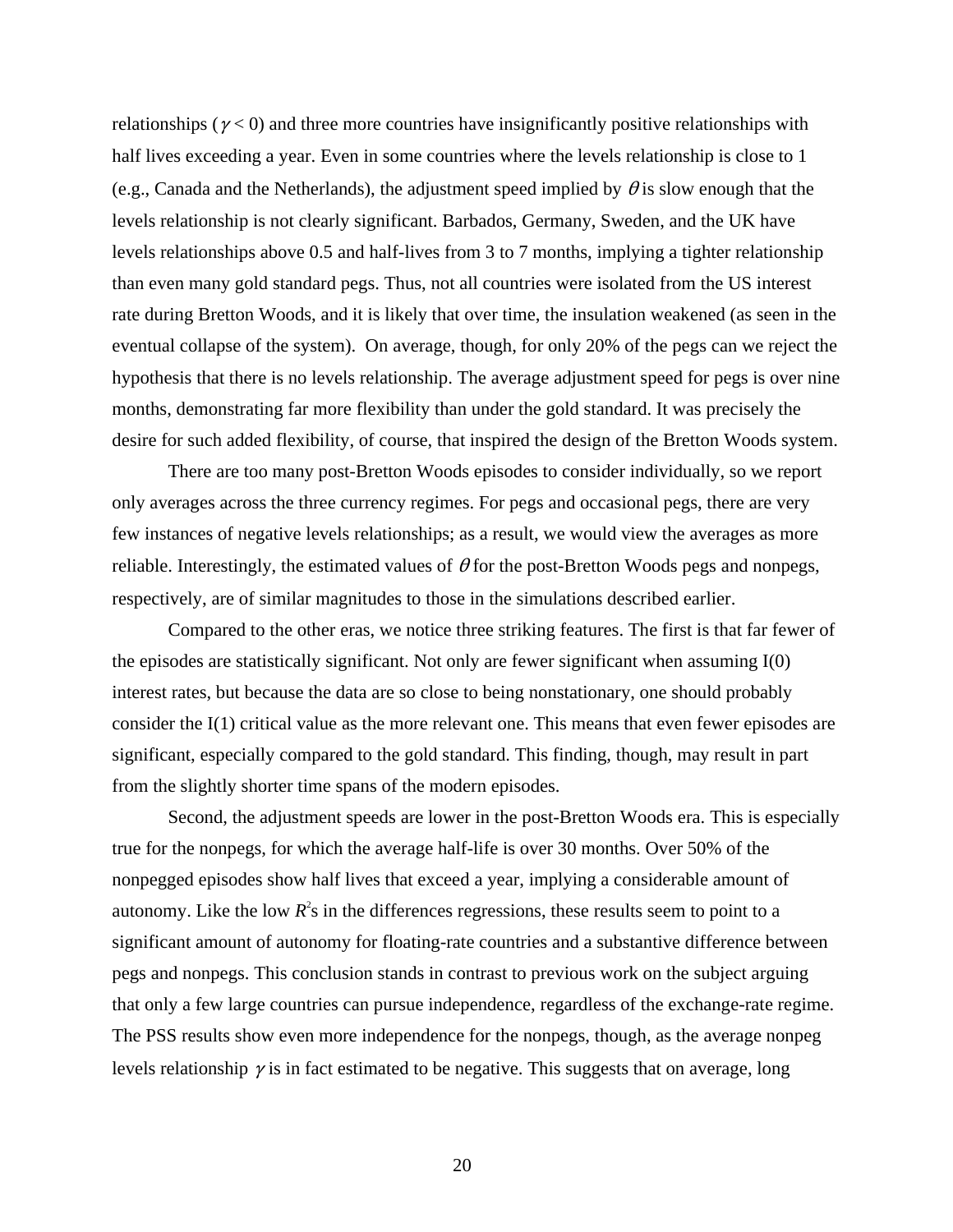nonpegged episodes today show as much independence as those of the gold standard era.<sup>28</sup> This result is directly opposite to the suggestions of Frankel et al. (2000, 2002) and the message of the "fear of floating" literature in general, which argues that floating in a globalized world offers little room for monetary independence.<sup>29</sup> Pegs are also somewhat slower to adjust than during the gold standard, with an average adjustment speed of  $\theta = -0.19$  compared to the *de facto* gold standard adjustment speed of  $\theta = -0.27$ . Still, the average adjustment speed under pegs in the current period is faster than under Bretton Woods, and more importantly, much faster for pegs than for nonpegs.

While adjustment speed for pegs is slower for the modern era the under the gold standard, the levels relationships are closer to one. The average for pegs is  $\gamma = 0.93$ , compared to between 0.4 and 0.5 for the other eras. Once again, the explanation may lie in the rapidly moving and near-unit-root base interest rates characterizing the modern period. Even if capital controls are present, if countries do not adjust fully over time, the exchange rate may not last.

The comparison across different eras is illuminating. While the gold standard saw pegs with low levels relationships  $\gamma$  but fast adjustment speeds  $\theta$ , and the modern era has seen countries with slower adjustment speeds but levels relationships closer to 1, the Bretton Woods era had both slower adjustment speeds and lower levels relationships. Comparing the gold standard and modern eras, we see that there appears to be room for nonpegs to have some monetary independence especially, when compared to the fixed exchange rate countries. The high levels relationships for pegs during the current era are a switch from the past. But the adjustment speeds seen today do not necessarily demonstrate the exigencies of modern capital markets, because those speeds in fact appear to be somewhat below those prevailing in the pre-1914 past. $30$ 

While useful for different types of data, the alternative tests seem to lead to similar conclusions. Countries that peg do indeed have less monetary freedom than nonpegs, although

<sup>&</sup>lt;sup>28</sup> While this result may appear to be inconsistent with the differences regressions (which show nonpegs having a tighter bond with the base today than in the past), the incongruity is understandable. The PSS results are only for long-standing nonpegs, while the pooled results include as nonpeg the nonpeg years of countries that flip back and forth.

<sup>&</sup>lt;sup>29</sup> See Shambaugh (2004) for a more detailed discussion of these results. Borenzstein et al. (2001), using a different methodology and country sample, obtain results on monetary independence that support our conclusions. It is important to note that this does not mean that no declared floats exhibit fear of floating, but that some countries that show actual exchange rate flexibility do exhibit strong monetary independence from the base rate.

 $30$  It should be noted that the adjustment speeds are not simply lower because the levels relationships are higher. Even when one imposes the level at one, the gold standard data shows a faster adjustment as can be seen on the EC half-life line in the tables.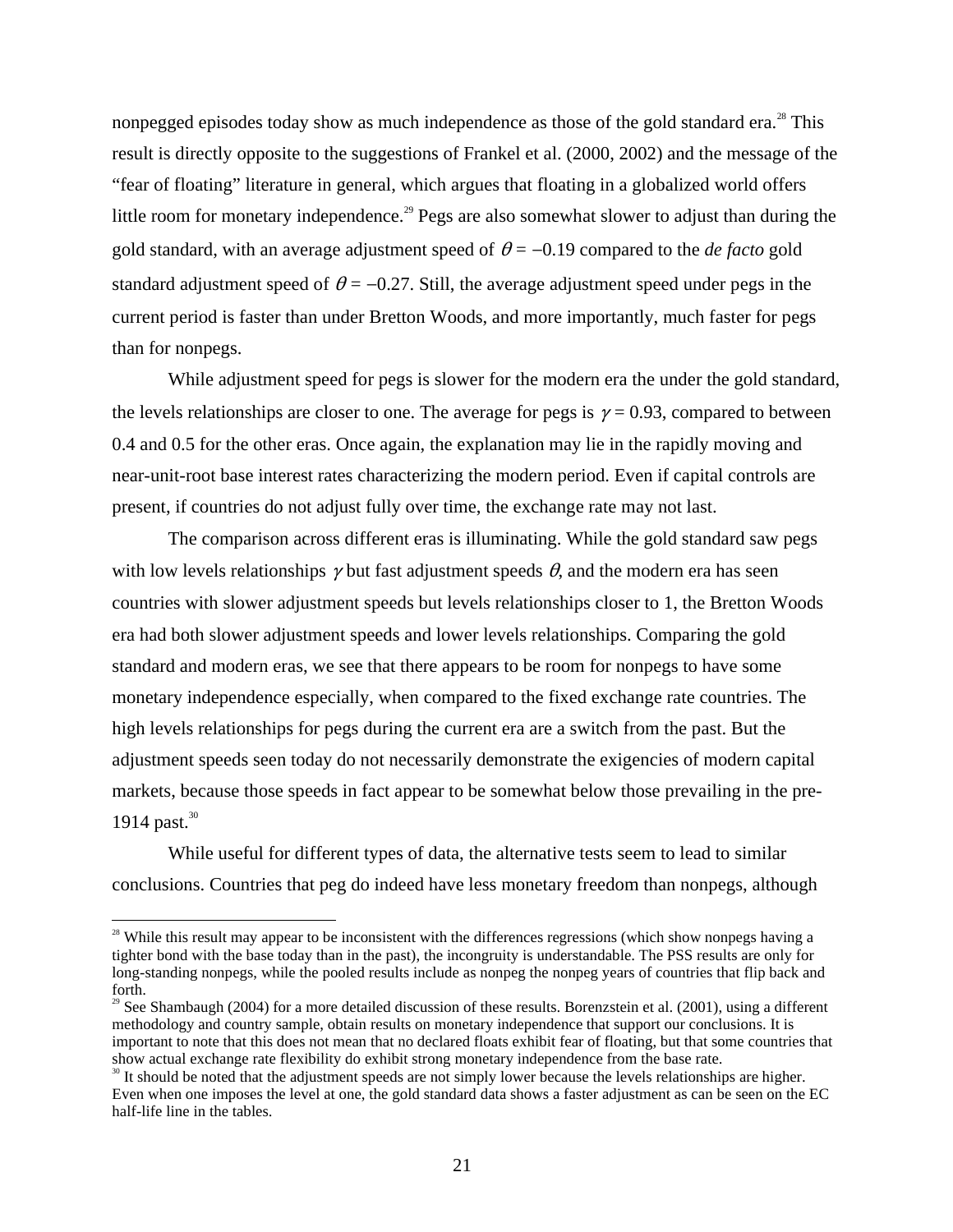the capital controls of Bretton Woods did succeed in weakening the linkages among national interest rates.<sup>31</sup> In addition, despite gold points and less sophisticated arbitrage and communications technologies, pegged countries under the gold standard arguably had even less freedom than do pegged countries today.

It must be acknowledged that we cannot speak to the ways in which intent of the monetary authorities underlies the preceding evidence on interest-rate independence. It is possible that common shocks, not the constraint of the exchange rate regime, make interest rates move together under pegs, and that fixed rates are adopted precisely when such common shocks dominate. Evidence in Shambaugh (2004) suggests that common shocks are not behind the correlation of pegs' interest rates after 1973, but without a fully specified model of monetary authorities' intentions -- and data sufficient to test it -- we can do little more than acknowledge the caveat and move on.

#### **Conclusion**

 $\overline{a}$ 

The overall lesson of our analysis is that the trilemma makes sense as a guiding policy framework. Exchange rate pegs do result in a substantially closer connection to the base country interest rate than do nonpegs. The interest rates of pegged economies react more to changes in the base rate; the base rate can explain more of the changes in the local rate for pegs; and, the pegs react more quickly and have a stronger long run relationship to the base than do nonpegs. Absent capital controls, countries choosing to peg lose considerable monetary independence. At the same time, nonpegs appear to have a reasonable amount of autonomy even when there are no capital controls. Pegs are rarely completely handcuffed (in any era) though, because of exchange rate bands and, possibly, arbitrage costs. Conversely, nonpegs are never purely free floats, as even countries that are not pegging their currencies do often choose to follow the base interest rate to some degree.

The results also show some interesting perspectives across eras. Pegs in both eras of open capital markets show fairly similar relationships with the base interest rate. In particular, pooled regressions look somewhat similar, though the  $R^2$  for the gold standard is always higher. In line with conventional wisdom, the gold standard was not an era with extensive independence for the pegged countries. The pooled slope coefficients on base interest-rate changes are strongly

<sup>&</sup>lt;sup>31</sup> Shambaugh (2004) finds that capital controls are quite important in distinguishing the degree to which a country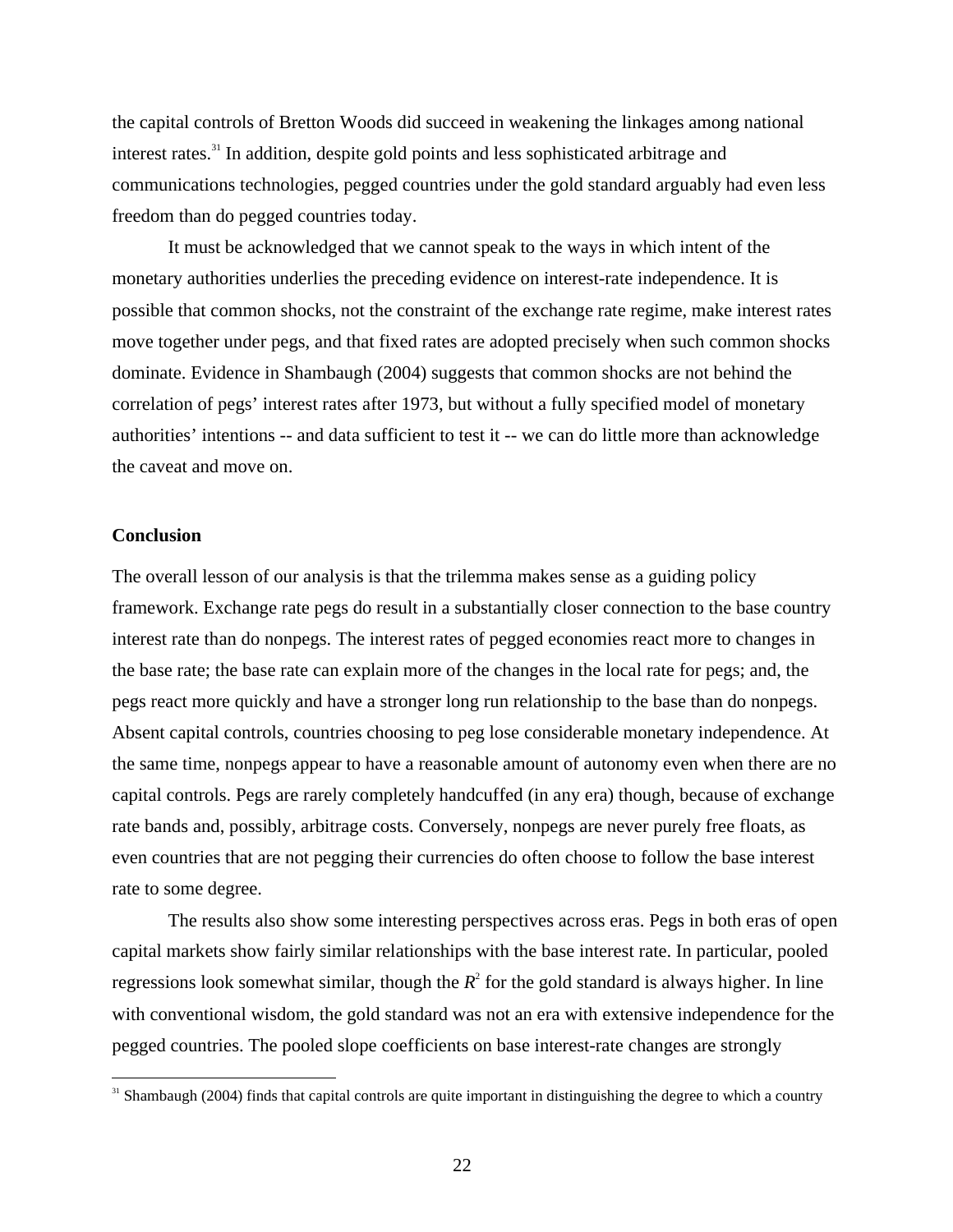positive, and adjustment speeds faster, in the gold standard era. The gold standard is a useful benchmark from which to judge the relationships between countries today. We see that slope coefficients and  $R^2$  for pegs significantly below unity should not be a surprise. These results also match our target zone simulations, which again show that we should not expect slope coefficients and  $R^2$ s for pegs to equal one even if the target zone is quite narrow.

Based on the differences regressions, the nonpegs of today do appear to have interest rates more tightly linked to base rates than in the past (especially absent capital controls). But there are many countries, not just a few large ones, that consistently move their interest rates in ways that imply no long-run levels relationship with the base and show much slower adjustment to shocks. The longer run nonpegs that are used as episodes show a very weak connection to the base with negative or insignificant levels relationships and slow adjustment. The fact that there are a few examples of countries exhibiting "fear of floating" under the gold standard strengthens the argument that it is not that nonpegs cannot exert independence (for some certainly could during the gold standard), but that some may simply choose not to do so.

A last lesson is that the designers of the Bretton Woods system achieved their goal of exchange-rate stability with more room for interest-rate autonomy. Despite fairly rigid pegs, the Bretton Woods era shows both weaker levels relationships and slower adjustment speeds to the long run. As capital controls became more porous over the 1960s, the combination of exchange rate pegs and monetary independence became untenable. Despite recent challenges to the trilemma as a concept, we see its lessons borne out over a long span of modern economic history.

follows the base in the modern era as well.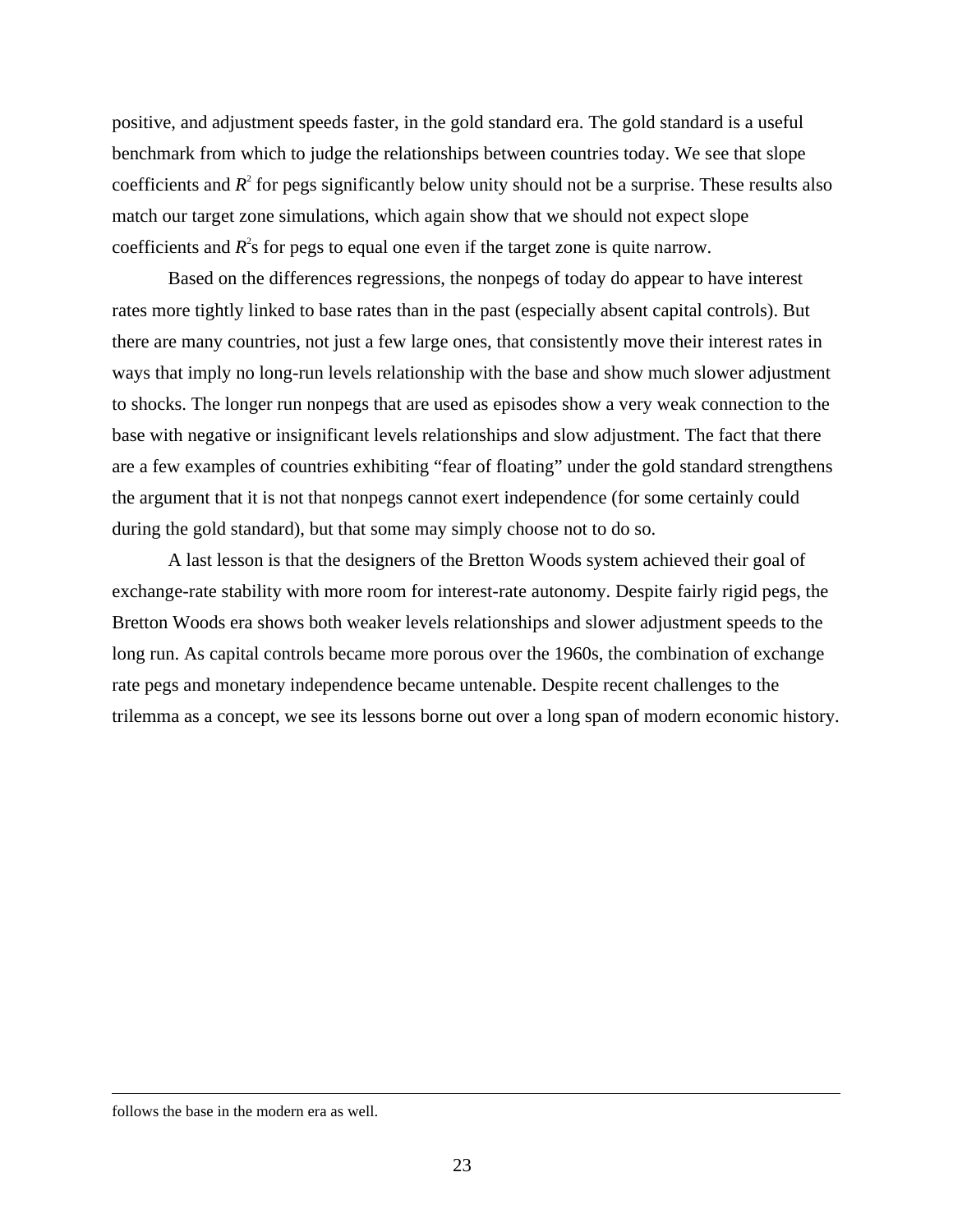## **Appendix 1: Data Availability and List of Episodes**

## **Gold Standard:**

Data available:

|                    | from        | to         |
|--------------------|-------------|------------|
| France             | $1 - 1870$  | $6 - 1914$ |
| Germany            | $1 - 1870$  | $6 - 1914$ |
| <b>Netherlands</b> | $1 - 1870$  | $6 - 1914$ |
| Belgium            | $1 - 1870$  | $6 - 1914$ |
| Italy              | $1 - 1885$  | $6 - 1914$ |
| Austria            | $1 - 1870$  | $6 - 1914$ |
| Spain              | $1 - 1883$  | $6 - 1914$ |
| Portugal           | $1 - 1885$  | $6 - 1914$ |
| Russia             | $1 - 1870$  | $8 - 1900$ |
| Denmark            | $5 - 1884$  | $6 - 1914$ |
| <b>US</b>          | $11 - 1880$ | $6 - 1914$ |
| India              | $5 - 1884$  | $6 - 1914$ |
| Switzerland        | 12-1892     | $6 - 1914$ |
| Sweden             | 12-1892     | $6 - 1914$ |
| Norway             | $1 - 1894$  | $6 - 1914$ |

## **Gold Standard de jure Episodes** *Pegs*

| with data available<br>actual |            |             |                          |             |                   |
|-------------------------------|------------|-------------|--------------------------|-------------|-------------------|
|                               | from       | to          | from                     | to          |                   |
| France                        | $1 - 1870$ | $6 - 1914$  | $2 - 1872$               | $6 - 1914$  |                   |
| Germany                       | 12-1871    | $6 - 1914$  | 12-1872                  | $6 - 1914$  |                   |
| Netherlands                   | $6 - 1875$ | $6 - 1914$  | $6 - 1876$               | $6 - 1914$  |                   |
| Belgium                       | $1 - 1870$ | $6 - 1914$  | $1 - 1870$               | $6 - 1914$  |                   |
| Italy                         | $1 - 1884$ | 12-1893     | $1 - 1885$               | 12-1893     |                   |
| Austria                       | 8-1892     | $6 - 1914$  | $8 - 1893$               | $6 - 1914$  |                   |
| Portugal                      | $1 - 1870$ | $6 - 1891$  | $1 - 1885$               | 6–1891      |                   |
| Denmark                       | $1 - 1873$ | $6 - 1914$  | $5 - 1884$               | $6 - 1914$  |                   |
| <b>US</b>                     | $1 - 1879$ | $6 - 1914$  | $11 - 1880$              | $6 - 1914$  |                   |
| India                         | $1 - 1898$ | $6 - 1914$  | $1 - 1899$               | $6 - 1914$  |                   |
| Switzerland                   | $1 - 1870$ | $6 - 1914$  | 12-1892                  | $6 - 1914$  |                   |
| Sweden                        | $1 - 1873$ | $6 - 1914$  | 12-1892                  | $6 - 1914$  |                   |
| Norway                        | $1 - 1873$ | $6 - 1914$  | $1 - 1894$               | $6 - 1914$  |                   |
| Russia                        | 1–1897     | 6–1914      | 1–1897                   | 8–1900      | insufficient data |
| Spain                         | 1–1870     | 12–1882     | none                     |             | no data           |
| <b>Nonpegs</b>                |            |             |                          |             |                   |
| Netherlands                   | $1 - 1870$ | $5 - 1875$  | $3 - 1871$               | $5 - 1875$  |                   |
| Italy                         | $1 - 1894$ | $6 - 1914$  | $1 - 1894$               | $6 - 1914$  |                   |
| Austria                       | $1 - 1870$ | $7 - 1892$  | $2 - 1871$               | $7 - 1892$  |                   |
| Spain                         | $1 - 1883$ | $6 - 1914$  | $1 - 1883$               | $6 - 1914$  |                   |
| Portugal                      | $7 - 1891$ | $6 - 1914$  | $7 - 1891$               | $6 - 1914$  |                   |
| Russia                        | $1 - 1870$ | $12 - 1896$ | $2 - 1871$               | $12 - 1896$ |                   |
| India                         | $5 - 1884$ | 12-1897     | $5 - 1884$               | $12 - 1897$ |                   |
| Germany                       | 1–1870     | 11–1871     | <i>insufficient data</i> |             |                   |

*Sweden, Norway, Denmark, US, Australia all end nonpeg periods before data becomes available*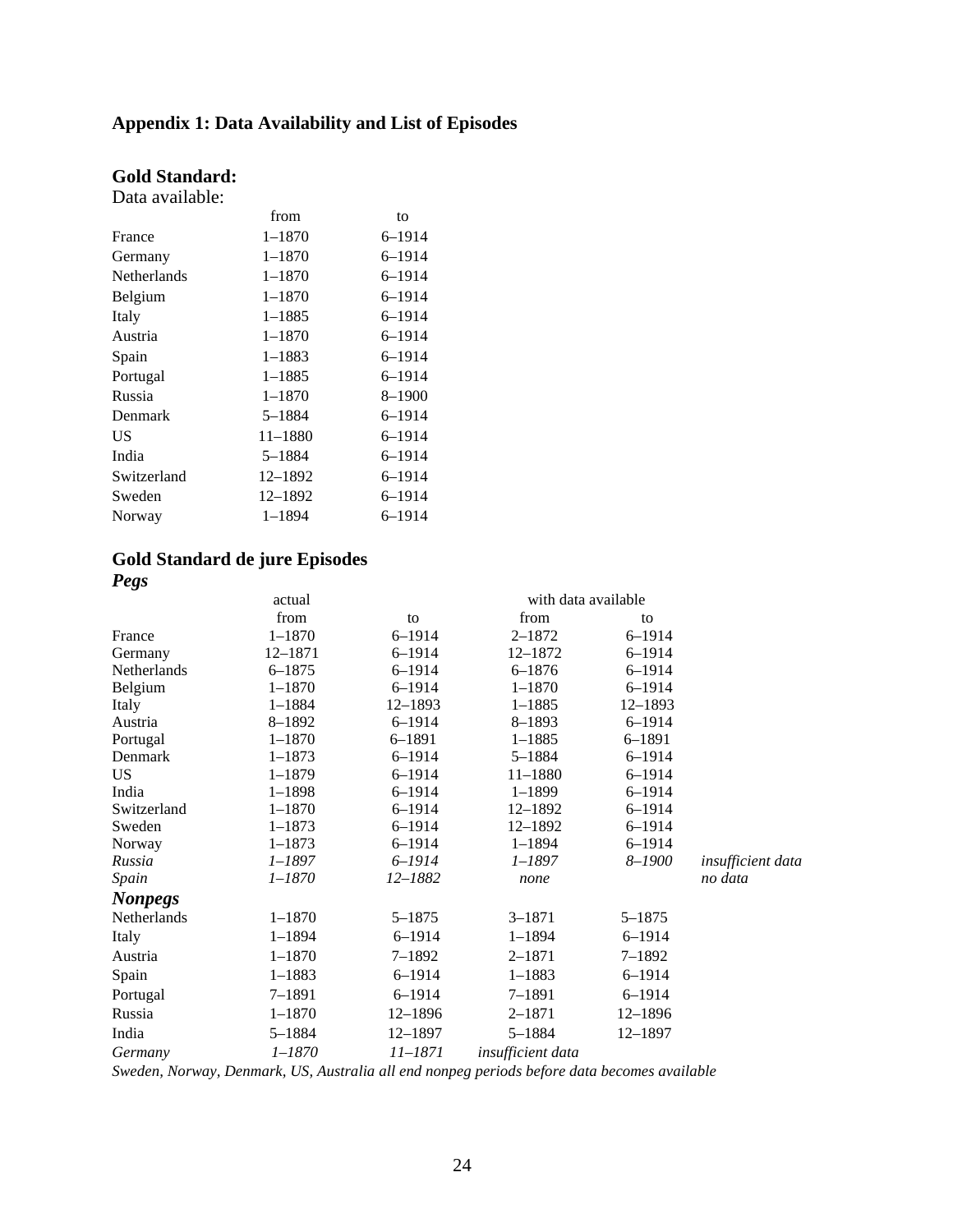## **Gold Standard de facto Episode**

| Pegs              | From        | To          |
|-------------------|-------------|-------------|
| France            | $4 - 1872$  | $6 - 1914$  |
| Germany           | 7–1872      | $6 - 1914$  |
| Netherlands       | $1 - 1870$  | $6 - 1914$  |
| Belgium           | 12-1872     | $6 - 1914$  |
| Italy early peg   | $1 - 1885$  | $2 - 1892$  |
| Italy late peg    | 10-1902     | $6 - 1914$  |
| Austria early peg | $6 - 1879$  | 8-1888      |
| Austria late peg  | 5-1894      | $6 - 1914$  |
| Spain early peg   | $1 - 1883$  | $1 - 1890$  |
| Spain late peg    | $6 - 1910$  | $5 - 1914$  |
| Portugal early    | $1 - 1885$  | $1 - 1890$  |
| Portugal late peg | $6 - 1910$  | $5 - 1914$  |
| Russia            | 9-1894      | $8 - 1900$  |
| Denmark           | 5-1884      | $6 - 1914$  |
| US                | $1 - 1883$  | $6 - 1914$  |
| India early peg   | $1 - 1899$  | $3 - 1903$  |
| India late peg    | $5 - 1904$  | $6 - 1914$  |
| Switzerland       | 12-1892     | $6 - 1914$  |
| Sweden            | 12-1892     | $6 - 1914$  |
| Norway            | $1 - 1894$  | $6 - 1914$  |
| <b>Nonpegs</b>    |             |             |
| Spain             | 8-1891      | $11 - 1901$ |
| Portugal          | 8-1891      | $11 - 1901$ |
| Russia 1          | 12-1875     | 2–1882      |
| Russia 2          | $11 - 1887$ | $9 - 1893$  |
| India             | $10 - 1890$ | 12-1897     |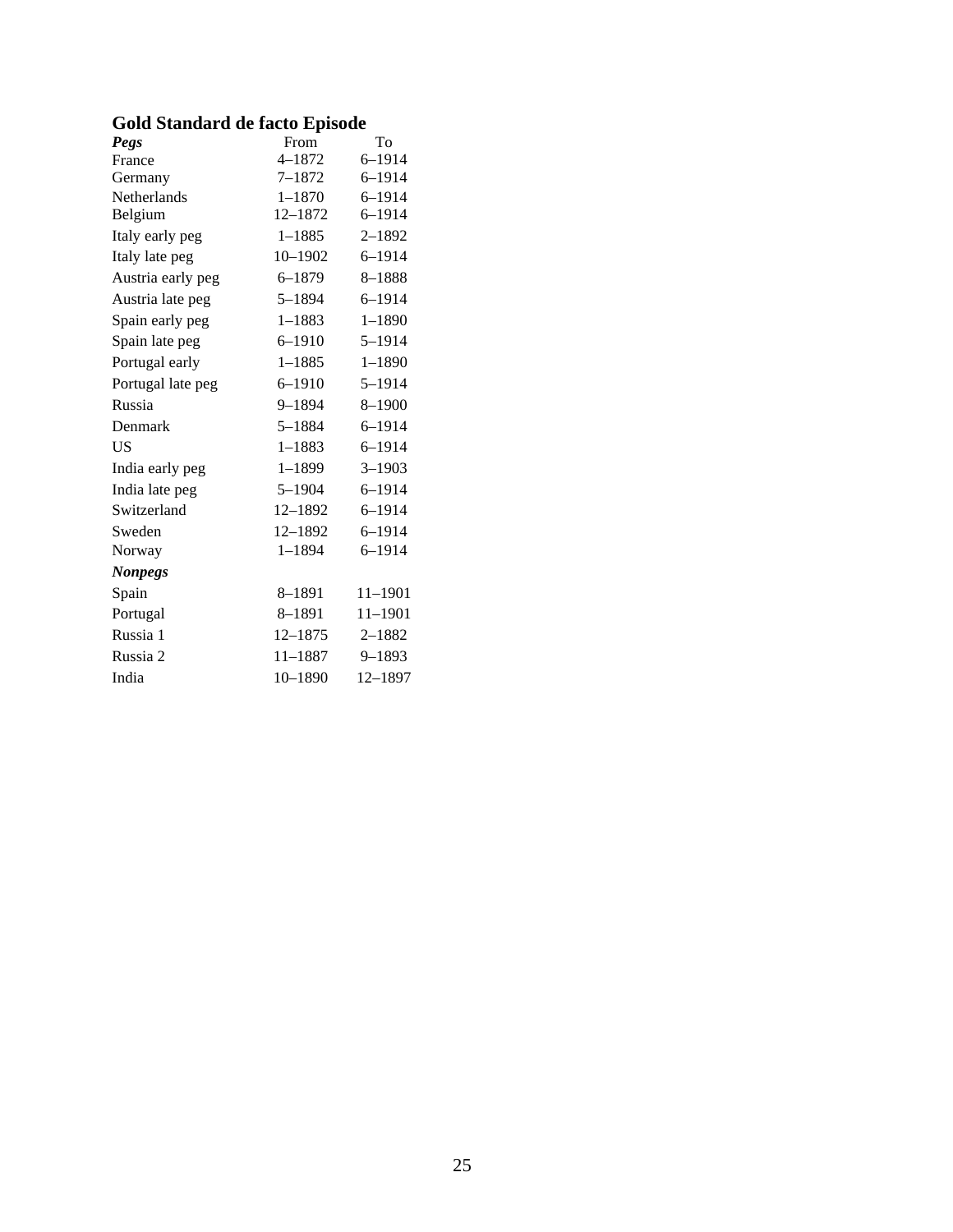## **Bretton Woods:**

All countries are pegged except Brazil (in the early and late 1960's), Canada (1960–61, 5-1970ff), the UK in 1967 and Germany beginning in mid-1969.

Data available: (annual data is available for most countries for the full 1959–70 period)

| From       | To          | series used |
|------------|-------------|-------------|
| 11-1959    | 12-1970     | T-bill      |
| 2-1960     | 12-1970     | T-bill      |
| 12-1966    | 12-1970     | T-bill      |
| $1 - 1959$ | 12-1970     | T-bill      |
| $1 - 1964$ | 12-1970     | mon.mkt     |
| $1 - 1959$ | 12-1970     | T-bill      |
| $1 - 1960$ | 12-1970     | T-bill      |
| 12-1959    | 12-1970     | mon.mkt     |
| $1 - 1959$ | 12-1970     | mon.mkt     |
| 1-1959     | 12-1970     | T-bill      |
| $1 - 1959$ | 12-1970     | T-bill      |
| $1 - 1959$ | 12-1970     | mon.mkt     |
| 2-1961     | 12-1970     | T-bill      |
| $1 - 1959$ | 12-1970     | T-bill      |
| $1 - 1964$ | 12-1970     | mon.mkt     |
| $1 - 1959$ | 12-1970     | T-bill      |
| $1 - 1959$ | 12-1970     | T-bill      |
| 1-1959     | 12-1970     | mon.mkt     |
| 12-1964    | 12-1970     | T-bill      |
| $1 - 1959$ | $12 - 1970$ | T-bill      |
| 2-1962     | 12-1970     | T-bill      |
|            |             |             |

## **Post-Bretton Woods Era Country Sample:**

Algeria, Antigua and Barbuda, Argentina, Australia, Austria, The Bahamas, Bahrain, Barbados, Belgium, Belize, Benin, Bolivia, Brazil, Bukina Faso, Canada, Hong Kong, Colombia, Cote D Ivoire, Denmark, Dominica, Dominican Republic, Egypt, El Salvador, Ethiopia, Fiji, Finland, France, Germany, Ghana, Greece, Grenada, Guatemala, Guyana, Haiti, Hungary, Iceland, India, Indonesia, Ireland, Israel, Italy, Jamaica, Japan, Kenya, Korea, Kuwait, Lao People's Dem. Rep, Lebanon, Lesotho, Libya, Luxembourg, Madagascar, Malawi, Malaysia, Maldives, Mali, Malta, Mauritius, Mexico, Morocco, Mozambique, Namibia, Nepal, Netherlands, Netherlands Antilles, New Zealand, Niger, Nigeria, Norway, Pakistan, Papua New Guinea, Paraguay, Philippines, Poland, Portugal, Romania, Senegal, Seychelles, Sierra Leone, Singapore, Solomon Islands, South Africa, Spain, Sri Lanka, St. Kitts and Nevis, St. Lucia, St. Vincent & Grens., Swaziland, Sweden, Switzerland, Tanzania, Thailand, Togo, Trinidad and Tobago, Tunisia, Turkey, Uganda, United Kingdom, Uruguay, Vanuatu, Venezuela, Zambia, Zimbabwe

*Data are available for some or all of the years 1973-2000. More details are available in Shambaugh (2004).*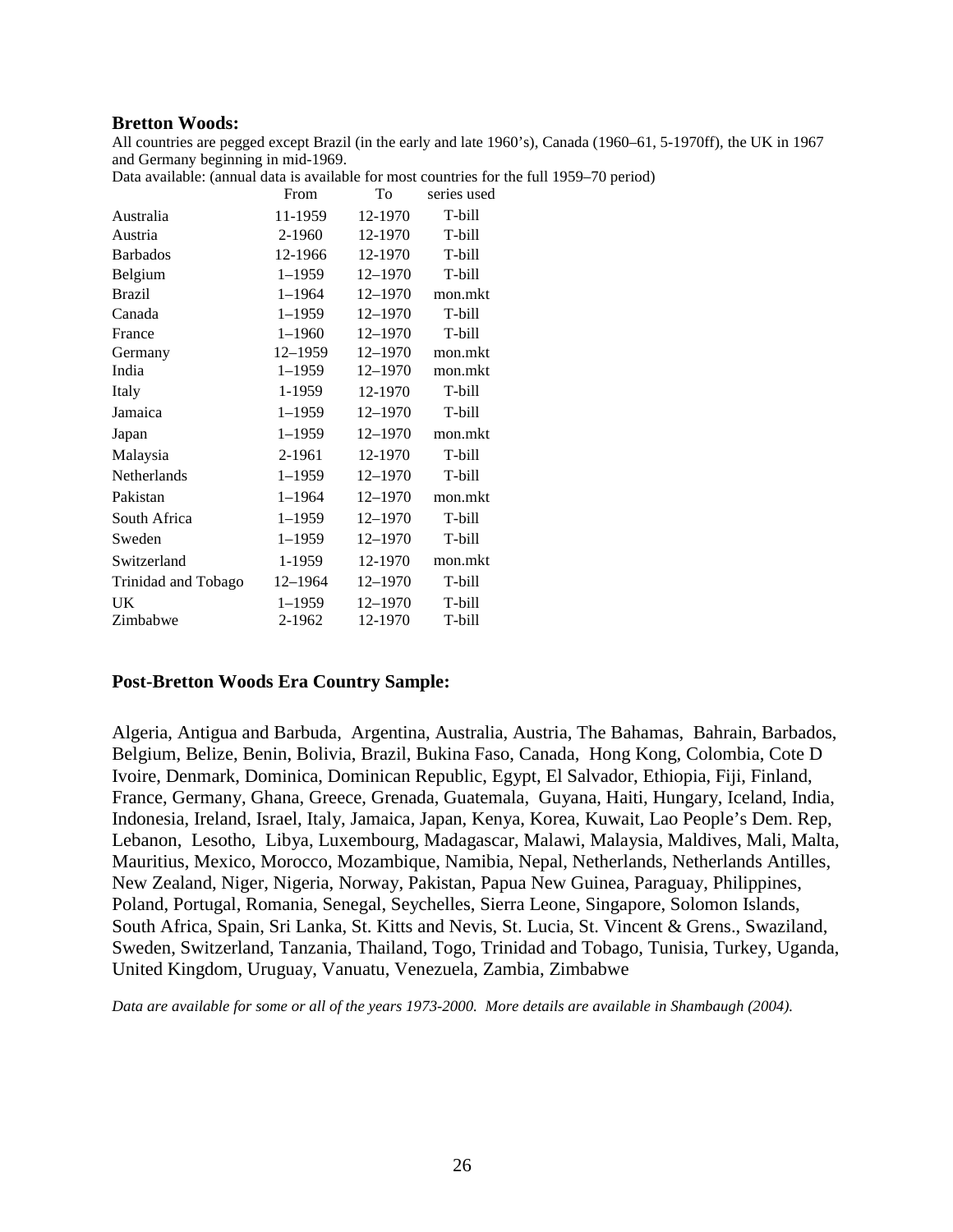## **Appendix 2: Simulating Interest Rates in an Exchange-Rate Target Zone**

In simulating international interest-rate covariation when the exchange rate is confined to a target zone  $[e,\bar{e}]$ , we draw on the basic analysis of Krugman (1991), with some modifications.

In Krugman's model, the time- $t$  (log) exchange rate  $e(t)$  is determined by the equilibrium condition

$$
e(t) = x(t) + \eta \frac{E_t \{de(t+1)\}}{dt},
$$

where  $x(t)$  is the (log) "fundamental" underlying exchange-rate behavior and  $\eta$  is the interest semi-elasticity of money demand. Because we wish to compare target zones with unconstrained floating rates, and a random walk for the floating exchange rate would force perfect international correlation of interest rates, we instead assume mean-reverting fundamentals as in Froot and Obstfeld (1991). Fundamentals follow the zero-drift diffusion process:

$$
dx(t) = -\xi x(t)dt + \sigma dz(t).
$$

The solution for the exchange satisfies the nonlinear ordinary differential equation in *x*,

$$
e(x) = x - \eta \xi xe'(x) + \frac{\eta \sigma^2}{2} e''(x).
$$

The preceding generalization of Hermite's equation has the general solution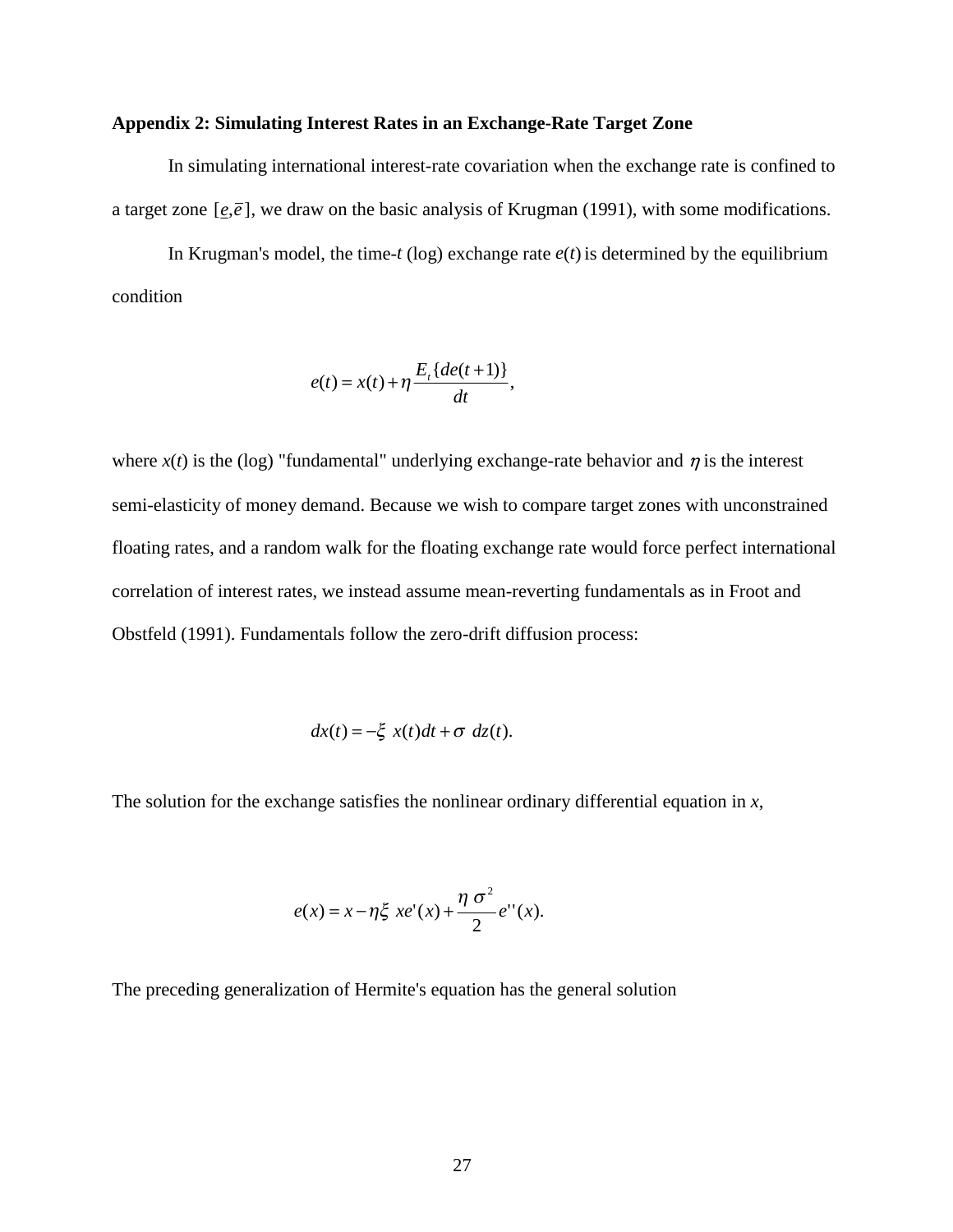$$
e(x) = \frac{x}{1 + \eta \xi} + A_1 M \left( \frac{1}{2\eta \xi}, \frac{1}{2}, \frac{\xi x^2}{\sigma^2} \right) + A_2 M \left( \frac{1 + \eta \xi}{2\eta \xi}, \frac{3}{2}, \frac{\xi x^2}{\sigma^2}, \right) x,
$$

where  $M(.,.,.)$  is the confluent hypergeometric function (of the first kind) and  $A_1$  and  $A_2$  are arbitrary constants. (Note that this solution corrects the formula reported by Froot and Obstfeld 1991.) The exchange rate bounds determine fundamentals bounds  $\overline{[x, x]}$  at which intervention to contain the exchange rate occurs. The economically relevant particular solution for  $e(x)$  (given by values for  $A_1$  and  $A_2$ ) is determined jointly with  $\overline{[x, x]}$  by the conditions:

$$
e(\underline{x}) = \underline{e},
$$
  
\n
$$
e(\overline{x}) = \overline{e},
$$
  
\n
$$
e'(\underline{x}) = 0,
$$
  
\n
$$
e'(\overline{x}) = 0.
$$

Because the problem is symmetric when the drift in fundamentals is zero,  $A_1 = 0$ . In the simulations we assume a currency band of  $\pm 1$  percent, that is,  $[e,\bar{e}] = [-0.01, 0.01]$ . Of course, the above solution describes a freely floating exchange rate when  $A_1 = A_2 = 0$ .

Instantaneous interest differentials equal instantaneous expected currency depreciation rates. As the interest rates we use in our empirical analysis have noninfinitesimal maturities, however, we build on Svensson's (1991) model of the term structure in a target zone to derive interest rates on longer-dated instruments. Let  $f(m,x)$  denote the exchange rate expected to prevail after a time interval of length *m* has elapsed, given current fundamentals of *x* (where *m* is a fraction of a year). Svensson (1991) approximates the annualized interest differential (home less foreign) at maturity *m* by

$$
\delta(m,x) = \frac{f(m,x) - e(x)}{m},
$$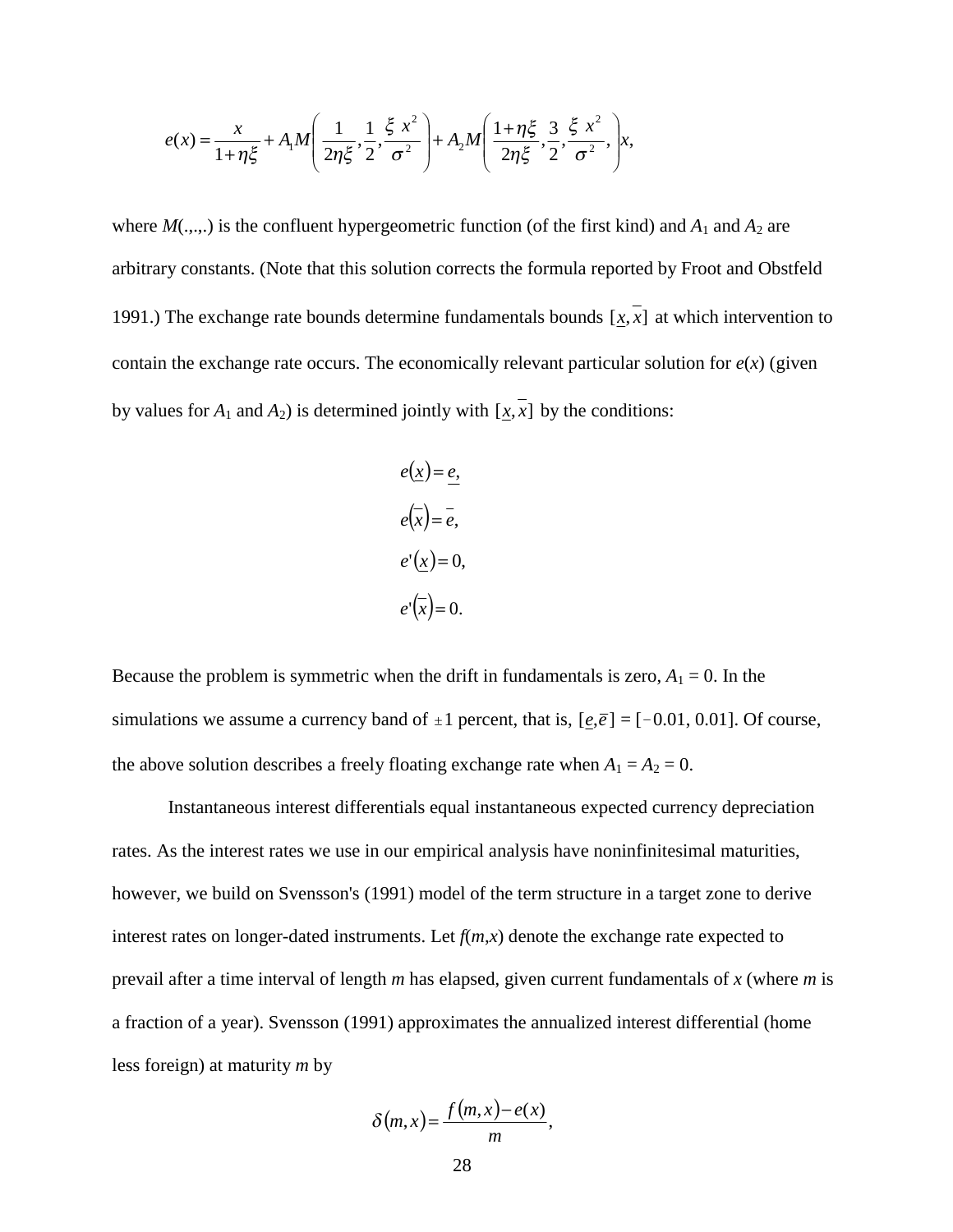and shows further that  $f(m,x)$  satisfies a partial differential equation (the heat equation) that in the present context would be written as

$$
f_m(m,x) = -\xi x f_x(m,x) + \frac{\sigma^2}{2} f_{xx}(m,x).
$$

The relevant particular solution invokes the boundary condition  $f(0,x) = e(x)$  as well as zeroslope conditions at  $\overline{[x, x]}$ , for all *m*, identical in form to those used to solve for  $e(x)$  (see Svensson 1991 for details). This partial differential equation is solved numerically for a mesh of 100 *x* values in  $\overline{[x, x]}$  including the edges, and a mesh of three values for *m*, zero and the inverses of the two interest-rate maturities considered (overnight and three months).

In practice the simulations adopt a finite, brief time interval of 10 minutes and approximate the diffusion process driving the fundamentals by the difference equation

$$
x_{t+h} - x_t = -\xi \ x_t h + \sigma \sqrt{h} (z_{t+h} - z_t),
$$

where the shock  $z_{t+h} - z_t$  is standard normal and  $\sigma^2$  is the annual variance of the innovation in fundamentals. (Realizations of *x* are constrained to stay within  $[x, x]$ .) Thus, assuming a 360-day year,  $h = 1/(360 \times 24 \times 6) = 1/51,840$ . The innovations in the base interest rate,  $R_{b(t+h)} - R_{bt}$ , and domestic fundamentals, *zt*+*<sup>h</sup>* − *zt*, are drawn from a bivariate normal distribution. As explained above in the main text, the key parameter of this bivariate distribution is the correlation coefficient between innovations in the base interest rate and in domestic fundamentals,  $\rho(\Delta R_{bt}, \Delta z_t)$ . That correlation coefficient summarizes the extent to which policy smoothes domestic interest rates in the face of foreign interest-rate shocks. Base interest rates are constrained to be nonnegative. The base interest rate is expressed on an annualized basis. We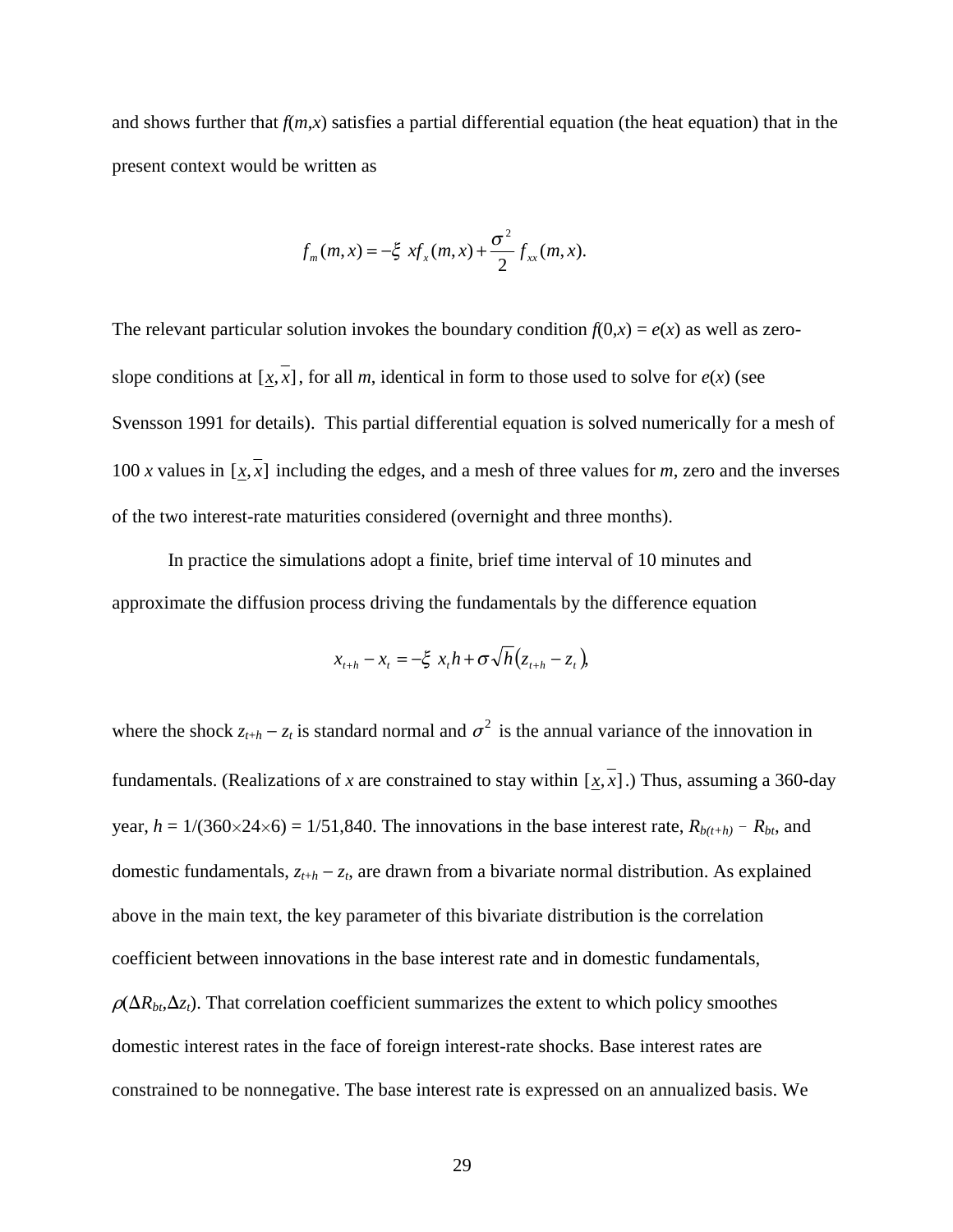adopt parameter settings under which  $\eta = 4$ ,  $\xi = 1.5$ ,  $\sigma = 0.11$ , and the standard deviation of the annual change in  $R_{bt}$  is 0.019 (so that the standard deviation of  $R_{b(t+h)}$  –  $R_{bt}$  is 0.019  $\times$ adopt parame<br>annual chang<br>(51,840)<sup>-1/2</sup>).

To bring the simulation methodology into line with our empirical specification, we add an exogenous shock *v* to the domestic interest rate that uncovered interest parity would predict. For annualized rates of maturity *m*,

$$
R_t^m = R_{bt}^m + \delta(m, x) + v_t,
$$

where the standard deviation of  $\nu$  is 0.002 (that is, 20 basis points). In practice, the addition of the random noise could create a pure arbitrage possibility -- for example, if the domestic interest rate were to exceed the foreign rate by a percentage exceeding the maximum domestic-currency depreciation rate allowed by the band. To avoid this outcome, instead of adding the raw shock *v* in the preceding interest-rate equation, for the target zone we add the truncated shock

$$
\widetilde{v} \equiv \min\left\{\frac{0.01 - f(m, x)}{m}, \max\left\{\frac{-0.01 - f(m, x)}{m}, v\right\}\right\}.
$$

As noted, we model domestic interest rates at the overnight and three-month maturities. To generate our simulated interest-rate data, we sample the base interest rate  $R_b$  and the fundamental *x* on the last day of a 30-day month, at the end of hour 8 (the close of the last trading day) and then compute  $e(x)$ ,  $f(m,x)$ ,  $\delta(m,x)$ , and the domestic interest rate  $R^m$ . We constrain the domestic interest rate to be nonnegative. This procedure gives us 12 yearly observations, and we repeat it over 30 years. The resulting simulated data are then used in the illustrative synthetic regressions. Values reported are based on 1,000 replications.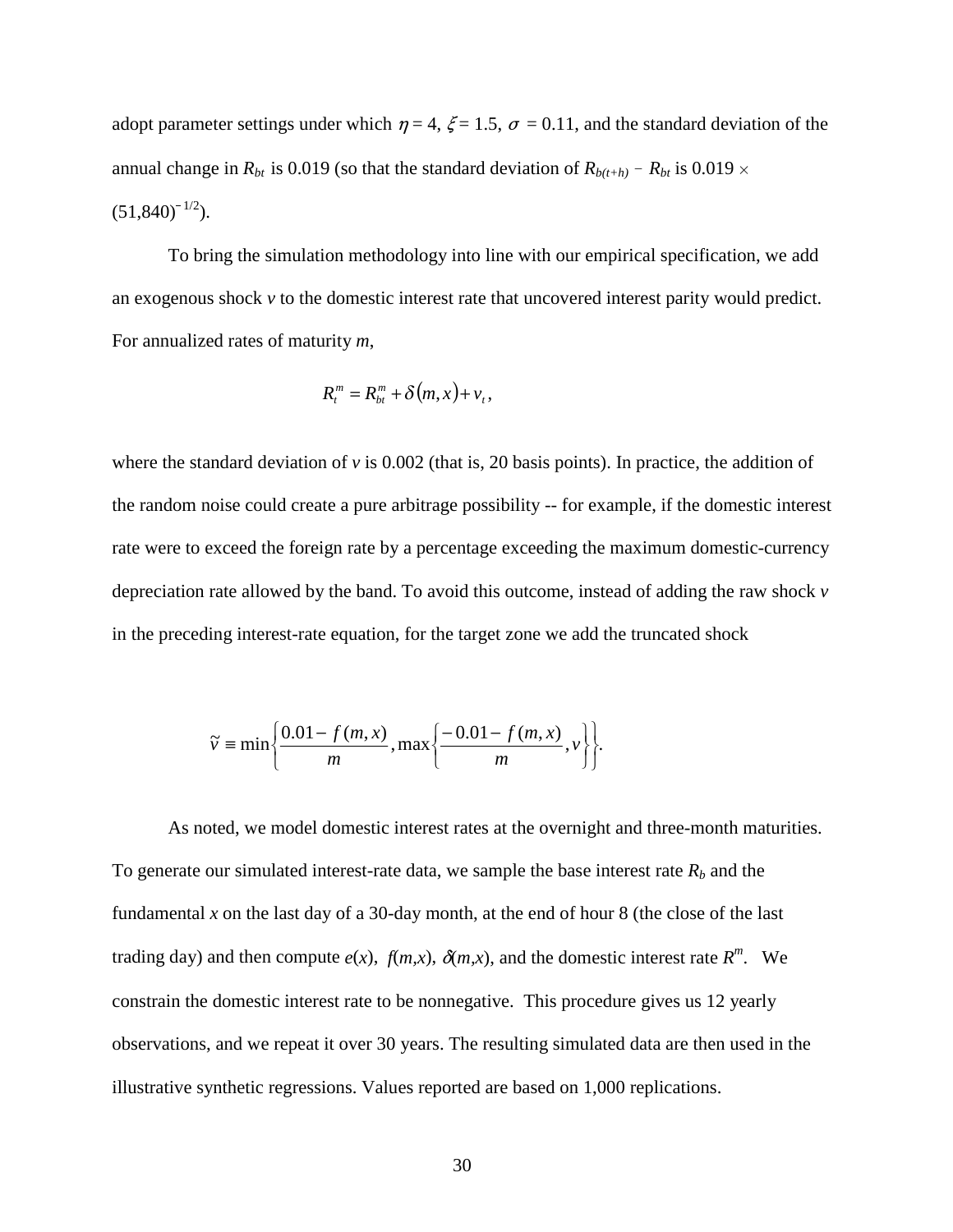### **References**

- Banerjee, A., J. Dolado, J. Galbraith, and D. Hendry. 1997, *Cointegration, Error-Correction, and the Econometric Analysis of Non-stationary Data*. Oxford: Oxford University Press.
- Bloomfield, Arthur I. 1959. *Monetary Policy under the International Gold Standard: 1880-1914*. New York: Federal Reserve Bank of New York.
- Bordo, Michael D., and Ronald MacDonald. 1997. Violations of the "Rules of the Game" and the Credibility of the Classical Gold Standard, 1880–1914. Working Paper Series no. 6115, National Bureau of Economic Research (July).
- Bordo, Michael D., and Marc Flandreau. 2003. Core, Periphery, Exchange Rate Regimes, and Globalization. In *Globalization in Historical Perspective*, edited by M. D. Bordo, A. M. Taylor and J. G. Williamson. Chicago: University of Chicago Press.
- Borenzstein, E., J. Zettelmeyer, and T. Philippon. 2001. Monetary Independence in Emerging Markets: Does the Exchange Rate Regime Make a Difference ? IMF Working Paper WP/01/1.
- Calvo, Guillermo A., and Carmen M. Reinhart. 2001. Fixing for Your Life. In *Brookings Trade Forum 2000*, edited by Susan M. Collins and Dani Rodrik. Washington, D.C.: Brookings Institution.
- Calvo, Guillermo A., and Carmen M. Reinhart. 2002. Fear of Floating. *Quarterly Journal of Economics* 117 (May): 379–408.
- Caner, Mehmet, and Lutz Kilian. 2001. Size Distortions of Tests of the Null Hypothesis of Stationarity: Evidence and Implications for the PPP Debate. *Journal of International Money and Finance* 20: 639–57
- Eichengreen, Barry. 1996. *Globalizing Capital: A History of the International Monetary System*. Princeton, N.J.: Princeton University Press.
- Elliot, Graham, Thomas Rothenberg, and James Stock. 1996. Efficient Tests for an Autoregressive Unit Root. *Econometrica* 64 (July): 813-36
- Frankel, Jeffrey A. 1999. *No Single Currency Regime is Right for All Countries or at All Times*. Princeton University, International Finance Section, Essays in International Finance no. 215 (August).
- Frankel, Jeffrey A., Sergio L. Schmukler, and Luis Servén. 2000. Global Transmission of Interest Rates: Monetary Independence and Currency Regime. Mimeo, World Bank, (August).
- Frankel, Jeffrey A., Sergio L. Schmukler, and Luis Servén. 2002. Global Transmission of Interest Rates: Monetary Independence and Currency Regime. Working Paper Series no. 8828, National Bureau of Economic Research (March).
- Friedman, Thomas L. 1999. *The Lexus and the Olive Tree*. New York: Farrar Straus Giroux.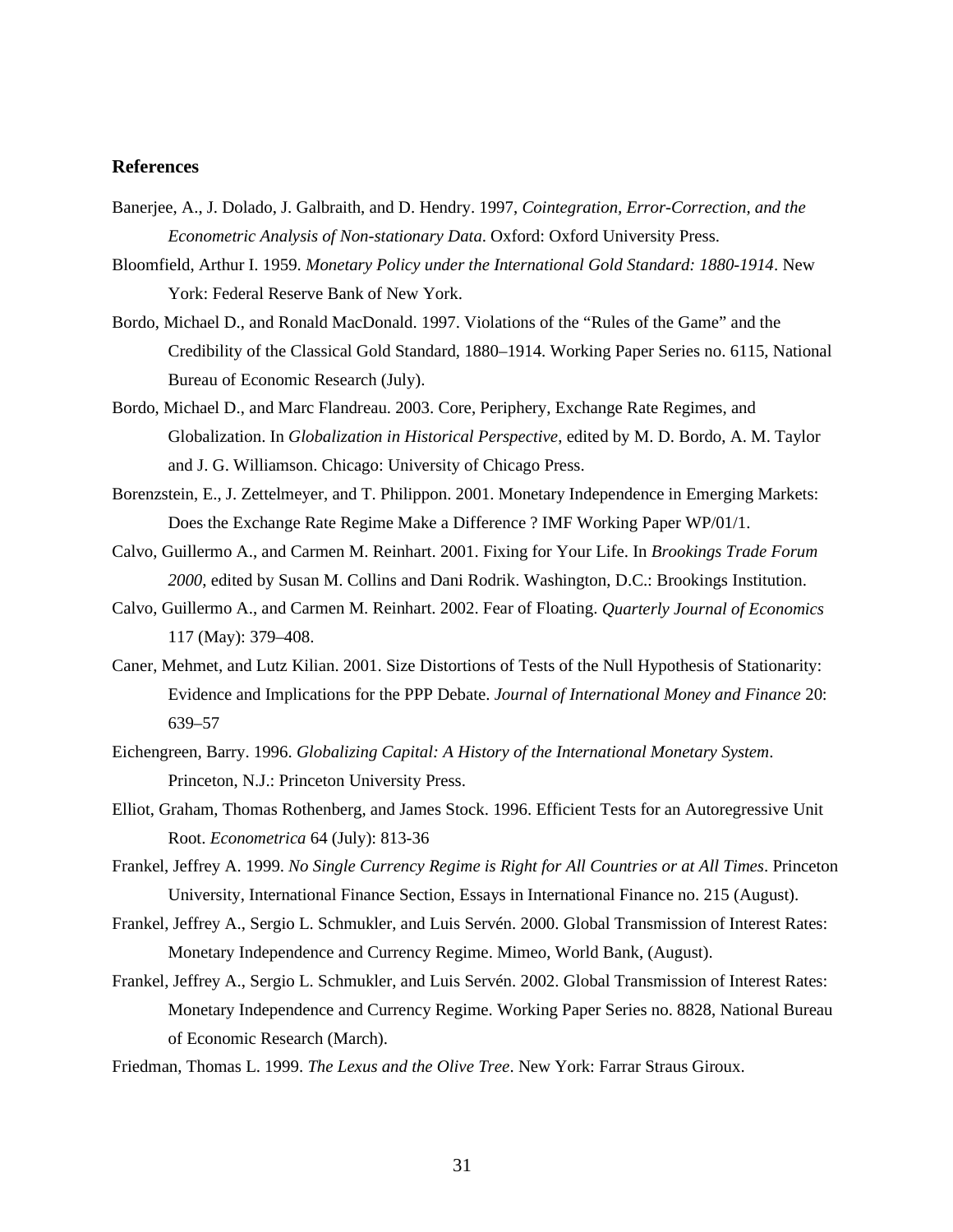- Froot, Kenneth A., and Maurice Obstfeld. 1991. Stochastic Process Switching: Some Simple Solutions. *Econometrica* 59 (January): 241-50.
- Goodhart, Charles A. E. 1989. The Conduct of Monetary Policy. *Economic Journal* vol. 99 no. 396, pp. 293-346.
- Granger, Clive W. J., and Paul Newbold. 1974. Spurious Regressions in Econometrics. *Journal of Econometrics* 2 (1974): 111–20.

Hawtrey, Ralph. 1947. *The Gold Standard*. London: Longmans, Green.

- International Monetary Fund. Various dates*. Annual Report on Exchange Arrangements and Exchange Restrictions*.
- Krugman, Paul R. 1991. Target Zones and Exchange Rate Dynamics. *Quarterly Journal of Economics* 106 (August): 669-82.
- Levy Yeyati, Eduardo, and Federico Sturzenegger. 2002. Classifying Exchange Rate Regimes: Deeds vs. Words. Universidad Torcuato Di Tella. Photocopy.
- Meissner, Christopher M. 2001. A New World Order: Explaining the Emergence of the Classical Gold Standard. U.C. Berkeley. Photocopy.
- Neal, Larry, and Marc Weidenmier. 2003. Crises in the Global Economy from Tulips to Today: Contagion and Consequences. In *Globalization in Historical Perspective*, edited by M. D. Bordo, A. M. Taylor and J. G. Williamson. Chicago: University of Chicago Press.
- Ng, Serena, and Pierre Perron. 2001. Lag Length Selection and the Construction of Unit Root Tests with Good Size and Power. *Econometrica* 69 (November): 1519-54.
- Obstfeld, Maurice, and Kenneth Rogoff. 1995. The Mirage of Fixed Exchange Rates. *Journal of Economic Perspectives* 9 (Fall): 73–96.
- Obstfeld, Maurice, and Alan M. Taylor. 2004. *Global Capital Markets: Integration, Crisis, and Growth.* Cambridge: Cambridge University Press.
- Pesaran, M. Hashem, Yongcheol Shin, and Richard J. Smith. 2001. Bounds Testing Approaches to the Analysis of Level Relationships. *Journal of Applied Econometrics* 16 (May/June): 289–326.
- Phillips, Peter C. B. 1988. Regression Theory for Near Integrated Time Series. *Journal of Econometrics* 56: 1021–43.
- Quinn, Dennis. 1997. The Correlates of Changes in International Financial Regulation. *American Political Science Review* 91 (September): 531-51.
- Reinhart, Carmen M., and Kenneth S. Rogoff. 2004. The Modern History of Exchange Rate Arrangements: A Reinterpretation. *Quarterly Journal of Economics* 119 (February): 1-48.
- Rose, Andrew K. 1996. Explaining Exchange Rate Volatility: An Empirical Analysis of 'The Holy Trinity' of Monetary Independence, Fixed Exchange Rates, and Capital Mobility. *Journal of International Money and Finance* 15 (6): 925–45.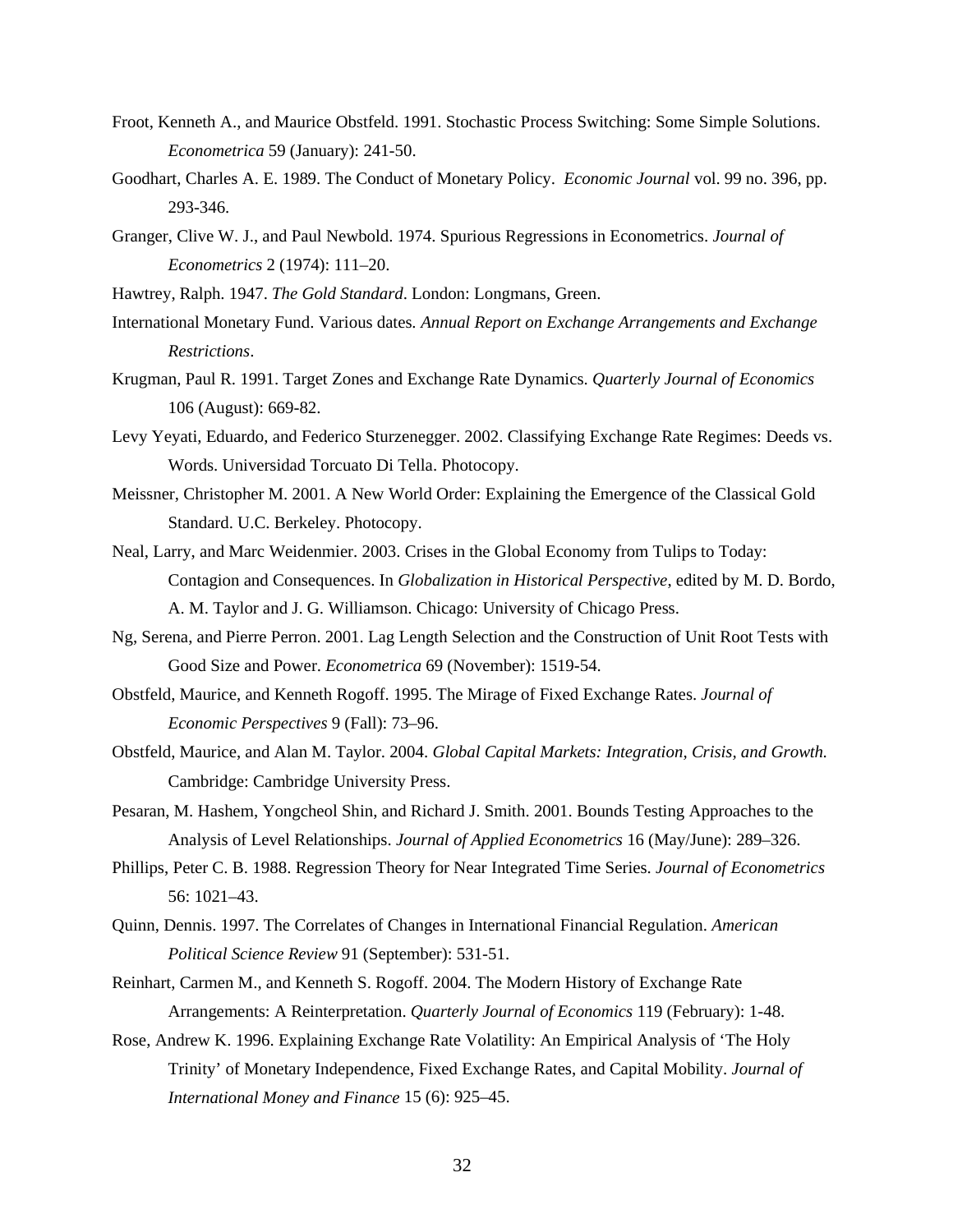- Shambaugh, Jay C. 2004. The Effects of Fixed Exchange Rates on Monetary Policy. *Quarterly Journal of Economics* 119 (February): 301-52.
- Stanton, Richard H. 1997. A Nonparametric Model of Term Structure Dynamics and the Market Price of Interest Rate Risk. Mimeo, Haas School of Business, University of California, Berkeley.
- Svensson, Lars E. O. 1991. The Term Structure of Interest Rate Differentials in a Target Zone: Theory and Swedish Data. *Journal of Monetary Economics* 28: 87-116.

Svensson, Lars E. O. 1994. Why Exchange Rate Bands? *Journal of Monetary Economics* 33: 157–99.

- Taylor, Bryan. 2000. *Encyclopedia of Global Financial Markets*. Global Financial Database.
- Wu, Y., and H. Zhang. 1997. Do Interest Rates Follow Unit-Root Processes ? Evidence from Cross-Maturity Treasury Bill Yields. *Review of Quantitative Finance and Accounting* 8: 69–81.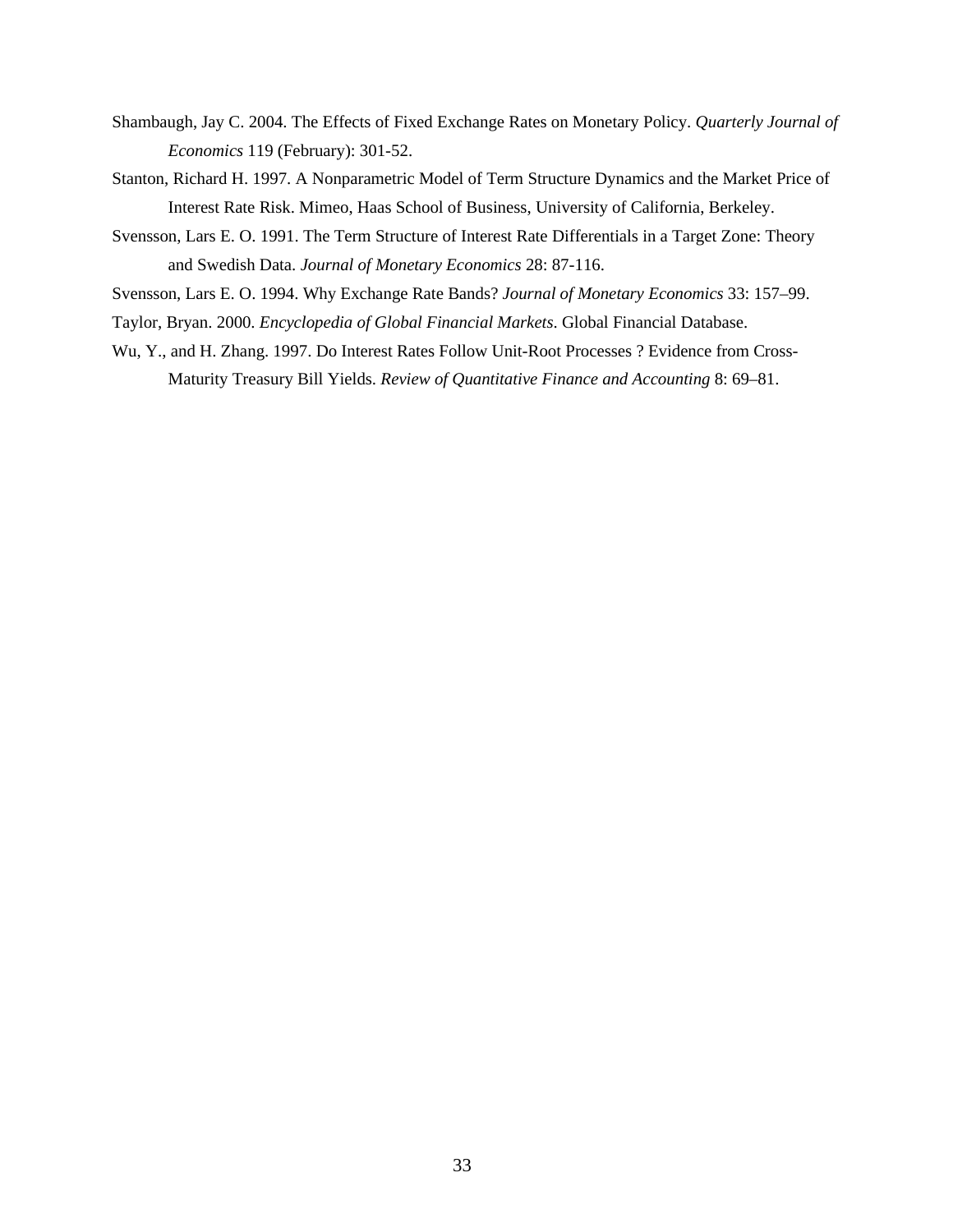|                       | Gold Standard de jure classification  |                   |                   |                   |
|-----------------------|---------------------------------------|-------------------|-------------------|-------------------|
|                       | pool                                  | peg               | nonpeg            | pool              |
| # observations        | 499                                   | 350               | 140               | 490               |
| $\beta$               | .42 <sup>aa</sup>                     | .52 <sup>aa</sup> | $.16^{\rm{aa}}$   | .16 <sup>aa</sup> |
| $\beta$ std error     | .03                                   | .04               | .06               | .06               |
| $\beta_{2}$           |                                       |                   |                   | .36 <sup>aa</sup> |
| $\beta_2$ std error   |                                       |                   |                   | .07               |
| $R^2$                 | .26                                   | .36               | .05               | .30               |
|                       | Gold Standard de facto classification |                   |                   |                   |
|                       | pool                                  | peg               | nonpeg            | Pool              |
| # observations        | 499                                   | 399               | 85                | 484               |
| $\beta$               | .42 <sup>aa</sup>                     | .52 <sup>aa</sup> | .05               | .05               |
| $\beta$ std error     | .03                                   | .04               | .09               | $.10\,$           |
| $\beta_{2}$           |                                       |                   |                   | .47 <sup>aa</sup> |
| $\beta_{2}$ std error |                                       |                   |                   | .09               |
| $R^2$                 | .26                                   | .41               | .00               | .33               |
|                       | <b>Bretton Woods</b>                  |                   |                   |                   |
|                       | pool                                  | peg               | nonpeg            | pool              |
| # observations        | 227                                   | 208               | na                | na                |
| $\beta$               | $-.20^{\circ}$                        | $-.26^{\circ}$    |                   |                   |
| $\beta$ std error     | .11                                   | .11               |                   |                   |
| $\beta_{2}$           |                                       |                   |                   |                   |
| $\beta_2$ std error   |                                       |                   |                   |                   |
| $R^2$                 | .02                                   | .04               |                   |                   |
|                       | Post-Bretton Woods                    |                   |                   |                   |
|                       | pool                                  | peg               | nonpeg            | pool              |
| # observations        | 1920                                  | 748               | 1103              | 1848              |
| $\beta$               | .36 <sup>aa</sup>                     | .46 <sup>aa</sup> | .27 <sup>aa</sup> | .26 <sup>aa</sup> |
| $\beta$ std error     | .05                                   | .04               | $.08\,$           | .08               |
| $\beta_{2}$           |                                       |                   |                   | .19 <sup>a</sup>  |
| $\beta_{2}$ std error |                                       |                   |                   | .09               |
| $R^2$                 | .03                                   | .19               | .01               | .03               |

## Table 1. **Differences regressions on annual data**<sup>32</sup>

aa denotes a coefficient statistically significantly different from zero at the 99% level, a at 95%, and b at 90%.

 $32$  DW statistics never indicate autocorrelation problems for the differences regressions. Due to the cross-sectional nature of the data, robust standard errors are reported.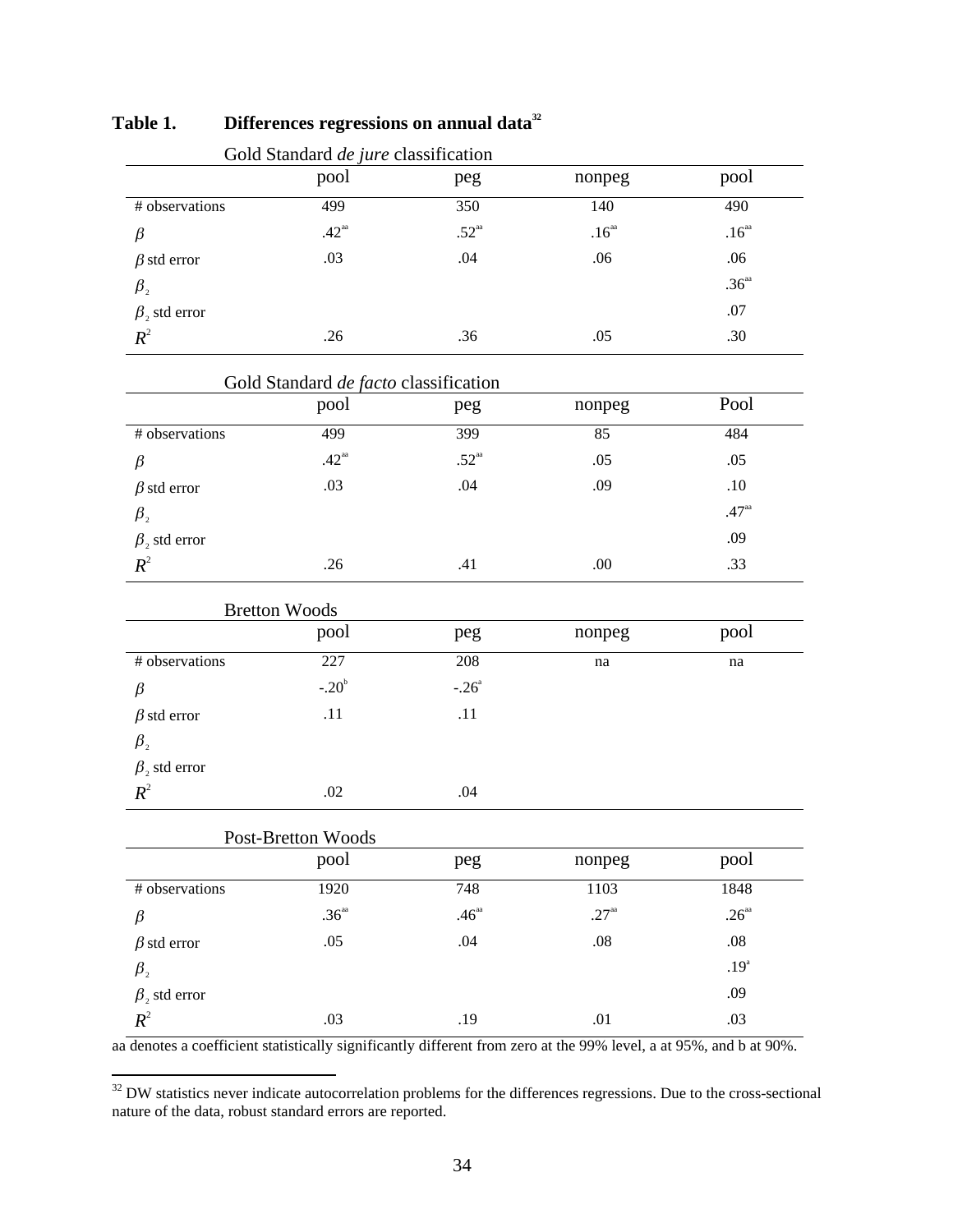| Table 2. | <b>Annual differences on pooled sample</b> |  |
|----------|--------------------------------------------|--|
|----------|--------------------------------------------|--|

| Table 2a           |                   |                   |                   |                        |                     |
|--------------------|-------------------|-------------------|-------------------|------------------------|---------------------|
|                    | pool              | peg               | nonpeg            | no capital<br>controls | capital<br>controls |
| # observations     | 2646              | 1355              | 1202              | 1076                   | 1541                |
|                    | .35 <sup>aa</sup> | .43 <sup>aa</sup> | .26 <sup>aa</sup> | .56 <sup>aa</sup>      | .26 <sup>aa</sup>   |
| $\beta$ std error  | .04               | .03               | .08               | .05                    | .06                 |
| $\boldsymbol{R}^2$ | .03               | .17               | .01               | .11                    | .01                 |

| Table 2b          |                              |                              |                                   |                                 |
|-------------------|------------------------------|------------------------------|-----------------------------------|---------------------------------|
|                   | peg & no<br>capital controls | peg with capital<br>controls | nonpeg $&$ no<br>capital controls | nonpeg with<br>capital controls |
| # observations    | 613                          | 739                          | 423                               | 753                             |
|                   | .61 <sup>aa</sup>            | .36 <sup>aa</sup>            | .53 <sup>aa</sup>                 | .15                             |
| $\beta$ std error | .05                          | .04                          | .07                               | .11                             |
|                   | .30                          |                              | .06                               | .00                             |

| Table 2c                       |                   |                   |                   |                   |
|--------------------------------|-------------------|-------------------|-------------------|-------------------|
|                                | pool              | pool              | pool - no         | pool - no         |
|                                |                   |                   | constant $R$      | constant $R$      |
| # observations                 | 2526              | 2526              | 2305              | 2305              |
| $\beta$                        | .17 <sup>b</sup>  | .15               | .19 <sup>b</sup>  | .16               |
| $\beta$ std error              | .10               | .11               | .10               | .12               |
| $\beta_{2}$                    | .17 <sup>b</sup>  | .21 <sup>b</sup>  | .24 <sup>aa</sup> | .31 <sup>a</sup>  |
| $\beta$ , std error            | .09               | .12               | .09               | .12               |
| $\beta_{3}$                    | .33 <sup>aa</sup> | .39 <sup>aa</sup> | .31 <sup>aa</sup> | .40 <sup>aa</sup> |
| $\beta$ , std error            | .08               | .14               | .09               | .14               |
| $\beta_{\scriptscriptstyle 4}$ |                   | $-.17$            |                   | $-.22$            |
| $\beta_4$ std error            |                   | .15               |                   | .16               |
| $R^2$                          | .03               | .03               | .03               | .03               |

 $\beta$  = coefficient on  $\Delta R$ <sup>b</sup>

 $\beta_2$  = coefficient on (peg)  $\times \Delta R_b$ 

 $\beta_3$  = coefficient on (no capital controls)  $\times \Delta R_b$ 

 $\beta_4$  = coefficient on (peg) × (no capital controls) ×  $\Delta R_b$ 

aa denotes a coefficient statistically significantly different from zero at the 99% level, a at 95%, and b at 90%.

''No constant *R*'' signals that interest rates which are constant over long periods of the sample have been removed.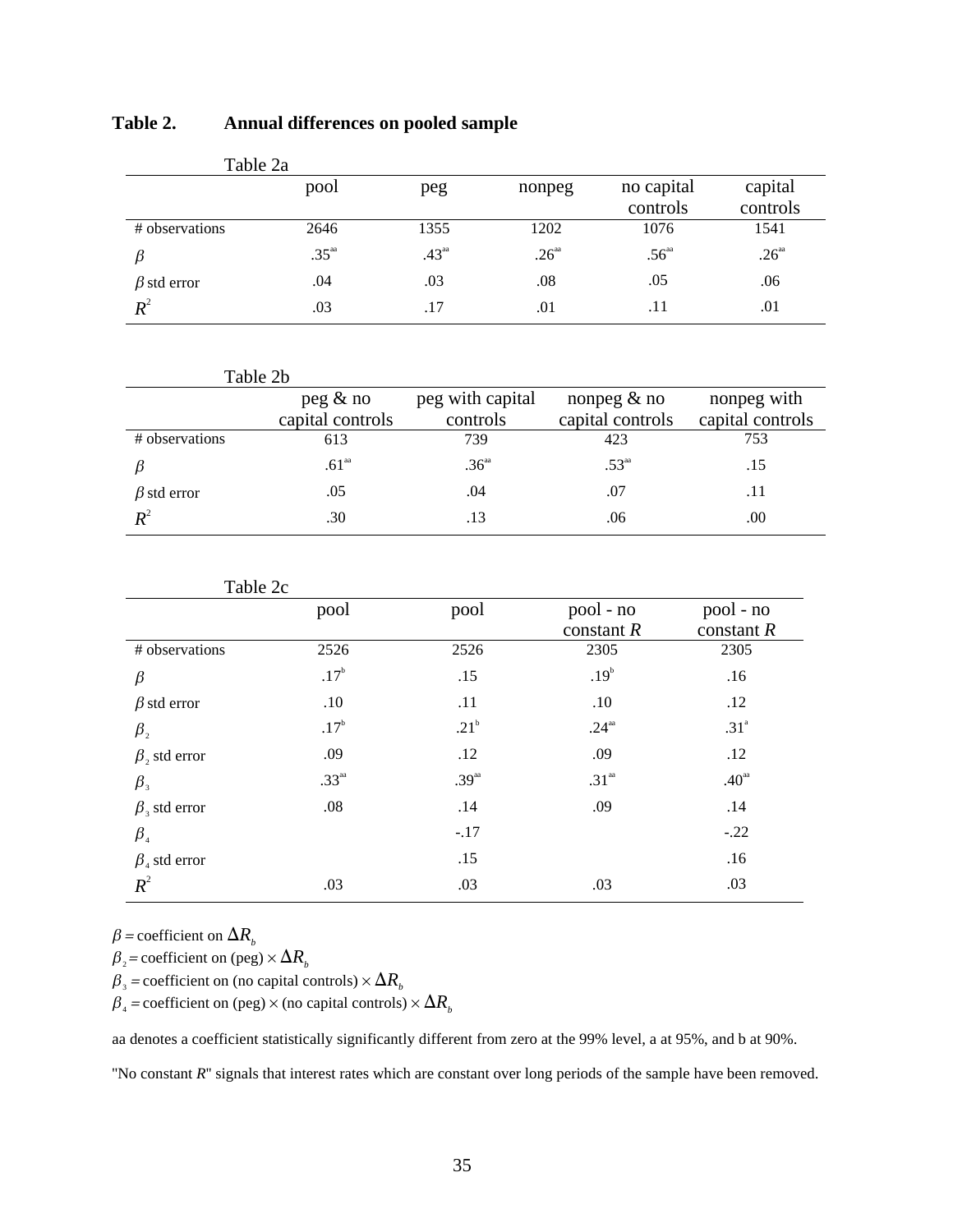## **Table 3. PSS results**

### Gold Standard *de jure*

|                | # obs | $\theta$ | $\gamma$ | tstat $\theta$ | sig at 0         | sig at 1         | half-life | $EC \theta$ |
|----------------|-------|----------|----------|----------------|------------------|------------------|-----------|-------------|
| Pegs           |       |          |          |                |                  |                  |           |             |
| France         | 520   | $-0.19$  | 0.56     | $-7.37$        | $\mathbf{1}$     | 1                | 3.30      | $-0.07$     |
| Germany        | 499   | $-0.20$  | 0.59     | $-4.20$        | $\mathbf{1}$     | 1                | 3.14      | $-0.19$     |
| Netherlands    | 457   | $-0.18$  | 0.63     | $-7.26$        | 1                | 1                | 3.46      | $-0.13$     |
| Belgium        | 529   | $-0.22$  | 0.60     | $-7.33$        | $\mathbf{1}$     | 1                | 2.80      | $-0.14$     |
| Italy          | 107   | $-0.23$  | 0.47     | $-3.48$        | $\mathbf{1}$     | 1                | 2.69      | $-0.17$     |
| Austria        | 251   | $-0.10$  | 0.27     | $-2.76$        | 0                | $\boldsymbol{0}$ | 6.82      | $-0.04$     |
| Portugal       | 77    | $-0.08$  | 1.03     | $-1.68$        | $\boldsymbol{0}$ | $\boldsymbol{0}$ | 8.00      | $-0.10$     |
| Denmark        | 361   | $-0.09$  | 0.57     | $-4.09$        | $\mathbf{1}$     | 1                | 7.14      | $-0.08$     |
| <b>US</b>      | 401   | $-0.66$  | 0.41     | $-10.00$       | $\mathbf{1}$     | 1                | 0.64      | $-0.35$     |
| India          | 198   | $-0.28$  | $-0.13$  | $-3.72$        | $\mathbf{1}$     | $\mathbf{1}$     | 2.08      | $-0.21$     |
| Switzerland    | 258   | $-0.22$  | 0.43     | $-5.33$        | 1                | 1                | 2.79      | $-0.04$     |
| Sweden         | 258   | $-0.14$  | 0.39     | $-3.87$        | 1                | 1                | 4.73      | $-0.07$     |
| Norway         | 245   | $-0.11$  | 0.54     | $-4.41$        | 1                | 1                | 5.82      | $-0.05$     |
| <b>Nonpegs</b> |       |          |          |                |                  |                  |           |             |
| Netherlands    | 60    | $-0.34$  | 0.96     | $-4.19$        | 1                | 1                | 1.67      | $-0.37$     |
| Italy          | 256   | $-0.21$  | 0.49     | $-6.16$        | $\mathbf{1}$     | 1                | 2.89      | $-0.11$     |
| Austria        | 264   | $-0.19$  | 0.50     | $-5.41$        | $\mathbf{1}$     | 1                | 3.35      | $-0.10$     |
| Spain          | 386   | $-0.09$  | 0.06     | $-3.94$        | $\mathbf{1}$     | 1                | 7.76      | $-0.02$     |
| Portugal       | 276   | $-0.05$  | $-0.10$  | $-2.03$        | $\boldsymbol{0}$ | $\boldsymbol{0}$ | 13.41     | $-0.01$     |
| Russia         | 309   | $-0.19$  | $-0.06$  | $-6.14$        | $\mathbf{1}$     | 1                | 3.36      | 0.00        |
| India          | 163   | $-0.23$  | 0.94     | $-5.12$        | $\mathbf{1}$     | $\mathbf{1}$     | 2.60      | $-0.18$     |
| Nonpegs        |       | $-0.19$  | 0.40     | $-4.71$        | 86%              | 86%              | 5.00      | $-0.11$     |
| Pegs           |       | $-0.21$  | 0.49     | $-5.04$        | 85%              | 85%              | 4.11      | $-0.13$     |

θ the adjustment speed to shocks in the levels relationship

γ the levels relationship

t-stat  $\theta$  the t-stat on the adjustment speed which is used to determine the significance of the levels relationship.

sig at 0 signifies whether we can reject no levels relationship if we assume the data is stationary sig at 1 signifies whether we can reject no levels relationship if we assume the data is non-station

sig at 1 signifies whether we can reject no levels relationship if we assume the data is non-stationary half-life the half-life of a shock (in months) based on the adjustment speed the half-life of a shock (in months) based on the adjustment speed

EC  $\theta$  the adjustment speed when one runs the data in error-correction form assuming a level relationship equal to 1, using six lags of change in base rate and change in local rate.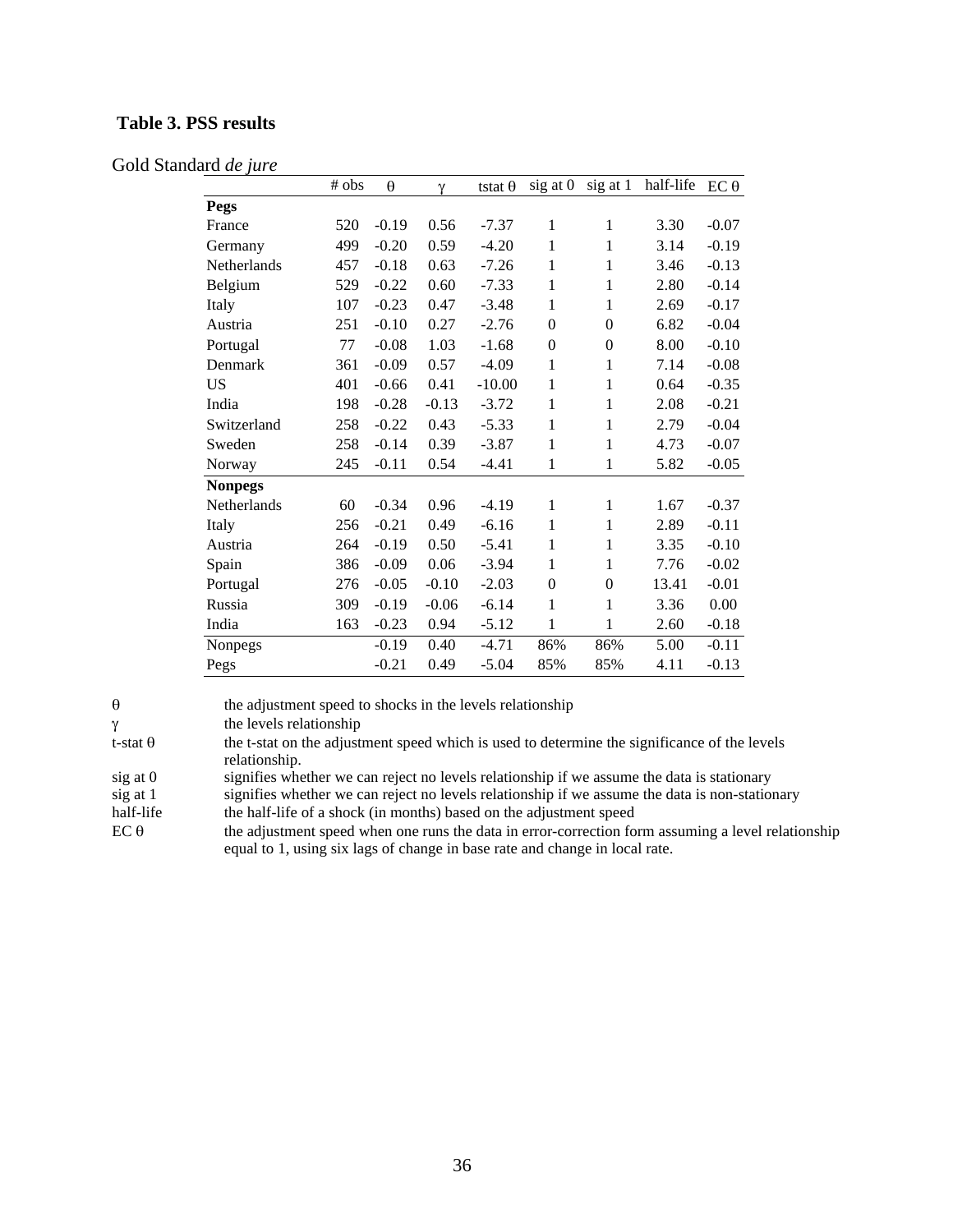## **Table 3. PSS results (cont.)**

## Gold Standard *de facto*

|                   | # obs | θ       | γ       | tstat $\theta$ | sig at 0         | sig at 1         | half-life | $EC \theta$ |
|-------------------|-------|---------|---------|----------------|------------------|------------------|-----------|-------------|
| Pegs              |       |         |         |                |                  |                  |           |             |
| France            | 507   | $-0.13$ | 0.45    | $-4.45$        | 1                | $\mathbf{1}$     | 4.90      | $-0.07$     |
| Germany           | 504   | $-0.20$ | 0.59    | $-4.22$        | $\mathbf{1}$     | $\mathbf{1}$     | 3.12      | $-0.19$     |
| Netherlands       | 529   | $-0.21$ | 0.69    | $-8.85$        | $\mathbf{1}$     | $\mathbf{1}$     | 2.98      | $-0.16$     |
| Belgium           | 499   | $-0.17$ | 0.65    | $-5.18$        | $\mathbf 1$      | $\mathbf{1}$     | 3.64      | $-0.13$     |
| Italy early peg   | 95    | $-0.29$ | 0.44    | $-4.16$        | $\mathbf{1}$     | $\mathbf{1}$     | 2.04      | $-0.06$     |
| Italy late peg    | 141   | $-0.19$ | 0.38    | $-3.41$        | $\mathbf 1$      | $\mathbf{1}$     | 3.31      | $-0.14$     |
| Austria early peg | 111   | $-0.70$ | 0.27    | $-4.85$        | $\mathbf{1}$     | $\mathbf{1}$     | 0.57      | $-0.13$     |
| Austria late peg  | 242   | $-0.09$ | 0.28    | $-2.59$        | $\boldsymbol{0}$ | $\boldsymbol{0}$ | 7.35      | $-0.04$     |
| Spain early peg   | 93    | $-0.02$ | 1.46    | $-0.95$        | $\boldsymbol{0}$ | $\boldsymbol{0}$ | 28.96     | $-0.04$     |
| Spain late peg    | 48    | $-0.32$ | 0.31    | $-3.01$        | $\mathbf{1}$     | $\boldsymbol{0}$ | 1.79      | $-0.06$     |
| Portugal early    | 60    | $-0.06$ | 1.14    | $-1.01$        | $\boldsymbol{0}$ | $\boldsymbol{0}$ | 11.61     | $-0.10$     |
| Portugal late peg | 48    | $-0.64$ | 0.01    | $-24.54$       | $\mathbf{1}$     | $\mathbf{1}$     | 0.69      | 0.00        |
| Russia            | 72    | $-0.26$ | 0.29    | $-3.26$        | $\mathbf 1$      | $\mathbf{1}$     | 2.32      | $-0.05$     |
| Denmark           | 361   | $-0.09$ | 0.57    | $-4.09$        | $\mathbf 1$      | $\mathbf{1}$     | 7.14      | $-0.08$     |
| <b>US</b>         | 377   | $-0.66$ | 0.42    | $-9.64$        | $\mathbf{1}$     | $\mathbf{1}$     | 0.64      | $-0.35$     |
| India early peg   | 60    | $-0.32$ | $-1.15$ | $-2.43$        | $\boldsymbol{0}$ | $\boldsymbol{0}$ | 1.83      | $-0.11$     |
| India late peg    | 122   | $-0.49$ | 0.25    | $-3.09$        | $\mathbf 1$      | $\boldsymbol{0}$ | 1.04      | $-0.39$     |
| Switzerland       | 258   | $-0.22$ | 0.43    | $-5.33$        | $\mathbf{1}$     | $\mathbf{1}$     | 2.79      | $-0.04$     |
| Sweden            | 258   | $-0.14$ | 0.39    | $-3.87$        | $\mathbf{1}$     | $\mathbf{1}$     | 4.73      | $-0.07$     |
| Norway            | 245   | $-0.11$ | 0.54    | $-4.41$        | 1                | $\mathbf{1}$     | 5.82      | $-0.05$     |
| <b>Nonpegs</b>    |       |         |         |                |                  |                  |           |             |
| Spain             | 112   | $-0.10$ | $-0.14$ | $-2.39$        | $\boldsymbol{0}$ | $\boldsymbol{0}$ | 6.78      | $-0.02$     |
| Portugal          | 112   | $-0.15$ | $-0.08$ | $-2.53$        | $\boldsymbol{0}$ | $\boldsymbol{0}$ | 4.31      | $-0.01$     |
| Russia 1          | 59    | $-.18$  | $-0.09$ | $-2.04$        | $\boldsymbol{0}$ | $\boldsymbol{0}$ | 3.39      | .02         |
| Russia 2          | 71    | $-.13$  | $-0.41$ | $-2.12$        | $\boldsymbol{0}$ | $\boldsymbol{0}$ | 4.97      | $-.03$      |
| India             | 145   | $-0.22$ | $-0.16$ | $-3.34$        | 1                | $\mathbf{1}$     | 2.75      | $-0.18$     |
| Nonpegs           |       | $-0.16$ | $-0.18$ | $-2.44$        | 20%              | 20%              | 4.44      | $-0.04$     |
| Pegs              |       | $-0.27$ | 0.43    | $-5.25$        | 80%              | 70%              | 4.79      | $-0.12$     |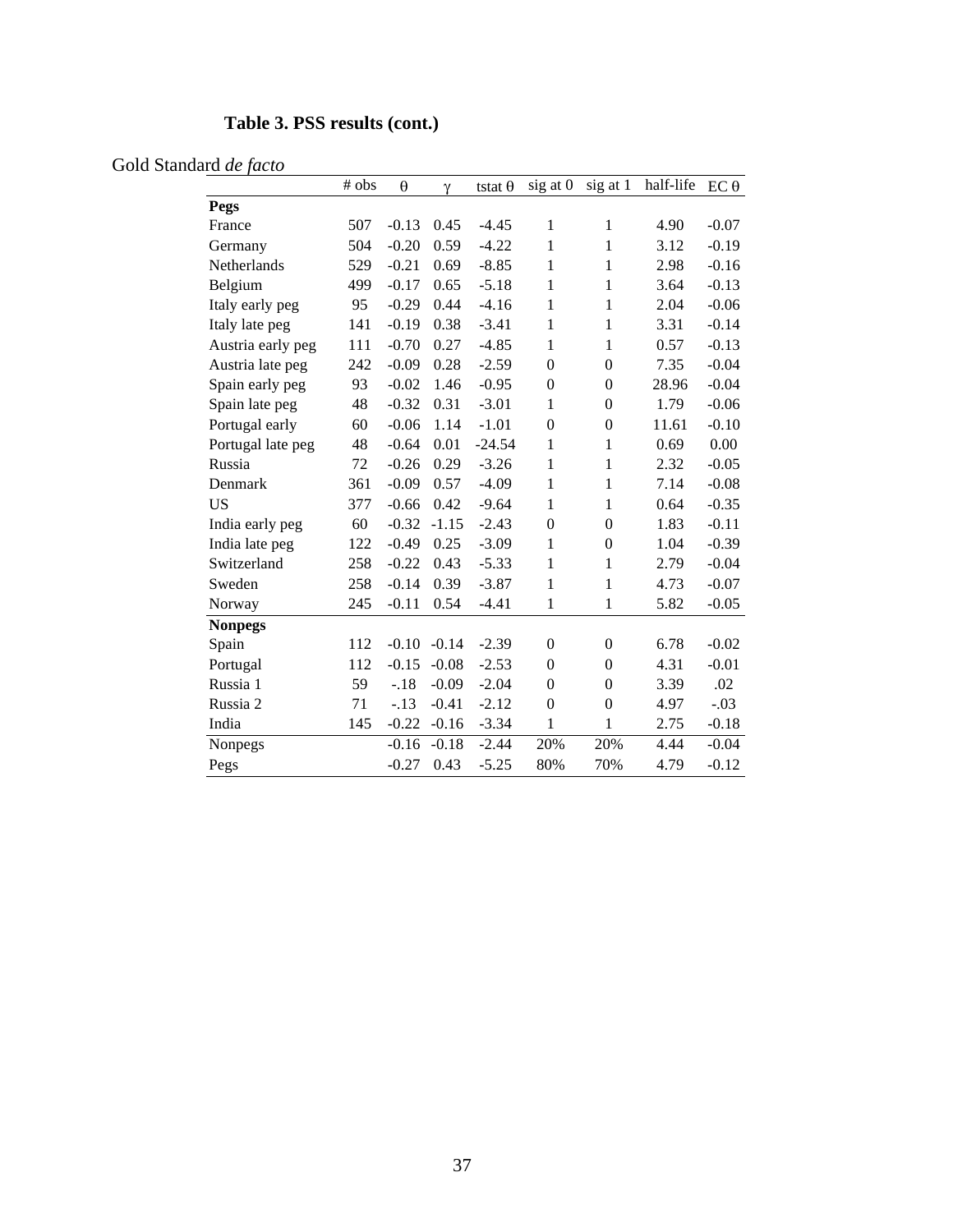## **Table 3. PSS results (cont.)**

| <b>Pegs</b>                 | #obs | $\theta$ | $\mathcal V$ | tstat $\theta$ | sig at 0         | sig at 1         | half-life | $EC \theta$ |
|-----------------------------|------|----------|--------------|----------------|------------------|------------------|-----------|-------------|
| Australia full              | 144  | $-0.07$  | 0.53         | $-3.77$        | 1                | 1                | 9.15      | $-0.05$     |
| Austria full                | 130  | $-0.03$  | 0.65         | $-1.25$        | $\boldsymbol{0}$ | $\theta$         | 21.42     | $-0.03$     |
| Barbados full 1966:12 ff    | 48   | $-0.12$  | 0.60         | $-2.25$        | $\boldsymbol{0}$ | $\boldsymbol{0}$ | 5.24      | $-0.04$     |
| Belgium full                | 144  | $-0.12$  | 0.56         | $-3.18$        | 1                | $\theta$         | 5.30      | $-0.05$     |
| Canada 1963:1 to 1970:5     | 89   | $-0.14$  | 0.90         | $-2.60$        | $\boldsymbol{0}$ | $\mathbf{0}$     | 4.65      | $-0.13$     |
| France 1960:1 ff            | 131  | $-0.04$  | 1.70         | $-2.11$        | $\boldsymbol{0}$ | $\boldsymbol{0}$ | 15.96     | $-0.03$     |
| Germany 1959:1 to 1969:8    | 115  | $-0.21$  | 0.56         | $-3.78$        | 1                | 1                | 2.90      | $-0.05$     |
| India full                  | 144  | $-0.40$  | 0.17         | $-6.06$        | 1                | $\mathbf 1$      | 1.35      | $-0.11$     |
| Italy full                  | 144  | $-0.06$  | 0.85         | $-2.60$        | $\boldsymbol{0}$ | $\boldsymbol{0}$ | 10.34     | $-0.05$     |
| Jamaica full                | 144  | $-0.06$  | $-0.05$      | $-2.30$        | $\boldsymbol{0}$ | $\theta$         | 12.25     | $-0.01$     |
| Japan full                  | 144  | $-0.13$  | $-0.29$      | $-2.42$        | $\boldsymbol{0}$ | $\boldsymbol{0}$ | 4.96      | $-0.04$     |
| Malaysia 1961:12 ff         | 118  | $-0.08$  | 0.03         | $-2.14$        | $\boldsymbol{0}$ | $\theta$         | 8.53      | $-0.02$     |
| Netherlands full            | 144  | $-0.08$  | 1.20         | $-2.83$        | $\boldsymbol{0}$ | $\mathbf{0}$     | 8.84      | $-0.09$     |
| Southafrica full            | 144  | $-0.03$  | 0.46         | $-2.24$        | $\boldsymbol{0}$ | $\boldsymbol{0}$ | 25.47     | $-0.02$     |
| Sweden full                 | 144  | $-0.12$  | 1.05         | $-3.18$        | $\mathbf{1}$     | $\overline{0}$   | 5.48      | $-0.13$     |
| Switzerland full            | 144  | $-0.05$  | 0.68         | $-3.31$        | $\mathbf{1}$     | 1                | 12.73     | $-0.02$     |
| Pakistan 1964:1 ff          | 83   | $-0.05$  | $-0.11$      | $-1.62$        | $\boldsymbol{0}$ | $\boldsymbol{0}$ | 12.5      | $-0.02$     |
| Trinidadandtobago 1964:12ff | 72   | $-0.13$  | 0.13         | $-2.16$        | $\boldsymbol{0}$ | $\theta$         | 5.15      | $-0.01$     |
| Unitedkingdom 59:1 to 67:10 | 106  | $-0.10$  | 0.70         | $-2.66$        | $\boldsymbol{0}$ | $\theta$         | 6.72      | $-0.12$     |
| Zimbabwe 1962:2 ff          | 106  | $-0.10$  | $-0.06$      | $-2.89$        | 1                | $\boldsymbol{0}$ | 6.67      | 0.00        |
| <b>Nonpegs</b>              |      |          |              |                |                  |                  |           |             |
| Brazil full (64:1 to 70:12) | 83   | $-0.04$  | 0.07         | $-1.32$        | $\boldsymbol{0}$ | $\boldsymbol{0}$ | 17.72     | $-0.05$     |
| Brazil 68:1 to 70:12        | 36   | $-0.23$  | $-0.51$      | $-3.14$        | 1                | $\theta$         | 2.71      | 0.05        |
|                             |      |          |              |                |                  |                  |           |             |
| Pegs                        | 122  | $-0.11$  | 0.51         | $-2.77$        | 35%              | 0.20             | 9.28      | $-0.05$     |
| Nonpegs                     | 36   | $-0.23$  | $-0.51$      | $-3.14$        | 1.00             | 0.00             | 2.71      | 0.05        |

## Post-Bretton Woods Averages

|                 |         |      |                |     |     | tstat $\theta$ sig at 0 sig at 1 half-life EC $\theta$ |         |
|-----------------|---------|------|----------------|-----|-----|--------------------------------------------------------|---------|
| <b>Nonpegs</b>  | $-0.06$ |      | $-0.43 - 2.21$ | 31% | 25% | 35.16                                                  | $-0.04$ |
| Occasional pegs | $-0.11$ |      | $0.68 - 2.38$  | 24% | 20% | 10.56                                                  | $-0.08$ |
| Pegs            | $-0.19$ | 0.93 | $-2.56$        | 43% | 27% | 7.84                                                   | $-0.11$ |